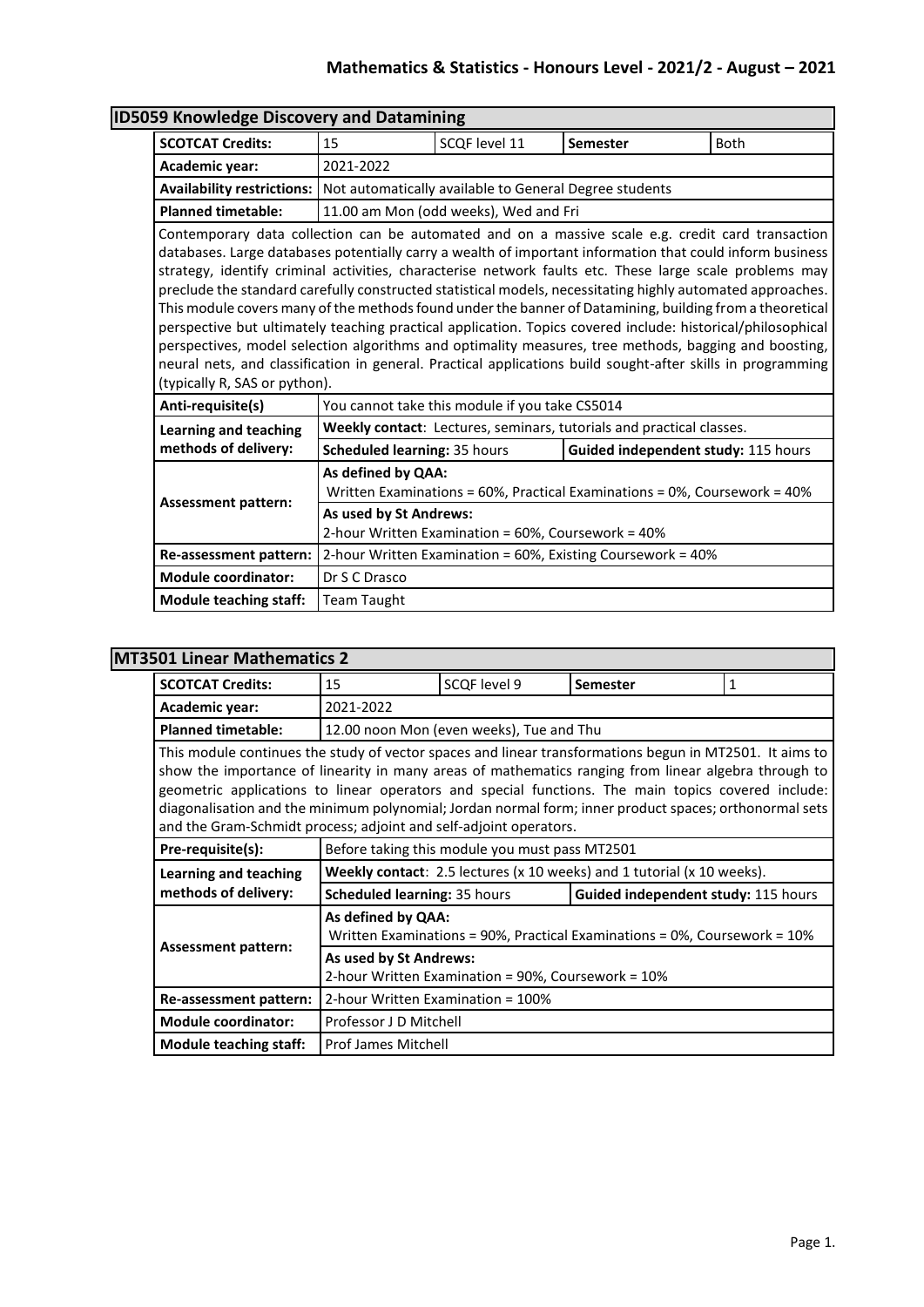# **MT3502 Real Analysis**

| <b>SCOTCAT Credits:</b>                                                                                                                                                                                                                                                                                                                                                                                                                                                                                                                                                | 15                                                                                              | SCQF level 9                                                 | <b>Semester</b>                     | 1 |  |
|------------------------------------------------------------------------------------------------------------------------------------------------------------------------------------------------------------------------------------------------------------------------------------------------------------------------------------------------------------------------------------------------------------------------------------------------------------------------------------------------------------------------------------------------------------------------|-------------------------------------------------------------------------------------------------|--------------------------------------------------------------|-------------------------------------|---|--|
| Academic year:                                                                                                                                                                                                                                                                                                                                                                                                                                                                                                                                                         | 2021-2022                                                                                       |                                                              |                                     |   |  |
| <b>Planned timetable:</b>                                                                                                                                                                                                                                                                                                                                                                                                                                                                                                                                              |                                                                                                 | 11.00 am Mon (even weeks), Tue & Thu                         |                                     |   |  |
| This module continues the study of analysis begun in the 2000-level module MT2502 Analysis. It considers<br>further important topics in the study of real analysis including: integration theory, the analytic properties<br>of power series and the convergence of functions. Emphasis will be placed on rigourous development of<br>the material, giving precise definitions of the concepts involved and exploring the proofs of important<br>theorems. The language of metric spaces will be introduced to give a framework in which to discuss these<br>concepts. |                                                                                                 |                                                              |                                     |   |  |
| Pre-requisite(s):                                                                                                                                                                                                                                                                                                                                                                                                                                                                                                                                                      | Before taking this module you must pass MT2502                                                  |                                                              |                                     |   |  |
| Learning and teaching                                                                                                                                                                                                                                                                                                                                                                                                                                                                                                                                                  |                                                                                                 | <b>Weekly contact: 2.5-hours of lectures and 1 tutorial.</b> |                                     |   |  |
| methods of delivery:                                                                                                                                                                                                                                                                                                                                                                                                                                                                                                                                                   | <b>Scheduled learning: 35 hours</b>                                                             |                                                              | Guided independent study: 115 hours |   |  |
| <b>Assessment pattern:</b>                                                                                                                                                                                                                                                                                                                                                                                                                                                                                                                                             | As defined by QAA:<br>Written Examinations = 90%, Practical Examinations = 0%, Coursework = 10% |                                                              |                                     |   |  |
|                                                                                                                                                                                                                                                                                                                                                                                                                                                                                                                                                                        | As used by St Andrews:<br>90% exam, 10% class test                                              |                                                              |                                     |   |  |
| Re-assessment pattern:                                                                                                                                                                                                                                                                                                                                                                                                                                                                                                                                                 | 2-hour Written Examination = 100%                                                               |                                                              |                                     |   |  |
| <b>Module coordinator:</b>                                                                                                                                                                                                                                                                                                                                                                                                                                                                                                                                             | Professor K J Falconer                                                                          |                                                              |                                     |   |  |
| <b>Module teaching staff:</b>                                                                                                                                                                                                                                                                                                                                                                                                                                                                                                                                          | <b>Prof Kenneth Falconer</b>                                                                    |                                                              |                                     |   |  |

## **MT3503 Complex Analysis**

| <b>SCOTCAT Credits:</b>                                                                                                                                                                                                                                                                                                                                                                      | 15                                                                                                         | SCQF level 9                               | <b>Semester</b>                                                        | 1 |  |
|----------------------------------------------------------------------------------------------------------------------------------------------------------------------------------------------------------------------------------------------------------------------------------------------------------------------------------------------------------------------------------------------|------------------------------------------------------------------------------------------------------------|--------------------------------------------|------------------------------------------------------------------------|---|--|
| Academic year:                                                                                                                                                                                                                                                                                                                                                                               | 2021-2022                                                                                                  |                                            |                                                                        |   |  |
| <b>Planned timetable:</b>                                                                                                                                                                                                                                                                                                                                                                    |                                                                                                            | 12.00 noon Mon (odd weeks), Wed and Fri    |                                                                        |   |  |
| This module aims to introduce students to analytic function theory and applications. The topics covered<br>include: analytic functions; Cauchy-Riemann equations; harmonic functions; multivalued functions and the<br>cut plane; singularities; Cauchy's theorem; Laurent series; evaluation of contour integrals; fundamental<br>theorem of algebra; Argument Principle; Rouche's Theorem. |                                                                                                            |                                            |                                                                        |   |  |
| Pre-requisite(s):                                                                                                                                                                                                                                                                                                                                                                            | Before taking this module you must pass MT2502 or pass MT2503                                              |                                            |                                                                        |   |  |
| Learning and teaching                                                                                                                                                                                                                                                                                                                                                                        |                                                                                                            |                                            | Weekly contact: 2.5 lectures (x 10 weeks) and 1 tutorial (x 10 weeks). |   |  |
| methods of delivery:                                                                                                                                                                                                                                                                                                                                                                         | Scheduled learning: 34 hours<br>Guided independent study: 116 hours                                        |                                            |                                                                        |   |  |
|                                                                                                                                                                                                                                                                                                                                                                                              | As defined by QAA:<br>Written Examinations = $90\%$ , Practical Examinations = $0\%$ , Coursework = $10\%$ |                                            |                                                                        |   |  |
| <b>Assessment pattern:</b>                                                                                                                                                                                                                                                                                                                                                                   | As used by St Andrews:<br>2-hour Written Examination = 90%, Coursework = 10%                               |                                            |                                                                        |   |  |
| Re-assessment pattern:                                                                                                                                                                                                                                                                                                                                                                       | 2-hour Written Examination = 100%                                                                          |                                            |                                                                        |   |  |
| <b>Module coordinator:</b>                                                                                                                                                                                                                                                                                                                                                                   | Dr F A Olukoya                                                                                             |                                            |                                                                        |   |  |
| Module teaching staff:                                                                                                                                                                                                                                                                                                                                                                       |                                                                                                            | Dr Feyisayo Olukoya and Prof Clare Parnell |                                                                        |   |  |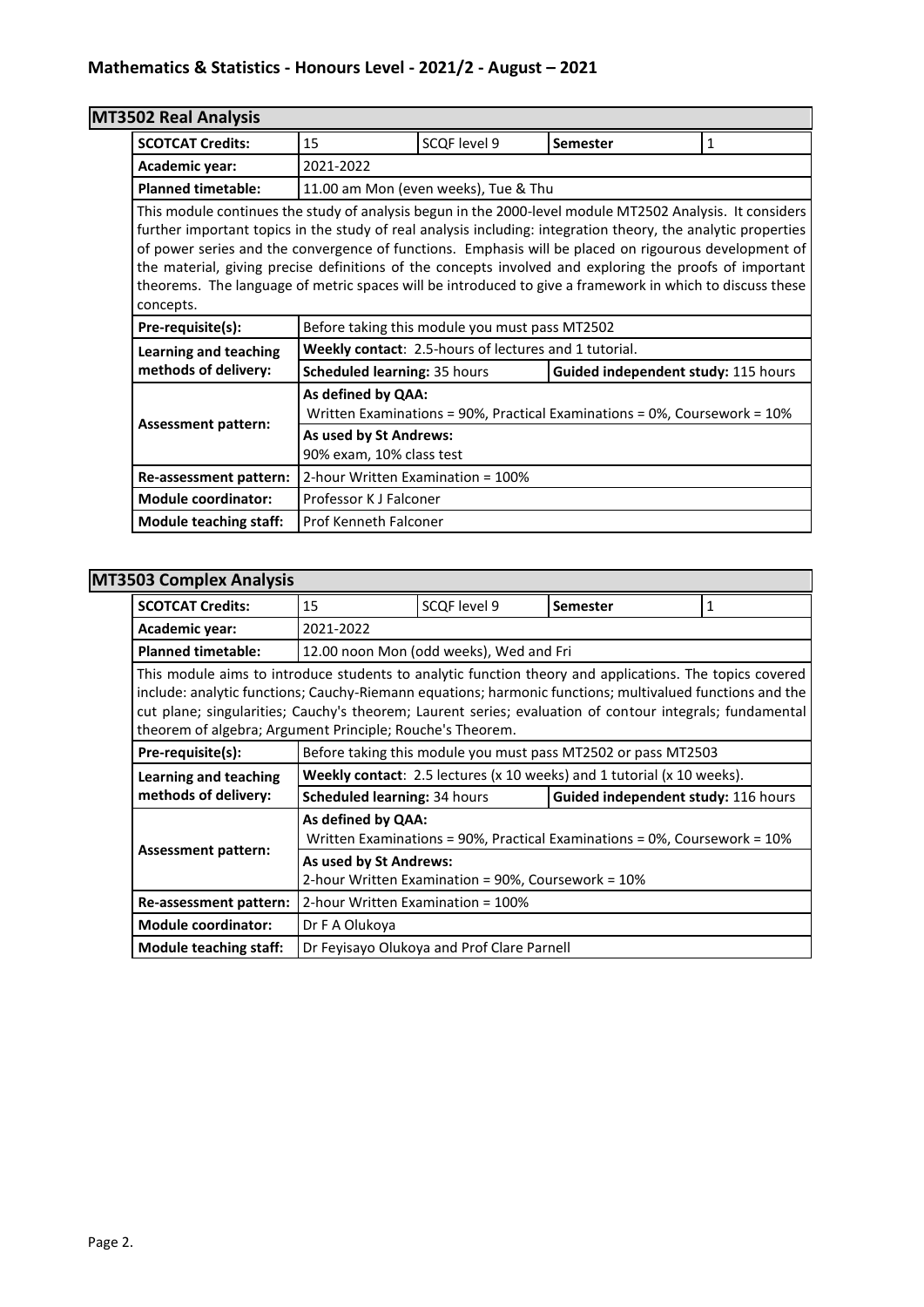## **Mathematics & Statistics - Honours Level - 2021/2 - August – 2021**

| <b>MT3504 Differential Equations</b> |                                                                                                                                                                                                                                                                                                                                                                                                                                                                                                                                                                                                                                                      |                                                |                                                                              |   |  |
|--------------------------------------|------------------------------------------------------------------------------------------------------------------------------------------------------------------------------------------------------------------------------------------------------------------------------------------------------------------------------------------------------------------------------------------------------------------------------------------------------------------------------------------------------------------------------------------------------------------------------------------------------------------------------------------------------|------------------------------------------------|------------------------------------------------------------------------------|---|--|
| <b>SCOTCAT Credits:</b>              | 15                                                                                                                                                                                                                                                                                                                                                                                                                                                                                                                                                                                                                                                   | SCQF level 9                                   | <b>Semester</b>                                                              | 1 |  |
| Academic year:                       | 2021-2022                                                                                                                                                                                                                                                                                                                                                                                                                                                                                                                                                                                                                                            |                                                |                                                                              |   |  |
| <b>Planned timetable:</b>            |                                                                                                                                                                                                                                                                                                                                                                                                                                                                                                                                                                                                                                                      | 9.00 am Mon (odd weeks), Wed and Fri           |                                                                              |   |  |
|                                      | The object of this module is to provide a broad introduction to analytical methods for solving ordinary and<br>partial differential equations and to develop students' understanding and technical skills in this area. This<br>module is a prerequisite for several other Honours options. The syllabus includes: existence and uniqueness<br>of solutions to initial-value problems; non-linear ODE's; Green's functions for ODE's; Sturm-Liouville<br>problems; first order PDE's; method of characteristics; classification of second order linear PDE's; method<br>of separation of variables; characteristics and reduction to canonical form. |                                                |                                                                              |   |  |
| Pre-requisite(s):                    |                                                                                                                                                                                                                                                                                                                                                                                                                                                                                                                                                                                                                                                      | Before taking this module you must pass MT2503 |                                                                              |   |  |
| Learning and teaching                |                                                                                                                                                                                                                                                                                                                                                                                                                                                                                                                                                                                                                                                      |                                                | Weekly contact: 2.5 lectures (x 10 weeks) and 1 examples class (x 10 weeks). |   |  |
| methods of delivery:                 | <b>Scheduled learning: 35 hours</b>                                                                                                                                                                                                                                                                                                                                                                                                                                                                                                                                                                                                                  |                                                | Guided independent study: 115 hours                                          |   |  |
| <b>Assessment pattern:</b>           | As defined by QAA:<br>Written Examinations = 100%, Practical Examinations = 0%, Coursework = $0\%$                                                                                                                                                                                                                                                                                                                                                                                                                                                                                                                                                   |                                                |                                                                              |   |  |
|                                      | As used by St Andrews:<br>Written Examination = 100% (2-hour final exam = 90%, class test = 10%)                                                                                                                                                                                                                                                                                                                                                                                                                                                                                                                                                     |                                                |                                                                              |   |  |
| Re-assessment pattern:               | 2-hour Written Examination = 100%                                                                                                                                                                                                                                                                                                                                                                                                                                                                                                                                                                                                                    |                                                |                                                                              |   |  |
| <b>Module coordinator:</b>           | Dr D W Rees Jones                                                                                                                                                                                                                                                                                                                                                                                                                                                                                                                                                                                                                                    |                                                |                                                                              |   |  |
| <b>Module teaching staff:</b>        | Dr David Rees Jones                                                                                                                                                                                                                                                                                                                                                                                                                                                                                                                                                                                                                                  |                                                |                                                                              |   |  |

# **MT3505 Algebra: Rings and Fields**

| <b>SCOTCAT Credits:</b>                                                                                                                                                                                                                                                                                                                                     | 15                                                                                                         | SCQF level 9                                                 | <b>Semester</b> | 2 |
|-------------------------------------------------------------------------------------------------------------------------------------------------------------------------------------------------------------------------------------------------------------------------------------------------------------------------------------------------------------|------------------------------------------------------------------------------------------------------------|--------------------------------------------------------------|-----------------|---|
| Academic year:                                                                                                                                                                                                                                                                                                                                              | 2021-2022                                                                                                  |                                                              |                 |   |
| <b>Planned timetable:</b>                                                                                                                                                                                                                                                                                                                                   |                                                                                                            | 11.00 am Mon (odd weeks), Wed & Fri                          |                 |   |
| This module continues the study of algebra begun in the 2000-level module MT2505 Abstract Algebra. It<br>places emphasis on the concept of a ring and their properties, which give insight into concepts of<br>factorisation and divisibility. Important examples such as polynomial rings will be used to motivate and<br>illustrate the theory developed. |                                                                                                            |                                                              |                 |   |
| Pre-requisite(s):                                                                                                                                                                                                                                                                                                                                           |                                                                                                            | Before taking this module you must pass MT2505               |                 |   |
| Learning and teaching                                                                                                                                                                                                                                                                                                                                       |                                                                                                            | <b>Weekly contact:</b> 2.5 hours of lectures and 1 tutorial. |                 |   |
| methods of delivery:                                                                                                                                                                                                                                                                                                                                        | <b>Scheduled learning: 35 hours</b><br>Guided independent study: 115 hours                                 |                                                              |                 |   |
| <b>Assessment pattern:</b>                                                                                                                                                                                                                                                                                                                                  | As defined by QAA:<br>Written Examinations = $90\%$ , Practical Examinations = $0\%$ , Coursework = $10\%$ |                                                              |                 |   |
|                                                                                                                                                                                                                                                                                                                                                             | As used by St Andrews:<br>2-hour Written Examination = 90%, Coursework = 10%                               |                                                              |                 |   |
| Re-assessment pattern:                                                                                                                                                                                                                                                                                                                                      | 2-hour Written Examination = 100%                                                                          |                                                              |                 |   |
| <b>Module coordinator:</b>                                                                                                                                                                                                                                                                                                                                  | Dr S Huczynska                                                                                             |                                                              |                 |   |
| <b>Module teaching staff:</b>                                                                                                                                                                                                                                                                                                                               |                                                                                                            | Dr Sophie Huczynska and Dr Thomas Coleman                    |                 |   |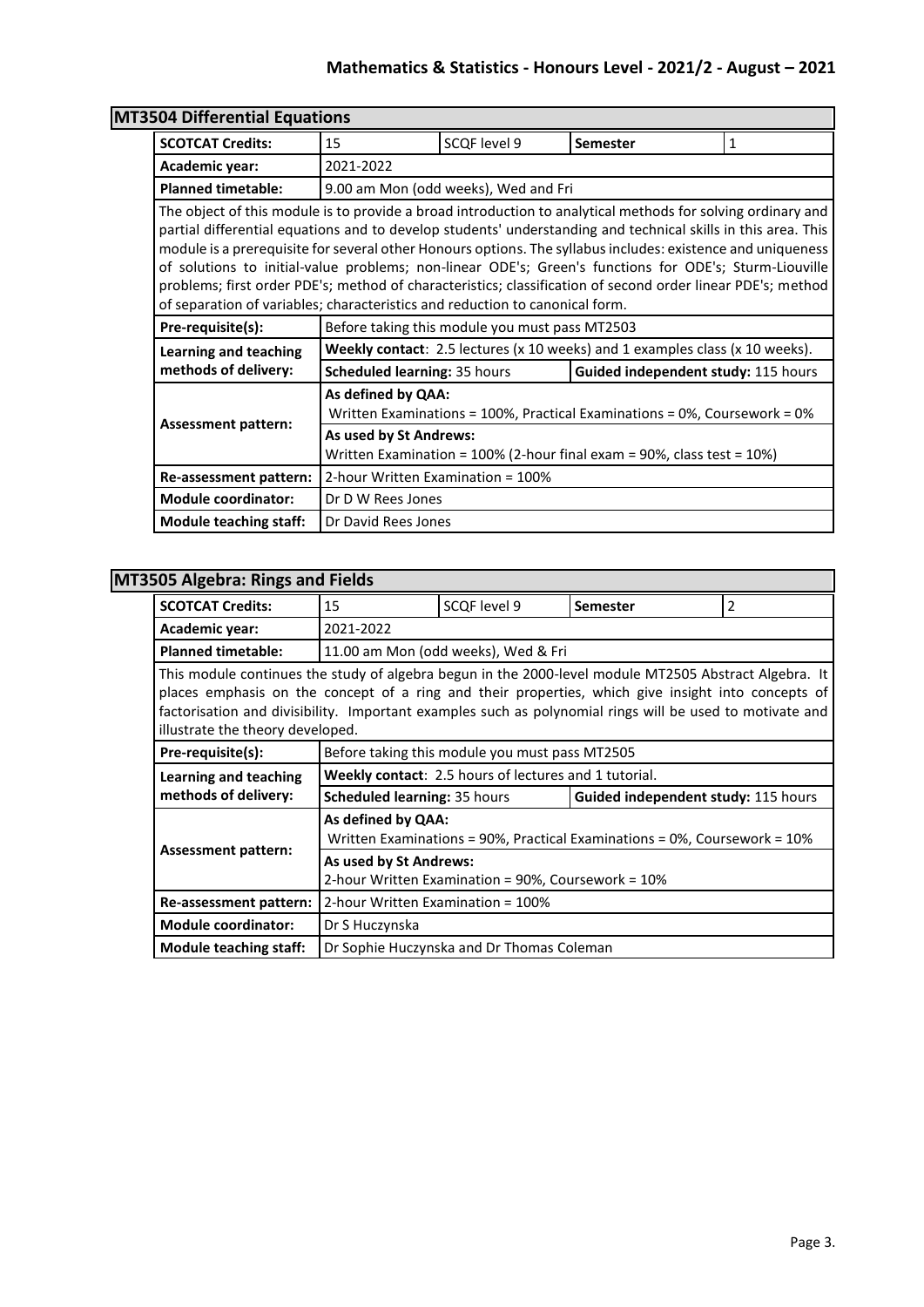# **MT3506 Techniques of Applied Mathematics**

| <b>SCOTCAT Credits:</b>                                                                                                                                                                                                                                                                                                                            | 15                                                                                                         | SCOF level 9                                          | <b>Semester</b>                                                | 2 |  |
|----------------------------------------------------------------------------------------------------------------------------------------------------------------------------------------------------------------------------------------------------------------------------------------------------------------------------------------------------|------------------------------------------------------------------------------------------------------------|-------------------------------------------------------|----------------------------------------------------------------|---|--|
| Academic year:                                                                                                                                                                                                                                                                                                                                     | 2021-2022                                                                                                  |                                                       |                                                                |   |  |
| <b>Planned timetable:</b>                                                                                                                                                                                                                                                                                                                          |                                                                                                            | 12.00 noon Mon (odd weeks), Wed & Fri                 |                                                                |   |  |
| Differential equations are of fundamental significance in applied mathematics. This module will cover<br>important and common techniques used to solve the partial differential equations that arise in typical<br>applications. The module will be useful to students who wish to specialise in Applied Mathematics in their<br>degree programme. |                                                                                                            |                                                       |                                                                |   |  |
| Pre-requisite(s):                                                                                                                                                                                                                                                                                                                                  |                                                                                                            |                                                       | Before taking this module you must pass MT2506 and pass MT3504 |   |  |
| Anti-requisite(s)                                                                                                                                                                                                                                                                                                                                  |                                                                                                            | You cannot take this module if you take PH3081        |                                                                |   |  |
| Learning and teaching                                                                                                                                                                                                                                                                                                                              |                                                                                                            | Weekly contact: 2.5 hours of lectures and 1 tutorial. |                                                                |   |  |
| methods of delivery:                                                                                                                                                                                                                                                                                                                               | <b>Scheduled learning: 35 hours</b>                                                                        |                                                       | Guided independent study: 115 hours                            |   |  |
| <b>Assessment pattern:</b>                                                                                                                                                                                                                                                                                                                         | As defined by QAA:<br>Written Examinations = $90\%$ , Practical Examinations = $0\%$ , Coursework = $10\%$ |                                                       |                                                                |   |  |
|                                                                                                                                                                                                                                                                                                                                                    | As used by St Andrews:<br>2-hour Written Examination =90%, Coursework = 10%                                |                                                       |                                                                |   |  |
| Re-assessment pattern:                                                                                                                                                                                                                                                                                                                             | 2-hour Written Examination = 100%                                                                          |                                                       |                                                                |   |  |
| <b>Module coordinator:</b>                                                                                                                                                                                                                                                                                                                         | Dr D W Rees Jones                                                                                          |                                                       |                                                                |   |  |
| <b>Module teaching staff:</b>                                                                                                                                                                                                                                                                                                                      | Dr David Rees Jones                                                                                        |                                                       |                                                                |   |  |

## **MT3507 Mathematical Statistics**

| <b>SCOTCAT Credits:</b>                                                                                                                                                                                                                                                                                                                                                                                                                                                                                                                                                                                                                                                                                                                                                   | 15                                                                           | SCQF level 9                                                 | Semester                                                                  | 1 |  |
|---------------------------------------------------------------------------------------------------------------------------------------------------------------------------------------------------------------------------------------------------------------------------------------------------------------------------------------------------------------------------------------------------------------------------------------------------------------------------------------------------------------------------------------------------------------------------------------------------------------------------------------------------------------------------------------------------------------------------------------------------------------------------|------------------------------------------------------------------------------|--------------------------------------------------------------|---------------------------------------------------------------------------|---|--|
| Academic year:                                                                                                                                                                                                                                                                                                                                                                                                                                                                                                                                                                                                                                                                                                                                                            | 2021-2022                                                                    |                                                              |                                                                           |   |  |
| <b>Planned timetable:</b>                                                                                                                                                                                                                                                                                                                                                                                                                                                                                                                                                                                                                                                                                                                                                 |                                                                              | 11.00 am Mon (odd weeks), Wed & Fri                          |                                                                           |   |  |
| Together with MT3508, this module provides a bridge between second year and Honours modules in<br>statistics. It will provide students with a solid theoretical foundation on which much of more advanced<br>statistical theory and methods are built. This includes probability generating functions and moment<br>generating functions, as well as widely used discrete distributions (binomial, Poisson, negative binomial and<br>multinomial) and continuous distributions (gamma, exponential, chi-squared, beta, t-distribution, F-<br>distribution, and multivariate normal). It will also provide a foundation in methods of statistical inference<br>(maximum likelihood and Bayesian) and model selection methods based on information theory (AIC and<br>BIC). |                                                                              |                                                              |                                                                           |   |  |
| Pre-requisite(s):                                                                                                                                                                                                                                                                                                                                                                                                                                                                                                                                                                                                                                                                                                                                                         |                                                                              | Before taking this module you must pass MT2508               |                                                                           |   |  |
| Learning and teaching                                                                                                                                                                                                                                                                                                                                                                                                                                                                                                                                                                                                                                                                                                                                                     |                                                                              | <b>Weekly contact: 2.5 hours of lectures and 1 tutorial.</b> |                                                                           |   |  |
| methods of delivery:                                                                                                                                                                                                                                                                                                                                                                                                                                                                                                                                                                                                                                                                                                                                                      | Scheduled learning: 35 hours                                                 |                                                              | Guided independent study: 115 hours                                       |   |  |
|                                                                                                                                                                                                                                                                                                                                                                                                                                                                                                                                                                                                                                                                                                                                                                           | As defined by QAA:                                                           |                                                              | Written Examinations = 90%, Practical Examinations = 0%, Coursework = 10% |   |  |
| <b>Assessment pattern:</b>                                                                                                                                                                                                                                                                                                                                                                                                                                                                                                                                                                                                                                                                                                                                                | As used by St Andrews:<br>2-hour Written Examination = 90%, Class Test = 10% |                                                              |                                                                           |   |  |
| Re-assessment pattern:                                                                                                                                                                                                                                                                                                                                                                                                                                                                                                                                                                                                                                                                                                                                                    | 2-hour Written Examination = 100%                                            |                                                              |                                                                           |   |  |
| <b>Module coordinator:</b>                                                                                                                                                                                                                                                                                                                                                                                                                                                                                                                                                                                                                                                                                                                                                | Dr G Minas                                                                   |                                                              |                                                                           |   |  |
| <b>Module teaching staff:</b>                                                                                                                                                                                                                                                                                                                                                                                                                                                                                                                                                                                                                                                                                                                                             | Dr Giorgos Minas                                                             |                                                              |                                                                           |   |  |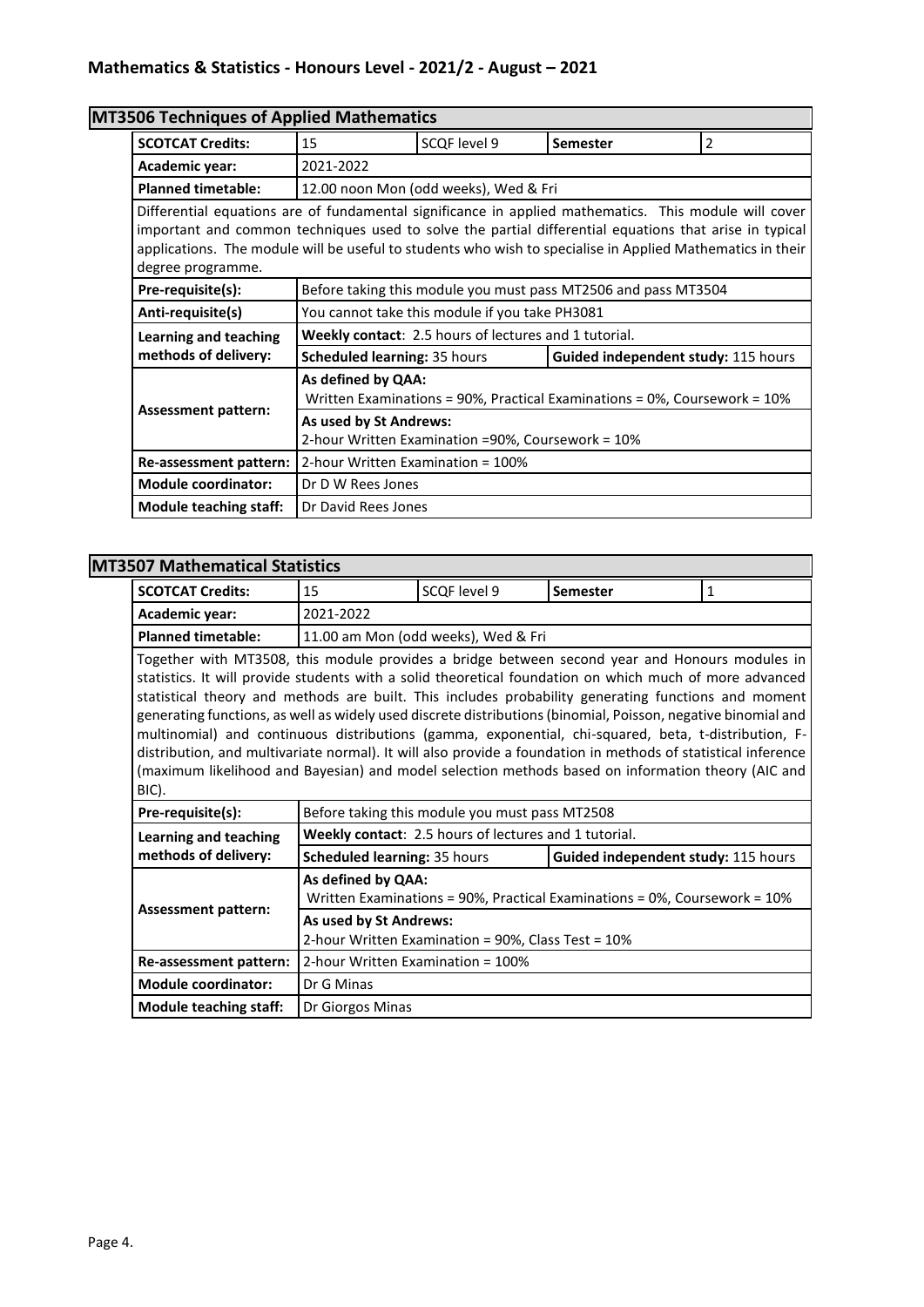| <b>MT3508 Applied Statistics</b> |                                                                                                                                                                                                                                                                                                                                                                                                                                                                                                                                                                                                                                                                                                                                                                 |                                                       |                                                                           |                |  |
|----------------------------------|-----------------------------------------------------------------------------------------------------------------------------------------------------------------------------------------------------------------------------------------------------------------------------------------------------------------------------------------------------------------------------------------------------------------------------------------------------------------------------------------------------------------------------------------------------------------------------------------------------------------------------------------------------------------------------------------------------------------------------------------------------------------|-------------------------------------------------------|---------------------------------------------------------------------------|----------------|--|
| <b>SCOTCAT Credits:</b>          | 15                                                                                                                                                                                                                                                                                                                                                                                                                                                                                                                                                                                                                                                                                                                                                              | SCQF level 9                                          | Semester                                                                  | $\overline{2}$ |  |
| Academic year:                   | 2021-2022                                                                                                                                                                                                                                                                                                                                                                                                                                                                                                                                                                                                                                                                                                                                                       |                                                       |                                                                           |                |  |
| <b>Planned timetable:</b>        |                                                                                                                                                                                                                                                                                                                                                                                                                                                                                                                                                                                                                                                                                                                                                                 | 12.00 noon Mon (even weeks), Tue & Thu                |                                                                           |                |  |
| model.                           | Together with MT3507, this module provides a bridge between second year and Honours modules in<br>statistics. It deals with the application of statistical methods to test hypotheses and draw inferences from<br>data. This includes a number of nonparametric methods and statistical tests (goodness-of-fit tests and tests<br>of independence). Inference methods include model fitting by least squares and maximum likelihood, and<br>variance estimation by means of the information matrix and the bootstrap. The framework of the<br>generalised linear model is presented covering parameter estimation, deviance, model selection and<br>diagnostics. Further applications include multiple regression, analysis of variance and the (normal) linear |                                                       |                                                                           |                |  |
| Pre-requisite(s):                |                                                                                                                                                                                                                                                                                                                                                                                                                                                                                                                                                                                                                                                                                                                                                                 | Before taking this module you must pass MT2508        |                                                                           |                |  |
| <b>Learning and teaching</b>     |                                                                                                                                                                                                                                                                                                                                                                                                                                                                                                                                                                                                                                                                                                                                                                 | Weekly contact: 2.5 hours of lectures and 1 tutorial. |                                                                           |                |  |
| methods of delivery:             | Scheduled learning: 35 hours                                                                                                                                                                                                                                                                                                                                                                                                                                                                                                                                                                                                                                                                                                                                    |                                                       | Guided independent study: 115 hours                                       |                |  |
| <b>Assessment pattern:</b>       | As defined by QAA:                                                                                                                                                                                                                                                                                                                                                                                                                                                                                                                                                                                                                                                                                                                                              |                                                       | Written Examinations = 80%, Practical Examinations = 0%, Coursework = 20% |                |  |
|                                  | As used by St Andrews:<br>Examination = 80%, Coursework = 10%                                                                                                                                                                                                                                                                                                                                                                                                                                                                                                                                                                                                                                                                                                   |                                                       |                                                                           |                |  |
| Re-assessment pattern:           |                                                                                                                                                                                                                                                                                                                                                                                                                                                                                                                                                                                                                                                                                                                                                                 | 2-hour Written Examination = 100%                     |                                                                           |                |  |
| <b>Module coordinator:</b>       | Dr H Worthington                                                                                                                                                                                                                                                                                                                                                                                                                                                                                                                                                                                                                                                                                                                                                |                                                       |                                                                           |                |  |
| <b>Module teaching staff:</b>    |                                                                                                                                                                                                                                                                                                                                                                                                                                                                                                                                                                                                                                                                                                                                                                 | Dr Hannah Worthington and Dr David Borchers           |                                                                           |                |  |

### **MT3802 Numerical Analysis**

| <b>SCOTCAT Credits:</b>                                                                                                                                                                                                                | 15                                                                                                 | SCQF level 9                                   | <b>Semester</b>                                                        | 1 |  |
|----------------------------------------------------------------------------------------------------------------------------------------------------------------------------------------------------------------------------------------|----------------------------------------------------------------------------------------------------|------------------------------------------------|------------------------------------------------------------------------|---|--|
| Academic year:                                                                                                                                                                                                                         | 2021-2022                                                                                          |                                                |                                                                        |   |  |
| <b>Planned timetable:</b>                                                                                                                                                                                                              |                                                                                                    | 10.00 am Mon (odd weeks), Wed and Fri          |                                                                        |   |  |
| The module will introduce students to some topics in numerical analysis, which may include methods of<br>approximation, iterative methods for solving systems of linear equations, numerical techniques for<br>differential equations. |                                                                                                    |                                                |                                                                        |   |  |
| Pre-requisite(s):                                                                                                                                                                                                                      |                                                                                                    | Before taking this module you must pass MT2501 |                                                                        |   |  |
| Learning and teaching                                                                                                                                                                                                                  |                                                                                                    |                                                | Weekly contact: 2.5 lectures (x 10 weeks) and 1 tutorial (x 10 weeks). |   |  |
| methods of delivery:                                                                                                                                                                                                                   | Guided independent study: 115 hours<br><b>Scheduled learning: 35 hours</b>                         |                                                |                                                                        |   |  |
|                                                                                                                                                                                                                                        | As defined by QAA:<br>Written Examinations = 70%, Practical Examinations = 0%, Coursework = $30\%$ |                                                |                                                                        |   |  |
| Assessment pattern:                                                                                                                                                                                                                    | As used by St Andrews:<br>2-hour Written Examination = 70%, Coursework = 30%                       |                                                |                                                                        |   |  |
|                                                                                                                                                                                                                                        | Re-assessment pattern:   2-hour Written Examination = 100%                                         |                                                |                                                                        |   |  |
| <b>Module coordinator:</b>                                                                                                                                                                                                             | Dr A Naughton                                                                                      |                                                |                                                                        |   |  |
| Module teaching staff:                                                                                                                                                                                                                 | Dr Aidan Naughton                                                                                  |                                                |                                                                        |   |  |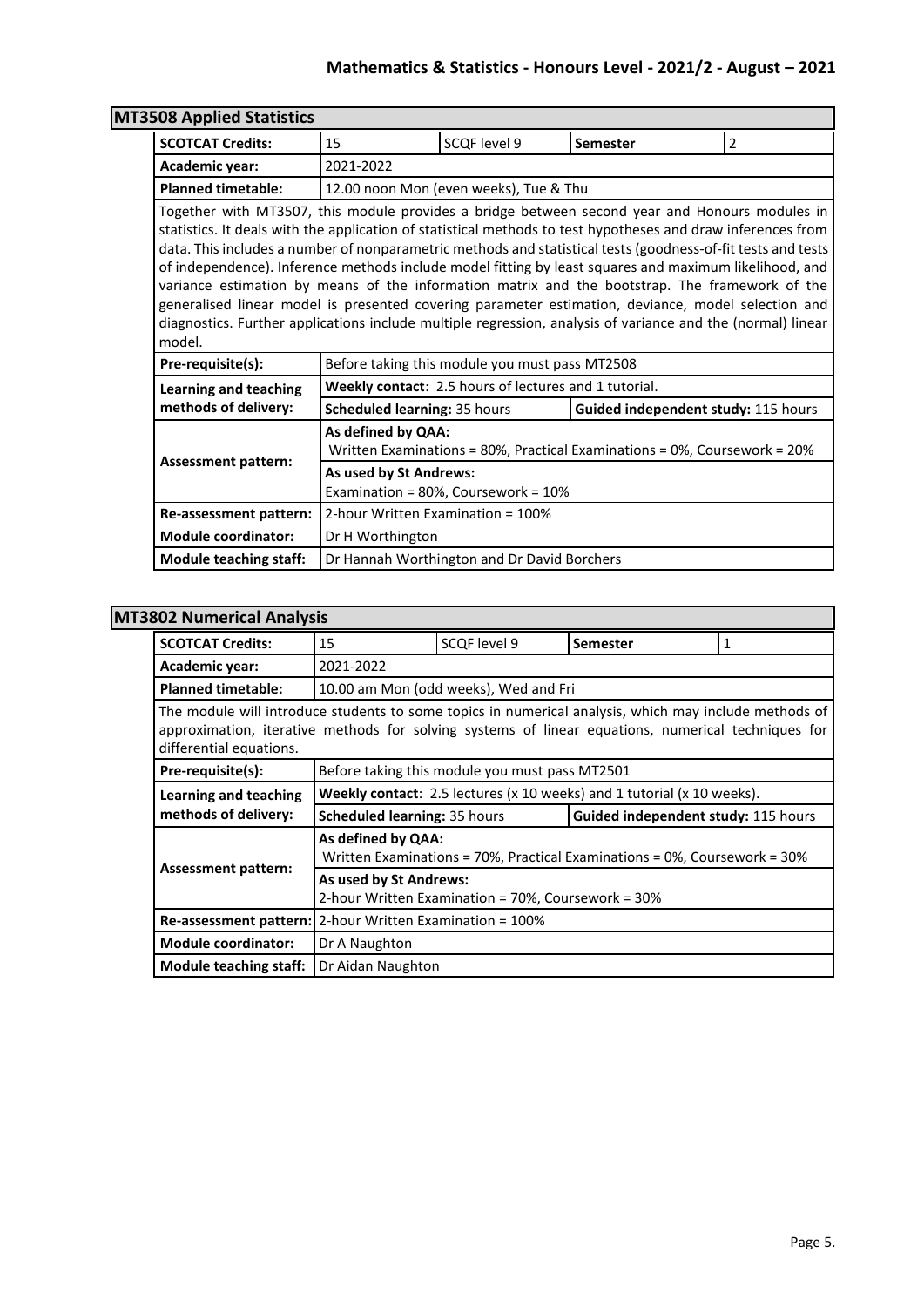| MT4003 Groups                 |                                                                                                                                                                                                                                                                                                                                                                                                                                                                                                                                                                                                          |                                                        |                                                                                  |                |  |
|-------------------------------|----------------------------------------------------------------------------------------------------------------------------------------------------------------------------------------------------------------------------------------------------------------------------------------------------------------------------------------------------------------------------------------------------------------------------------------------------------------------------------------------------------------------------------------------------------------------------------------------------------|--------------------------------------------------------|----------------------------------------------------------------------------------|----------------|--|
| <b>SCOTCAT Credits:</b>       | 15                                                                                                                                                                                                                                                                                                                                                                                                                                                                                                                                                                                                       | SCOF level 10                                          | Semester                                                                         | $\overline{2}$ |  |
| Academic year:                | 2021-2022                                                                                                                                                                                                                                                                                                                                                                                                                                                                                                                                                                                                |                                                        |                                                                                  |                |  |
| Availability restrictions:    |                                                                                                                                                                                                                                                                                                                                                                                                                                                                                                                                                                                                          | Not automatically available to General Degree students |                                                                                  |                |  |
| <b>Planned timetable:</b>     |                                                                                                                                                                                                                                                                                                                                                                                                                                                                                                                                                                                                          | 9.00 am Mon (even weeks), Tue and Thu                  |                                                                                  |                |  |
|                               | mathematics. The main theme of the module is classifying groups with various additional properties, and<br>the development of tools necessary in this classification. In particular, the students will meet the standard<br>algebraic notions, such as substructures, homomorphisms, quotients and products, and also various<br>concepts peculiar to groups, such as normality, conjugation and Sylow theory. The importance of groups in<br>mathematics, arising from the fact that groups may be used to describe symmetries of any mathematical<br>object, will be emphasised throughout the module. |                                                        |                                                                                  |                |  |
| Pre-requisite(s):             |                                                                                                                                                                                                                                                                                                                                                                                                                                                                                                                                                                                                          | Before taking this module you must pass MT2505         |                                                                                  |                |  |
| <b>Learning and teaching</b>  | weeks).                                                                                                                                                                                                                                                                                                                                                                                                                                                                                                                                                                                                  |                                                        | Weekly contact: 2.5 lectures (x 10 weeks), 1 tutorial and 1 examples class (x 10 |                |  |
| methods of delivery:          | Scheduled learning: 45 hours                                                                                                                                                                                                                                                                                                                                                                                                                                                                                                                                                                             |                                                        | Guided independent study: 105 hours                                              |                |  |
| <b>Assessment pattern:</b>    | As defined by QAA:                                                                                                                                                                                                                                                                                                                                                                                                                                                                                                                                                                                       |                                                        | Written Examinations = 100%, Practical Examinations = 0%, Coursework = 0%        |                |  |
|                               | As used by St Andrews:<br>2-hour Written Examination = 100%                                                                                                                                                                                                                                                                                                                                                                                                                                                                                                                                              |                                                        |                                                                                  |                |  |
| Re-assessment pattern:        | 2-hour Written Examination = 100%                                                                                                                                                                                                                                                                                                                                                                                                                                                                                                                                                                        |                                                        |                                                                                  |                |  |
| <b>Module coordinator:</b>    | Professor C M Roney-Dougal                                                                                                                                                                                                                                                                                                                                                                                                                                                                                                                                                                               |                                                        |                                                                                  |                |  |
| <b>Module teaching staff:</b> | Prof Colva Roney-Dougal                                                                                                                                                                                                                                                                                                                                                                                                                                                                                                                                                                                  |                                                        |                                                                                  |                |  |

# **MT4004 Real and Abstract Analysis**

| <b>SCOTCAT Credits:</b>                                                                                                                                                                                                                                                                                                                                                                                                                                                                                      | 15                                                          | SCQF level 10                                          | <b>Semester</b>                                                           | 2 |
|--------------------------------------------------------------------------------------------------------------------------------------------------------------------------------------------------------------------------------------------------------------------------------------------------------------------------------------------------------------------------------------------------------------------------------------------------------------------------------------------------------------|-------------------------------------------------------------|--------------------------------------------------------|---------------------------------------------------------------------------|---|
| Academic year:                                                                                                                                                                                                                                                                                                                                                                                                                                                                                               | 2021-2022                                                   |                                                        |                                                                           |   |
| <b>Availability restrictions:</b>                                                                                                                                                                                                                                                                                                                                                                                                                                                                            |                                                             | Not automatically available to General Degree students |                                                                           |   |
| <b>Planned timetable:</b>                                                                                                                                                                                                                                                                                                                                                                                                                                                                                    |                                                             | 11.00 am Mon (even weeks), Tue and Thu                 |                                                                           |   |
| This module continues the development of real analysis that was begun in MT2502 and continued through<br>MT3502. Topics covered will include limits and continuity in metric spaces, differentiation in higher<br>dimensions and the theoretical underpinning of Fourier series. This module will present some of the<br>highlights of the study of analysis, such as Baire's Category Theorem, the Contraction Mapping Theorem,<br>the Weierstrass Approximation Theorem, and the Inverse Function Theorem. |                                                             |                                                        |                                                                           |   |
| Pre-requisite(s):                                                                                                                                                                                                                                                                                                                                                                                                                                                                                            |                                                             | Before taking this module you must pass MT3502         |                                                                           |   |
| Learning and teaching                                                                                                                                                                                                                                                                                                                                                                                                                                                                                        |                                                             |                                                        | Weekly contact: 2.5 lectures (x 10 weeks), 1 tutorial (x 10 weeks).       |   |
| methods of delivery:                                                                                                                                                                                                                                                                                                                                                                                                                                                                                         | <b>Scheduled learning: 35 hours</b>                         |                                                        | Guided independent study: 115 hours                                       |   |
|                                                                                                                                                                                                                                                                                                                                                                                                                                                                                                              | As defined by QAA:                                          |                                                        | Written Examinations = 100%, Practical Examinations = 0%, Coursework = 0% |   |
| <b>Assessment pattern:</b>                                                                                                                                                                                                                                                                                                                                                                                                                                                                                   | As used by St Andrews:<br>2-hour Written Examination = 100% |                                                        |                                                                           |   |
| Re-assessment pattern:                                                                                                                                                                                                                                                                                                                                                                                                                                                                                       | 2-hour Written Examination = 100%                           |                                                        |                                                                           |   |
| <b>Module coordinator:</b>                                                                                                                                                                                                                                                                                                                                                                                                                                                                                   | Professor L O R Olsen                                       |                                                        |                                                                           |   |
| <b>Module teaching staff:</b>                                                                                                                                                                                                                                                                                                                                                                                                                                                                                | Prof Lars Olsen                                             |                                                        |                                                                           |   |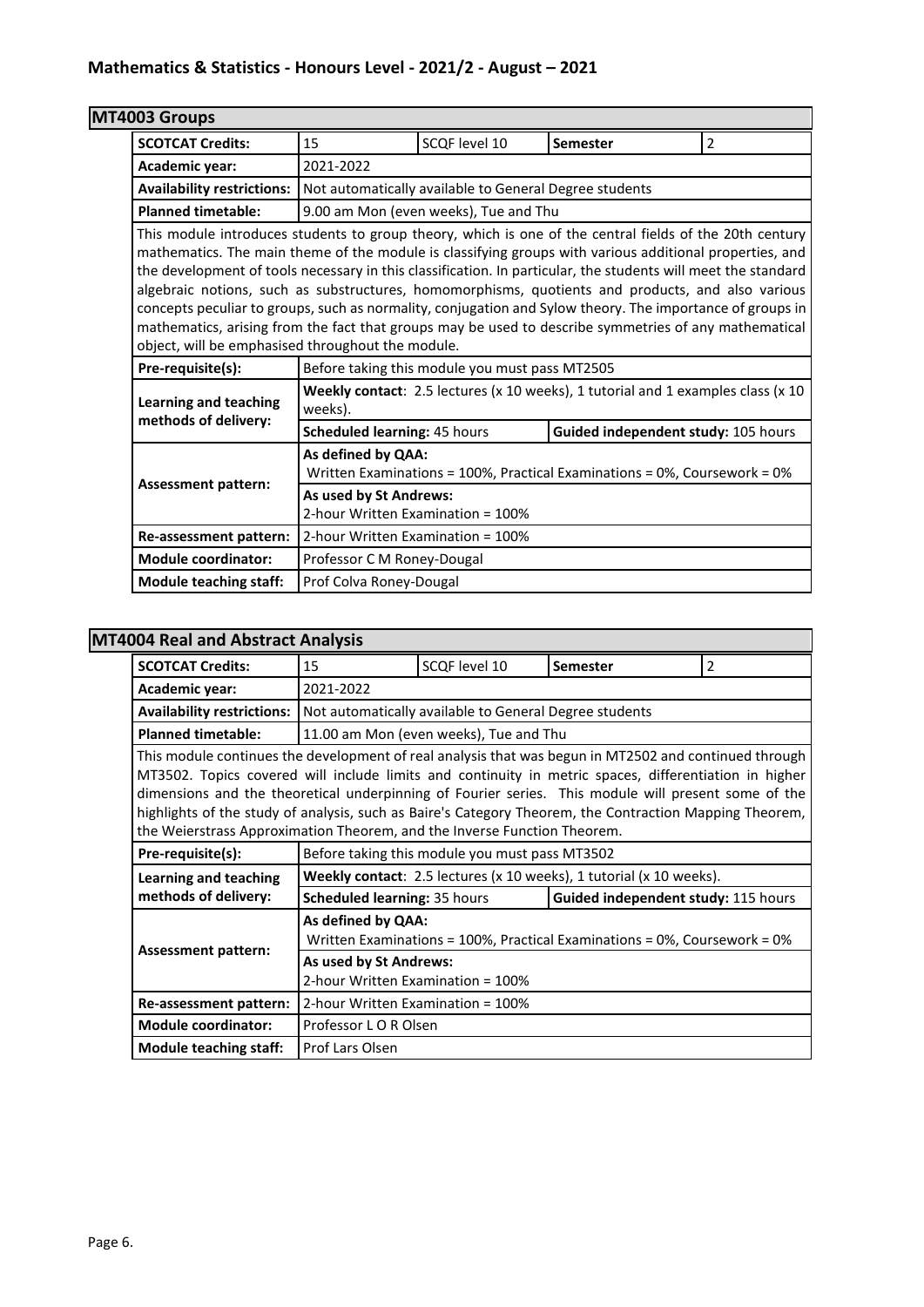| 005 Linear and Nonlinear Waves                                                                                                                                                                                                                                                                                                                                                                                                                                                                                                                         |                                                                                           |                                                        |                                                                           |              |  |  |
|--------------------------------------------------------------------------------------------------------------------------------------------------------------------------------------------------------------------------------------------------------------------------------------------------------------------------------------------------------------------------------------------------------------------------------------------------------------------------------------------------------------------------------------------------------|-------------------------------------------------------------------------------------------|--------------------------------------------------------|---------------------------------------------------------------------------|--------------|--|--|
| <b>SCOTCAT Credits:</b>                                                                                                                                                                                                                                                                                                                                                                                                                                                                                                                                | 15                                                                                        | SCOF level 10                                          | <b>Semester</b>                                                           | $\mathbf{1}$ |  |  |
| Academic year:                                                                                                                                                                                                                                                                                                                                                                                                                                                                                                                                         | 2021-2022                                                                                 |                                                        |                                                                           |              |  |  |
| <b>Availability restrictions:</b>                                                                                                                                                                                                                                                                                                                                                                                                                                                                                                                      |                                                                                           | Not automatically available to General Degree students |                                                                           |              |  |  |
| <b>Planned timetable:</b>                                                                                                                                                                                                                                                                                                                                                                                                                                                                                                                              |                                                                                           | 11.00 am Mon (even weeks), Tue and Thu                 |                                                                           |              |  |  |
| This module gives an introduction to wave motion and its importance in many areas of applied<br>mathematics. It begins with a discussion of the linear approximation for small amplitude waves and<br>discusses properties of these such as dispersion relations, phase and group velocities, dissipation and<br>dispersion. Some nonlinear effects such as wave steepening are then treated and an introduction given to<br>some of the equations, for example Burger's and Korteweg de Vries, which are used to model nonlinear<br>wave propagation. |                                                                                           |                                                        |                                                                           |              |  |  |
| Pre-requisite(s):                                                                                                                                                                                                                                                                                                                                                                                                                                                                                                                                      | MT3503 or pass MT3504)                                                                    |                                                        | Before taking this module you must (pass MT2506 or pass PH3081) and (pass |              |  |  |
| Learning and teaching                                                                                                                                                                                                                                                                                                                                                                                                                                                                                                                                  |                                                                                           |                                                        | Weekly contact: 2.5 lectures (x 10 weeks) and 1 tutorial (x 10 weeks).    |              |  |  |
| methods of delivery:                                                                                                                                                                                                                                                                                                                                                                                                                                                                                                                                   | Scheduled learning: 35 hours<br>Guided independent study: 115 hours                       |                                                        |                                                                           |              |  |  |
| As defined by QAA:<br>Written Examinations = 100%, Practical Examinations = 0%, Coursework = 0%                                                                                                                                                                                                                                                                                                                                                                                                                                                        |                                                                                           |                                                        |                                                                           |              |  |  |
|                                                                                                                                                                                                                                                                                                                                                                                                                                                                                                                                                        | <b>Assessment pattern:</b><br>As used by St Andrews:<br>2-hour Written Examination = 100% |                                                        |                                                                           |              |  |  |
| Re-assessment pattern:                                                                                                                                                                                                                                                                                                                                                                                                                                                                                                                                 | 2-hour Written Examination = 100%                                                         |                                                        |                                                                           |              |  |  |
| <b>Module coordinator:</b>                                                                                                                                                                                                                                                                                                                                                                                                                                                                                                                             | Dr A N Wright                                                                             |                                                        |                                                                           |              |  |  |
| <b>Module teaching staff:</b>                                                                                                                                                                                                                                                                                                                                                                                                                                                                                                                          | Dr Andrew Wright                                                                          |                                                        |                                                                           |              |  |  |

# **MT40**

### **MT4112 Computing in Mathematics**

| <b>SCOTCAT Credits:</b>                                                                                                                                                                                                                                                                                                                                                    | 15                                                                                                     | SCQF level 10                                          | <b>Semester</b>                                                              | 1 |  |  |
|----------------------------------------------------------------------------------------------------------------------------------------------------------------------------------------------------------------------------------------------------------------------------------------------------------------------------------------------------------------------------|--------------------------------------------------------------------------------------------------------|--------------------------------------------------------|------------------------------------------------------------------------------|---|--|--|
| Academic year:                                                                                                                                                                                                                                                                                                                                                             | 2021-2022                                                                                              |                                                        |                                                                              |   |  |  |
| <b>Availability restrictions:</b>                                                                                                                                                                                                                                                                                                                                          |                                                                                                        | Not automatically available to General Degree students |                                                                              |   |  |  |
| <b>Planned timetable:</b>                                                                                                                                                                                                                                                                                                                                                  |                                                                                                        | 9.00 am Mon (even weeks), Tue and Thu                  |                                                                              |   |  |  |
| This module is intended to introduce students to FORTRAN and the writing of computer codes to implement<br>mathematical algorithms. The module includes a basic introduction to FORTRAN, and the implementation<br>of mathematical algorithms in a well-documented FORTRAN program. Students are required to complete a<br>project in addition to sitting the examination. |                                                                                                        |                                                        |                                                                              |   |  |  |
| Pre-requisite(s):                                                                                                                                                                                                                                                                                                                                                          |                                                                                                        | Either pre- or co-requisites MT3501, MT3503 or MT3504  |                                                                              |   |  |  |
| Anti-requisite(s)                                                                                                                                                                                                                                                                                                                                                          | in the School of Computer Science                                                                      |                                                        | In taking this module you must not be on a single or joint Honours programme |   |  |  |
| <b>Learning and teaching</b>                                                                                                                                                                                                                                                                                                                                               | Weekly contact: 2.5 lectures (x 10 weeks), 5 optional Q&A sessions (x 10<br>weeks)                     |                                                        |                                                                              |   |  |  |
| methods of delivery:                                                                                                                                                                                                                                                                                                                                                       | <b>Scheduled learning: 0 hours</b>                                                                     |                                                        | Guided independent study: 0 hours                                            |   |  |  |
| <b>Assessment pattern:</b>                                                                                                                                                                                                                                                                                                                                                 | As defined by QAA:<br>Written Examinations = 0%, Practical Examinations = 0%, Coursework = 100%        |                                                        |                                                                              |   |  |  |
|                                                                                                                                                                                                                                                                                                                                                                            | As used by St Andrews:<br>Coursework = $100\%$ (2 x 15% class tests; 1 x 25% project; 1 x 45% project) |                                                        |                                                                              |   |  |  |
| Re-assessment pattern:                                                                                                                                                                                                                                                                                                                                                     |                                                                                                        | 2-hour Written Examination = 100%                      |                                                                              |   |  |  |
| <b>Module coordinator:</b>                                                                                                                                                                                                                                                                                                                                                 | Professor D H Mackay                                                                                   |                                                        |                                                                              |   |  |  |
| <b>Module teaching staff:</b>                                                                                                                                                                                                                                                                                                                                              |                                                                                                        | Prof Duncan Mackay and Dr Vasilis Archontis            |                                                                              |   |  |  |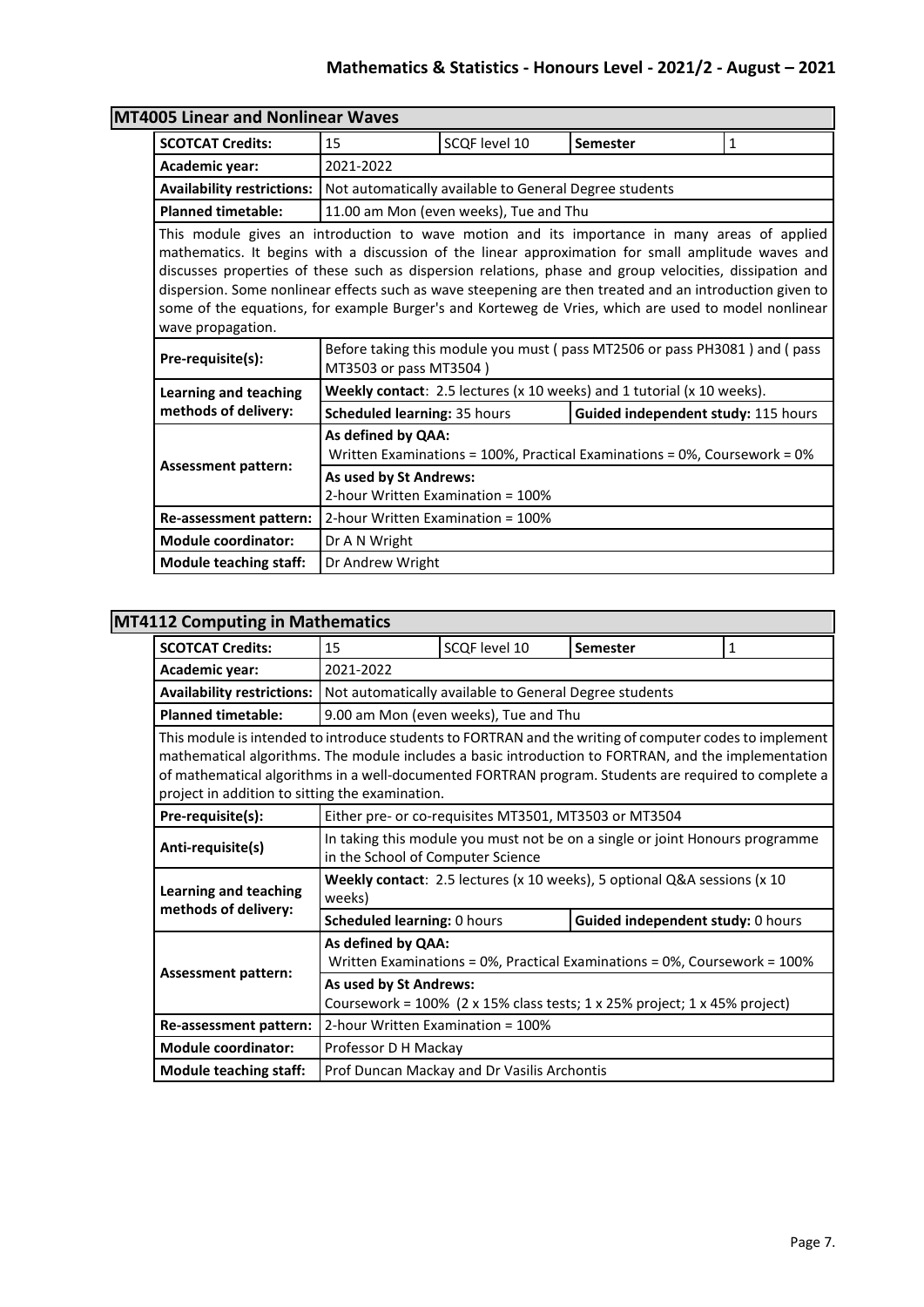| <b>MT4113 Computing in Statistics</b>                |                                                                                                                                                                                                                                                                                                                                                                                                                                                                                                                                                            |                                                                                                 |                                                                |              |  |
|------------------------------------------------------|------------------------------------------------------------------------------------------------------------------------------------------------------------------------------------------------------------------------------------------------------------------------------------------------------------------------------------------------------------------------------------------------------------------------------------------------------------------------------------------------------------------------------------------------------------|-------------------------------------------------------------------------------------------------|----------------------------------------------------------------|--------------|--|
| <b>SCOTCAT Credits:</b>                              | 15                                                                                                                                                                                                                                                                                                                                                                                                                                                                                                                                                         | SCQF level 10                                                                                   | Semester                                                       | $\mathbf{1}$ |  |
| Academic year:                                       | 2021-2022                                                                                                                                                                                                                                                                                                                                                                                                                                                                                                                                                  |                                                                                                 |                                                                |              |  |
| <b>Availability restrictions:</b>                    | Not automatically available to General Degree students                                                                                                                                                                                                                                                                                                                                                                                                                                                                                                     |                                                                                                 |                                                                |              |  |
| <b>Planned timetable:</b>                            |                                                                                                                                                                                                                                                                                                                                                                                                                                                                                                                                                            | 12.00 noon Mon (odd weeks) and Wed, 12.00 noon - 2.00 pm Fri                                    |                                                                |              |  |
|                                                      | The aim of this module is to teach computer programming skills, including principles of good programming<br>practice, with an emphasis on statistical computing. Practical work focusses on the widely-used statistical<br>language and environment R. Practical skills are developed through a series of computing exercises that<br>include (1) modular programming; (2) manipulating data; (3) simulating data with specific statistical<br>properties, (4) investigating behaviour of statistical procedures under failure of statistical assumptions. |                                                                                                 |                                                                |              |  |
| Pre-requisite(s):                                    |                                                                                                                                                                                                                                                                                                                                                                                                                                                                                                                                                            |                                                                                                 | Undergraduate - Before taking this module you must pass MT2508 |              |  |
| <b>Learning and teaching</b><br>methods of delivery: | Weekly contact: 2.5 lectures (x 10 weeks), 1 x practical (x 10 weeks), 1 optional<br>Q&A session (x 5 weeks)                                                                                                                                                                                                                                                                                                                                                                                                                                               |                                                                                                 |                                                                |              |  |
|                                                      | Scheduled learning: 35 hours                                                                                                                                                                                                                                                                                                                                                                                                                                                                                                                               |                                                                                                 | Guided independent study: 115 hours                            |              |  |
|                                                      |                                                                                                                                                                                                                                                                                                                                                                                                                                                                                                                                                            | As defined by QAA:<br>Written Examinations = 40%, Practical Examinations = 0%, Coursework = 60% |                                                                |              |  |
| <b>Assessment pattern:</b>                           | As used by St Andrews:<br>2-hour Written Examination = 40%, Coursework = 60%                                                                                                                                                                                                                                                                                                                                                                                                                                                                               |                                                                                                 |                                                                |              |  |
| Re-assessment pattern:                               | 1-hour 40 minute Written Examination = 40%, Coursework (4 new<br>programming assignments) = 60%                                                                                                                                                                                                                                                                                                                                                                                                                                                            |                                                                                                 |                                                                |              |  |
| <b>Module coordinator:</b>                           | Dr R Glennie                                                                                                                                                                                                                                                                                                                                                                                                                                                                                                                                               |                                                                                                 |                                                                |              |  |
| <b>Module teaching staff:</b>                        | Dr Richard Glennie                                                                                                                                                                                                                                                                                                                                                                                                                                                                                                                                         |                                                                                                 |                                                                |              |  |

### **MT4501 Topics in the History of Mathematics**

| <b>SCOTCAT Credits:</b>                                                                                                                                                                                                                                                               | 15                                                                                                       | SCQF level 10                                  | <b>Semester</b>                                                            | $\mathbf{1}$ |  |
|---------------------------------------------------------------------------------------------------------------------------------------------------------------------------------------------------------------------------------------------------------------------------------------|----------------------------------------------------------------------------------------------------------|------------------------------------------------|----------------------------------------------------------------------------|--------------|--|
| Academic year:                                                                                                                                                                                                                                                                        | 2021-2022                                                                                                |                                                |                                                                            |              |  |
| <b>Availability restrictions:</b> Not automatically available to General Degree students                                                                                                                                                                                              |                                                                                                          |                                                |                                                                            |              |  |
| <b>Planned timetable:</b>                                                                                                                                                                                                                                                             |                                                                                                          | 12.00 noon Mon (odd weeks), Wed and Fri        |                                                                            |              |  |
| The aim of this module is to give students an insight into the historical development of mathematics. Topics<br>to be covered may include some of: the development of algebra, the origins of the calculus, the history of<br>logarithms, the work of some individual mathematicians. |                                                                                                          |                                                |                                                                            |              |  |
| Anti-requisite(s)                                                                                                                                                                                                                                                                     |                                                                                                          | You cannot take this module if you take MT5613 |                                                                            |              |  |
| Co-requisite(s):                                                                                                                                                                                                                                                                      |                                                                                                          | MT3504, MT3505, MT3506, MT3507, MT3508}        | If not already passed you must take 1 module from {MT3501, MT3502, MT3503, |              |  |
| Learning and teaching                                                                                                                                                                                                                                                                 |                                                                                                          |                                                | Weekly contact: 2.5 lectures (x 10 weeks) and 1 tutorial (x 10 weeks).     |              |  |
| methods of delivery:                                                                                                                                                                                                                                                                  | <b>Scheduled learning: 0 hours</b>                                                                       |                                                | Guided independent study: 0 hours                                          |              |  |
| <b>Assessment pattern:</b>                                                                                                                                                                                                                                                            | As defined by QAA:<br>Written Examinations = $0\%$ , Practical Examinations = $0\%$ , Coursework = $0\%$ |                                                |                                                                            |              |  |
|                                                                                                                                                                                                                                                                                       | As used by St Andrews:<br>Written Examination = 50% (2 x 1-hour class tests), Coursework: Project = 50%  |                                                |                                                                            |              |  |
| Re-assessment pattern:                                                                                                                                                                                                                                                                | Coursework (new project) = 100%                                                                          |                                                |                                                                            |              |  |
| <b>Module coordinator:</b>                                                                                                                                                                                                                                                            | Dr D A Kent                                                                                              |                                                |                                                                            |              |  |
| <b>Module teaching staff:</b>                                                                                                                                                                                                                                                         | Dr Deborah Kent                                                                                          |                                                |                                                                            |              |  |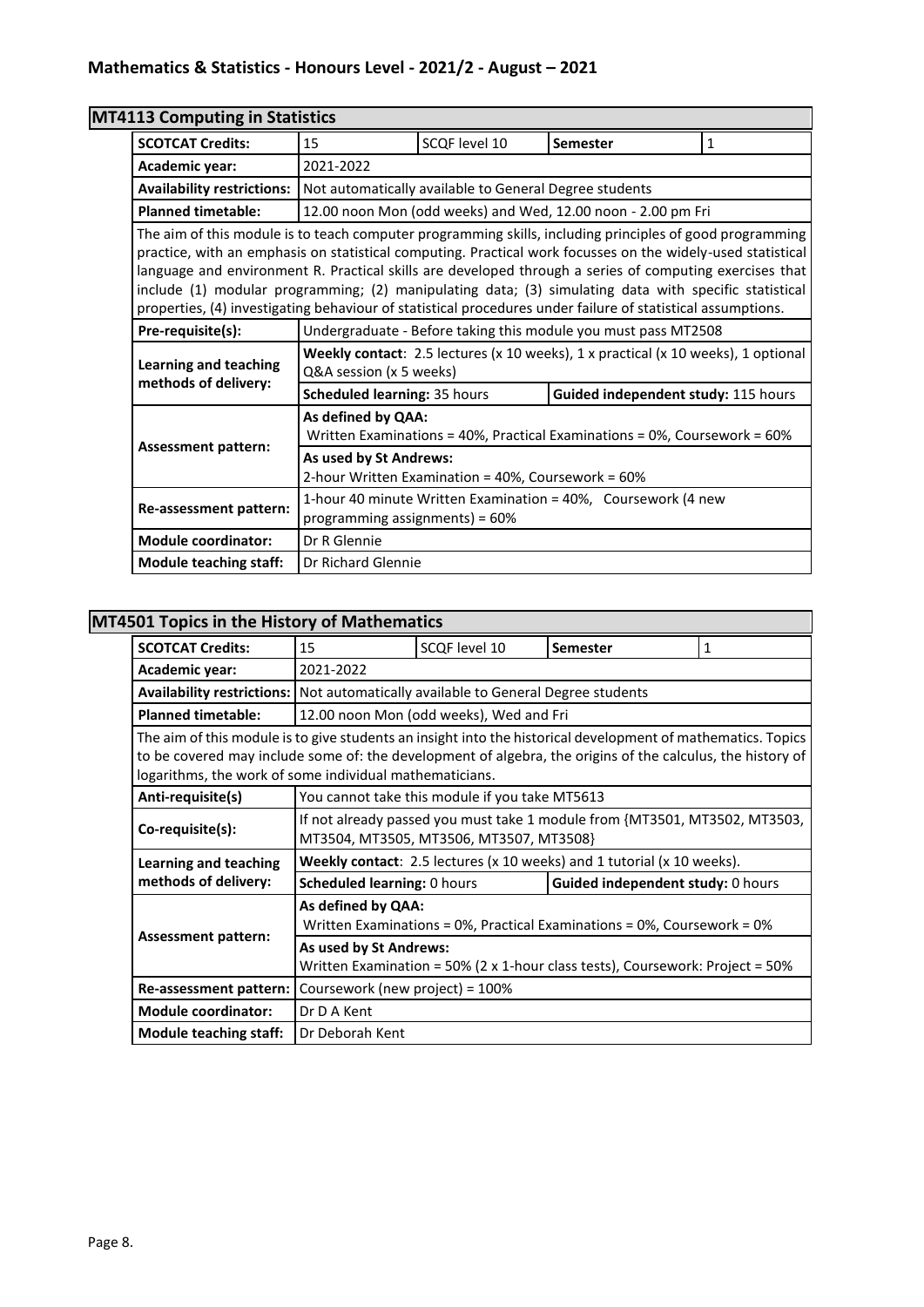| <b>MT4508 Dynamical Systems</b>   |                                                                                                                                                                                                                                                                                                                                                                                                  |                                                        |                                                                            |   |
|-----------------------------------|--------------------------------------------------------------------------------------------------------------------------------------------------------------------------------------------------------------------------------------------------------------------------------------------------------------------------------------------------------------------------------------------------|--------------------------------------------------------|----------------------------------------------------------------------------|---|
| <b>SCOTCAT Credits:</b>           | 15                                                                                                                                                                                                                                                                                                                                                                                               | SCQF level 10                                          | <b>Semester</b>                                                            | 2 |
| Academic year:                    | 2021-2022                                                                                                                                                                                                                                                                                                                                                                                        |                                                        |                                                                            |   |
| <b>Availability restrictions:</b> |                                                                                                                                                                                                                                                                                                                                                                                                  | Not automatically available to General Degree students |                                                                            |   |
| <b>Planned timetable:</b>         | 10.00 am Mon (even weeks), Tue and Thu                                                                                                                                                                                                                                                                                                                                                           |                                                        |                                                                            |   |
|                                   | This module aims to introduce students to the basic ideas of the modern theory of dynamical systems and<br>to the concepts of chaos and strange attractors. The module will include: period doubling; intermittency<br>and chaos; geometrical approach to differential equations; homoclinic and heteroclinic orbits; Poincaré<br>sections; the Smale horseshoe mapping; centre manifold theory. |                                                        |                                                                            |   |
| Pre-requisite(s):                 | Before taking this module you must pass MT3504                                                                                                                                                                                                                                                                                                                                                   |                                                        |                                                                            |   |
| Learning and teaching             |                                                                                                                                                                                                                                                                                                                                                                                                  |                                                        | Weekly contact: 2.5 lectures (weeks 1 - 10) and 1 tutorial (weeks 2 - 11). |   |
| methods of delivery:              | <b>Scheduled learning: 0 hours</b>                                                                                                                                                                                                                                                                                                                                                               |                                                        | Guided independent study: 0 hours                                          |   |
| <b>Assessment pattern:</b>        | As defined by QAA:                                                                                                                                                                                                                                                                                                                                                                               |                                                        | Written Examinations = 0%, Practical Examinations = 0%, Coursework = 0%    |   |
|                                   | As used by St Andrews:<br>2-hour Written Examination = 100%<br>2-hour Written Examination = 100%                                                                                                                                                                                                                                                                                                 |                                                        |                                                                            |   |
| Re-assessment pattern:            |                                                                                                                                                                                                                                                                                                                                                                                                  |                                                        |                                                                            |   |
| <b>Module coordinator:</b>        | Dr V Archontis                                                                                                                                                                                                                                                                                                                                                                                   |                                                        |                                                                            |   |
| <b>Module teaching staff:</b>     | Dr Vasilis Archontis                                                                                                                                                                                                                                                                                                                                                                             |                                                        |                                                                            |   |

## **MT4509 Fluid Dynamics**

| <b>SCOTCAT Credits:</b>                                                                                                                                                                                                                                                                                                                                                                                                          | 15                                                                                              | SCQF level 10                                          | <b>Semester</b>                                                | 2 |  |
|----------------------------------------------------------------------------------------------------------------------------------------------------------------------------------------------------------------------------------------------------------------------------------------------------------------------------------------------------------------------------------------------------------------------------------|-------------------------------------------------------------------------------------------------|--------------------------------------------------------|----------------------------------------------------------------|---|--|
| Academic year:                                                                                                                                                                                                                                                                                                                                                                                                                   | 2021-2022                                                                                       |                                                        |                                                                |   |  |
| <b>Availability restrictions:</b>                                                                                                                                                                                                                                                                                                                                                                                                |                                                                                                 | Not automatically available to General Degree students |                                                                |   |  |
| <b>Planned timetable:</b>                                                                                                                                                                                                                                                                                                                                                                                                        |                                                                                                 | 11.00 am Mon (even weeks), Tue and Thu                 |                                                                |   |  |
| This module provides an introduction to the theory of incompressible fluid dynamics, which describes the<br>motion of liquids and gases at speeds small compared to the sound speed. Special attention is paid to a<br>precise foundation of the various conservation laws that govern fluid dynamics, as this provides a<br>convenient framework in which to study specific examples as well as extensions of the basic theory. |                                                                                                 |                                                        |                                                                |   |  |
| Pre-requisite(s):                                                                                                                                                                                                                                                                                                                                                                                                                |                                                                                                 |                                                        | Before taking this module you must pass MT2506 and pass MT3504 |   |  |
| Learning and teaching                                                                                                                                                                                                                                                                                                                                                                                                            | Weekly contact: 2.5 lectures (x 10 weeks) and 1 tutorial (x 10 weeks).                          |                                                        |                                                                |   |  |
| methods of delivery:                                                                                                                                                                                                                                                                                                                                                                                                             | Guided independent study: 115 hours<br><b>Scheduled learning: 35 hours</b>                      |                                                        |                                                                |   |  |
|                                                                                                                                                                                                                                                                                                                                                                                                                                  | As defined by QAA:<br>Written Examinations = 100%, Practical Examinations = 0%, Coursework = 0% |                                                        |                                                                |   |  |
| <b>Assessment pattern:</b><br>As used by St Andrews:<br>Written Examination = 100% (2-hour final exam = 90%, class test = 10%)                                                                                                                                                                                                                                                                                                   |                                                                                                 |                                                        |                                                                |   |  |
| Re-assessment pattern:                                                                                                                                                                                                                                                                                                                                                                                                           | 2-hour Written Examination = 100%                                                               |                                                        |                                                                |   |  |
| <b>Module coordinator:</b>                                                                                                                                                                                                                                                                                                                                                                                                       | Dr J N Reinaud                                                                                  |                                                        |                                                                |   |  |
| <b>Module teaching staff:</b>                                                                                                                                                                                                                                                                                                                                                                                                    | Dr Jean Reinaud                                                                                 |                                                        |                                                                |   |  |

Ī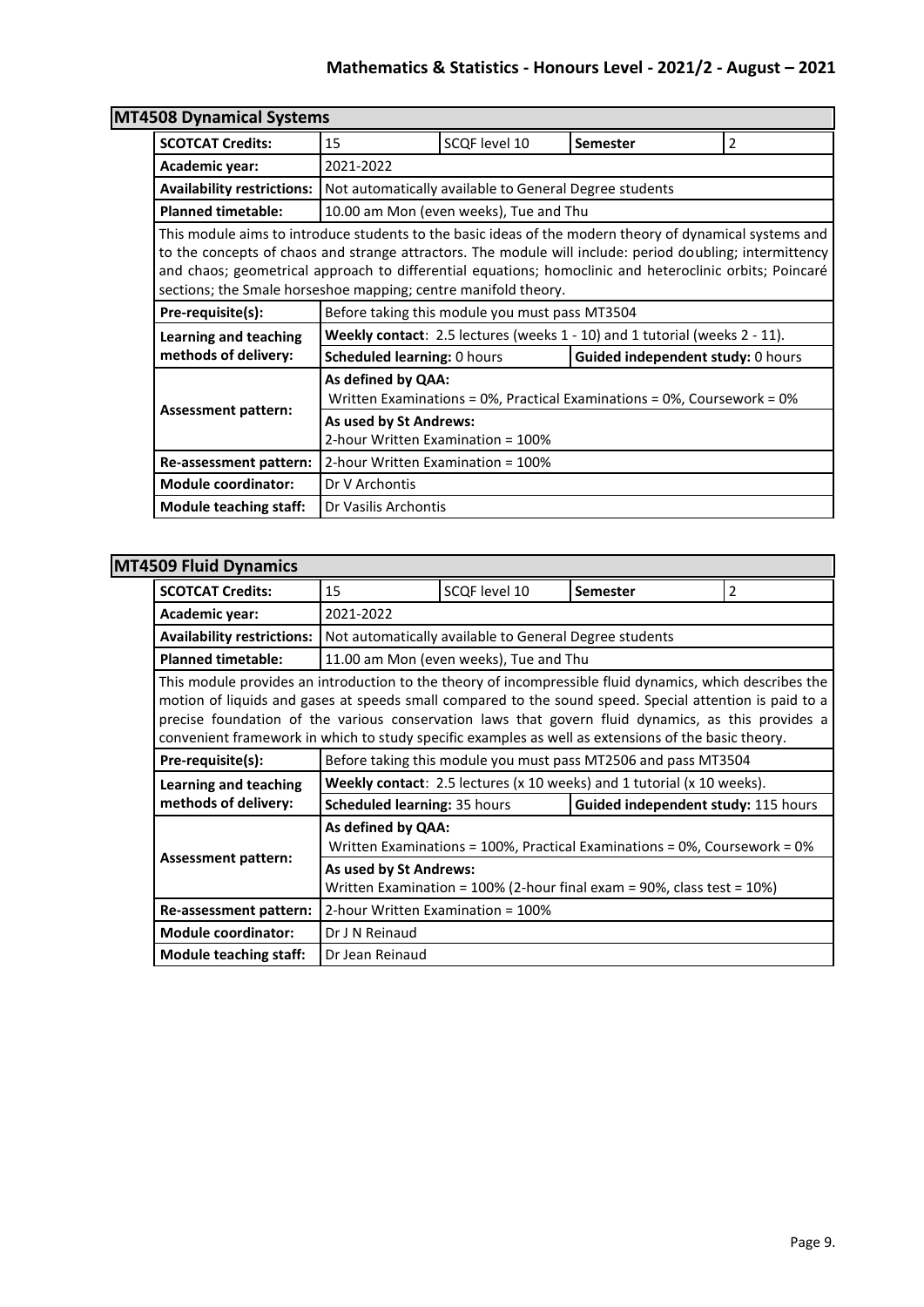# **MT4510 Solar Theory**

| עוטסווו וואטט טבכ                                                       |                                                                                                                                                                             |                                       |                                                                |                |  |  |
|-------------------------------------------------------------------------|-----------------------------------------------------------------------------------------------------------------------------------------------------------------------------|---------------------------------------|----------------------------------------------------------------|----------------|--|--|
| <b>SCOTCAT Credits:</b>                                                 | 15                                                                                                                                                                          | SCQF level 10                         | <b>Semester</b>                                                | $\overline{2}$ |  |  |
| Academic year:                                                          | 2021-2022                                                                                                                                                                   |                                       |                                                                |                |  |  |
| Availability<br>restrictions:                                           | Not automatically available to General Degree students                                                                                                                      |                                       |                                                                |                |  |  |
| <b>Planned timetable:</b>                                               |                                                                                                                                                                             | 11.00 am Mon (odd weeks), Wed and Fri |                                                                |                |  |  |
|                                                                         | The object of this module is to describe the basic dynamic processes at work in the Sun, a subject which is<br>being enlivened by dramatic new results from space missions. |                                       |                                                                |                |  |  |
| Pre-requisite(s):                                                       |                                                                                                                                                                             |                                       | Before taking this module you must pass MT2506 and pass MT3504 |                |  |  |
| Learning and teaching                                                   | <b>Weekly contact:</b> 2.5 lectures ( $x$ 10 weeks) and 1 tutorial ( $x$ 10 weeks).                                                                                         |                                       |                                                                |                |  |  |
| methods of delivery:                                                    | <b>Scheduled learning: 35 hours</b><br>Guided independent study: 115 hours                                                                                                  |                                       |                                                                |                |  |  |
|                                                                         | As defined by QAA:<br>Written Examinations = $100\%$ , Practical Examinations = $0\%$ , Coursework = $0\%$                                                                  |                                       |                                                                |                |  |  |
| <b>Assessment pattern:</b>                                              | As used by St Andrews:<br>2-hour Written Examination = 100%                                                                                                                 |                                       |                                                                |                |  |  |
| Re-assessment<br>pattern:                                               | 2-hour Written Examination = 100%                                                                                                                                           |                                       |                                                                |                |  |  |
| <b>Module coordinator:</b>                                              | Dr A L Wilmot-Smith                                                                                                                                                         |                                       |                                                                |                |  |  |
| <b>Module teaching staff:</b> Dr Antonia Wilmot-Smith and Dr Tom Howson |                                                                                                                                                                             |                                       |                                                                |                |  |  |

# **MT4513 Fractal Geometry**

| JIJ I I ALLAI UCUIIICLI Y                                                                                                                                                                                                                                                                                                                                                                                                                                                                              |                                                                                                                                                                                                       |                                          |                                                                         |                |  |  |
|--------------------------------------------------------------------------------------------------------------------------------------------------------------------------------------------------------------------------------------------------------------------------------------------------------------------------------------------------------------------------------------------------------------------------------------------------------------------------------------------------------|-------------------------------------------------------------------------------------------------------------------------------------------------------------------------------------------------------|------------------------------------------|-------------------------------------------------------------------------|----------------|--|--|
| <b>SCOTCAT Credits:</b>                                                                                                                                                                                                                                                                                                                                                                                                                                                                                | 15                                                                                                                                                                                                    | SCOF level 10                            | Semester                                                                | $\overline{2}$ |  |  |
| Academic year:                                                                                                                                                                                                                                                                                                                                                                                                                                                                                         | 2021-2022                                                                                                                                                                                             |                                          |                                                                         |                |  |  |
| <b>Availability restrictions:</b>                                                                                                                                                                                                                                                                                                                                                                                                                                                                      | Not automatically available to General Degree students                                                                                                                                                |                                          |                                                                         |                |  |  |
| <b>Planned timetable:</b>                                                                                                                                                                                                                                                                                                                                                                                                                                                                              |                                                                                                                                                                                                       | 12.00 noon Mon (even weeks), Tue and Thu |                                                                         |                |  |  |
| The aim of this module is to introduce the mathematics used to describe and analyse fractals and to show<br>how the theory may be applied to examples drawn from across mathematics and science. The module<br>discusses the philosophy and scope of fractal geometry; and may include topics such as dimension,<br>representation of fractals by iterated function systems, fractals in other areas of mathematics such as<br>dynamical systems and number theory, Julia sets and the Mandelbrot set. |                                                                                                                                                                                                       |                                          |                                                                         |                |  |  |
| Pre-requisite(s):                                                                                                                                                                                                                                                                                                                                                                                                                                                                                      |                                                                                                                                                                                                       | MT3502 or pass MT3503 or pass MT3504)    | Before taking this module you must pass MT2503 and (pass MT3501 or pass |                |  |  |
| <b>Learning and teaching</b>                                                                                                                                                                                                                                                                                                                                                                                                                                                                           | Weekly contact: 2.5 lectures (weeks 1 - 10) and 1 tutorial (weeks 2 - 11).                                                                                                                            |                                          |                                                                         |                |  |  |
| methods of delivery:                                                                                                                                                                                                                                                                                                                                                                                                                                                                                   | Scheduled learning: 0 hours                                                                                                                                                                           |                                          | Guided independent study: 0 hours                                       |                |  |  |
|                                                                                                                                                                                                                                                                                                                                                                                                                                                                                                        | As defined by QAA:<br>Written Examinations = $0\%$ , Practical Examinations = $0\%$ , Coursework = $0\%$<br><b>Assessment pattern:</b><br>As used by St Andrews:<br>2-hour Written Examination = 100% |                                          |                                                                         |                |  |  |
|                                                                                                                                                                                                                                                                                                                                                                                                                                                                                                        |                                                                                                                                                                                                       |                                          |                                                                         |                |  |  |
| Re-assessment pattern:                                                                                                                                                                                                                                                                                                                                                                                                                                                                                 | 2-hour Written Examination = 100%                                                                                                                                                                     |                                          |                                                                         |                |  |  |
| <b>Module coordinator:</b>                                                                                                                                                                                                                                                                                                                                                                                                                                                                             | Dr N A Jurga                                                                                                                                                                                          |                                          |                                                                         |                |  |  |
| <b>Module teaching staff:</b>                                                                                                                                                                                                                                                                                                                                                                                                                                                                          | Dr Natalia Jurga                                                                                                                                                                                      |                                          |                                                                         |                |  |  |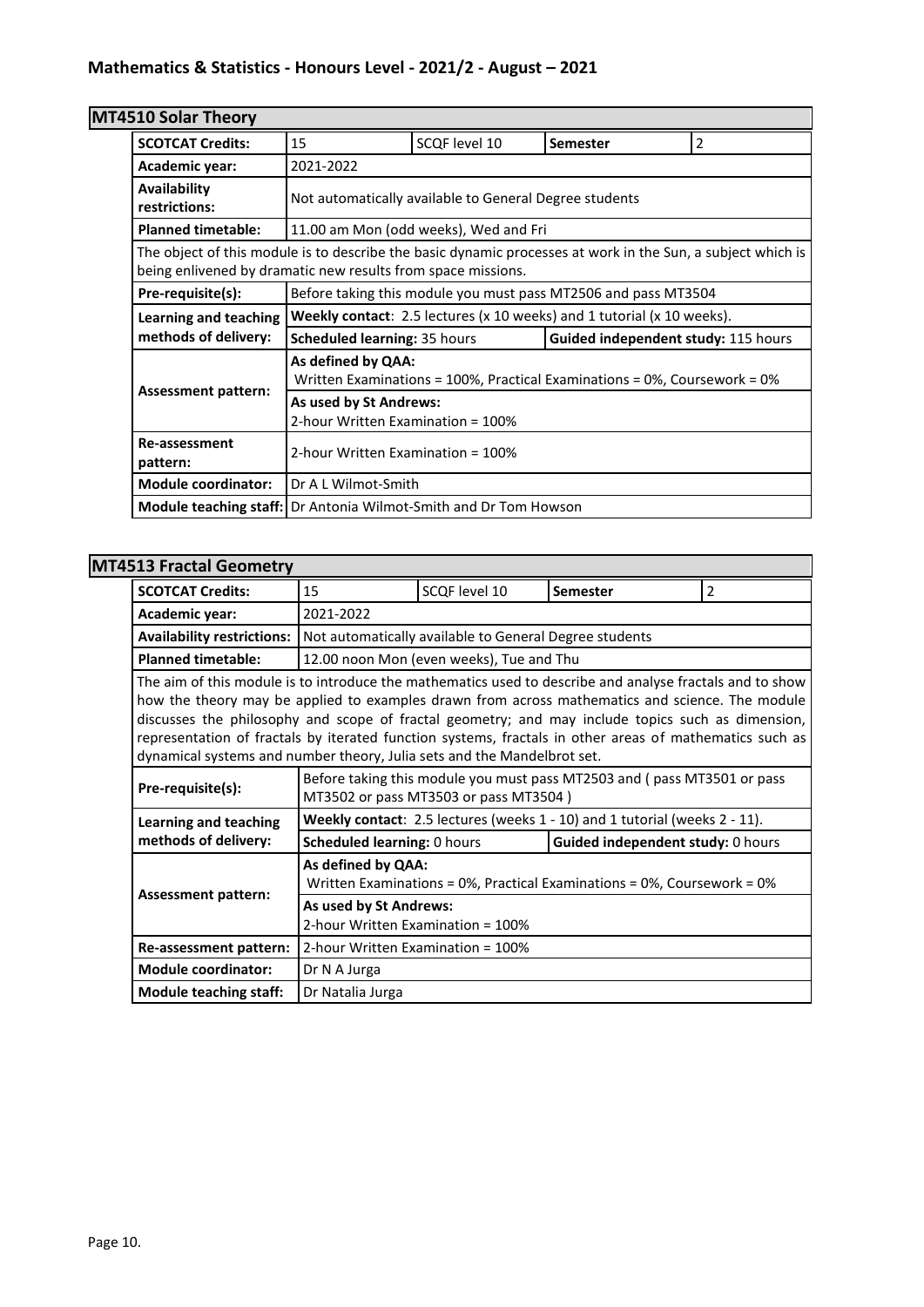# **Mathematics & Statistics - Honours Level - 2021/2 - August – 2021**

| 4516 Finite Mathematics           |                                                                                                                                                                                                                                                                                                                                                                                         |                                        |                                                                                     |   |  |  |
|-----------------------------------|-----------------------------------------------------------------------------------------------------------------------------------------------------------------------------------------------------------------------------------------------------------------------------------------------------------------------------------------------------------------------------------------|----------------------------------------|-------------------------------------------------------------------------------------|---|--|--|
| <b>SCOTCAT Credits:</b>           | 15                                                                                                                                                                                                                                                                                                                                                                                      | SCQF level 10                          | <b>Semester</b>                                                                     | 1 |  |  |
| Academic year:                    | 2021-2022<br>Not automatically available to General Degree students                                                                                                                                                                                                                                                                                                                     |                                        |                                                                                     |   |  |  |
| <b>Availability restrictions:</b> |                                                                                                                                                                                                                                                                                                                                                                                         |                                        |                                                                                     |   |  |  |
| <b>Planned timetable:</b>         |                                                                                                                                                                                                                                                                                                                                                                                         | 10.00 am Mon (even weeks), Tue and Thu |                                                                                     |   |  |  |
|                                   | The aim of this module is to introduce students to some topics in the mathematics of combinatorial<br>structures. This theory has wide applications, both in classical mathematics and in theoretical computer<br>science. Topics to be covered may include: coding theory, finite geometries, Latin squares, designs.<br>Before taking this module you must pass MT2504 or pass MT2505 |                                        |                                                                                     |   |  |  |
| Pre-requisite(s):                 |                                                                                                                                                                                                                                                                                                                                                                                         |                                        |                                                                                     |   |  |  |
|                                   |                                                                                                                                                                                                                                                                                                                                                                                         |                                        |                                                                                     |   |  |  |
| Learning and teaching             |                                                                                                                                                                                                                                                                                                                                                                                         |                                        | <b>Weekly contact:</b> 2.5 lectures ( $x$ 10 weeks) and 1 tutorial ( $x$ 10 weeks). |   |  |  |
| methods of delivery:              | <b>Scheduled learning: 0 hours</b>                                                                                                                                                                                                                                                                                                                                                      |                                        | <b>Guided independent study: 0 hours</b>                                            |   |  |  |
|                                   | As defined by QAA:                                                                                                                                                                                                                                                                                                                                                                      |                                        | Written Examinations = 0%, Practical Examinations = 0%, Coursework = 0%             |   |  |  |
| <b>Assessment pattern:</b>        | As used by St Andrews:<br>2-hour Written Examination = 100%                                                                                                                                                                                                                                                                                                                             |                                        |                                                                                     |   |  |  |
| Re-assessment pattern:            | 2-hour Written Examination = 100%                                                                                                                                                                                                                                                                                                                                                       |                                        |                                                                                     |   |  |  |
| <b>Module coordinator:</b>        | Dr S Huczynska                                                                                                                                                                                                                                                                                                                                                                          |                                        |                                                                                     |   |  |  |

# **MT**

## **MT4519 Number Theory**

| YIJ ITUHINGI TIIGUIY                                                                                                                                                                                                                                                |                                                                                                          |                                                      |                                                                         |   |  |  |
|---------------------------------------------------------------------------------------------------------------------------------------------------------------------------------------------------------------------------------------------------------------------|----------------------------------------------------------------------------------------------------------|------------------------------------------------------|-------------------------------------------------------------------------|---|--|--|
| <b>SCOTCAT Credits:</b>                                                                                                                                                                                                                                             | 15                                                                                                       | SCQF level 10                                        | <b>Semester</b>                                                         | 2 |  |  |
| Academic year:                                                                                                                                                                                                                                                      | 2021-2022                                                                                                |                                                      |                                                                         |   |  |  |
| Availability restrictions:   Not automatically available to General Degree students                                                                                                                                                                                 |                                                                                                          |                                                      |                                                                         |   |  |  |
| <b>Planned timetable:</b>                                                                                                                                                                                                                                           |                                                                                                          | 10.00 am Mon (even weeks), Tue and Thu               |                                                                         |   |  |  |
| The aim of this module is to introduce students to some important topics in number theory. Topics to be<br>covered may include: prime numbers, cryptography, continued fractions, Pell's equation, the Gaussian<br>integers and writing numbers as sums of squares. |                                                                                                          |                                                      |                                                                         |   |  |  |
| Pre-requisite(s):                                                                                                                                                                                                                                                   |                                                                                                          | MT3502 or pass MT3503 or pass MT3504 or pass MT3505) | Before taking this module you must pass MT2505 and (pass MT3501 or pass |   |  |  |
| Learning and teaching                                                                                                                                                                                                                                               | <b>Weekly contact:</b> 2.5 lectures (weeks $1 - 10$ ) and 1 tutorial (weeks $2 - 11$ ).                  |                                                      |                                                                         |   |  |  |
| methods of delivery:                                                                                                                                                                                                                                                | <b>Scheduled learning: 0 hours</b>                                                                       |                                                      | Guided independent study: 0 hours                                       |   |  |  |
| <b>Assessment pattern:</b>                                                                                                                                                                                                                                          | As defined by QAA:<br>Written Examinations = $0\%$ , Practical Examinations = $0\%$ , Coursework = $0\%$ |                                                      |                                                                         |   |  |  |
|                                                                                                                                                                                                                                                                     | As used by St Andrews:<br>2-hour Written Examination = 100%                                              |                                                      |                                                                         |   |  |  |
| Re-assessment pattern:                                                                                                                                                                                                                                              | 2-hour Written Examination = 100%                                                                        |                                                      |                                                                         |   |  |  |
| <b>Module coordinator:</b>                                                                                                                                                                                                                                          | Dr Y Len                                                                                                 |                                                      |                                                                         |   |  |  |
| Module teaching staff:                                                                                                                                                                                                                                              | Dr Yoav Len                                                                                              |                                                      |                                                                         |   |  |  |

┓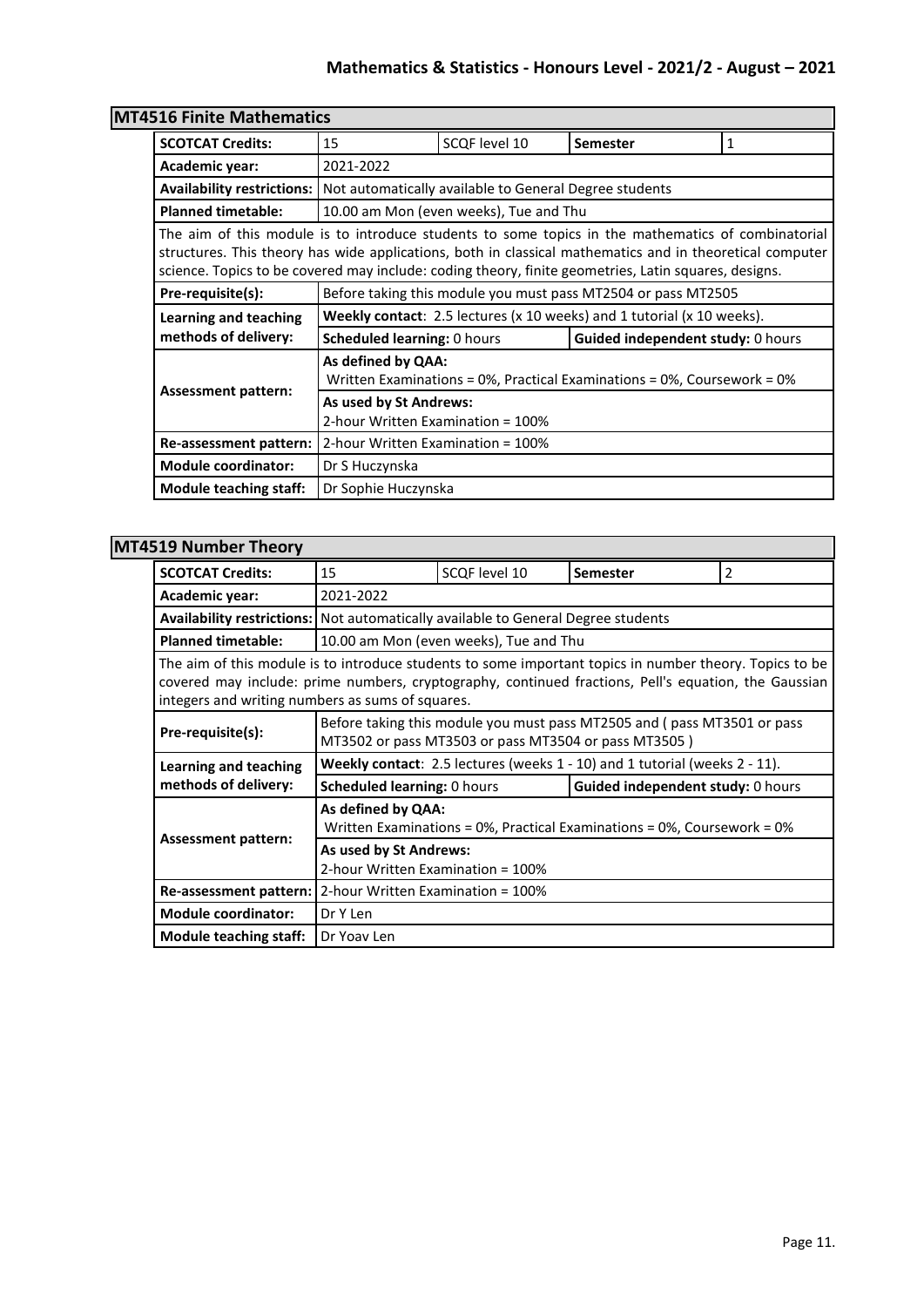| MT4526 Topology                   |                                                                                                                                                                                                                                                                                                                                                                                                                                                                                                                                                                                                                                                                                                                                                                                                                                                                                                                                                                               |                                                        |                                                                            |                |  |
|-----------------------------------|-------------------------------------------------------------------------------------------------------------------------------------------------------------------------------------------------------------------------------------------------------------------------------------------------------------------------------------------------------------------------------------------------------------------------------------------------------------------------------------------------------------------------------------------------------------------------------------------------------------------------------------------------------------------------------------------------------------------------------------------------------------------------------------------------------------------------------------------------------------------------------------------------------------------------------------------------------------------------------|--------------------------------------------------------|----------------------------------------------------------------------------|----------------|--|
| <b>SCOTCAT Credits:</b>           | 15                                                                                                                                                                                                                                                                                                                                                                                                                                                                                                                                                                                                                                                                                                                                                                                                                                                                                                                                                                            | SCOF level 10                                          | Semester                                                                   | $\overline{2}$ |  |
| Academic year:                    | 2021-2022                                                                                                                                                                                                                                                                                                                                                                                                                                                                                                                                                                                                                                                                                                                                                                                                                                                                                                                                                                     |                                                        |                                                                            |                |  |
| <b>Availability restrictions:</b> |                                                                                                                                                                                                                                                                                                                                                                                                                                                                                                                                                                                                                                                                                                                                                                                                                                                                                                                                                                               | Not automatically available to General Degree students |                                                                            |                |  |
| <b>Planned timetable:</b>         |                                                                                                                                                                                                                                                                                                                                                                                                                                                                                                                                                                                                                                                                                                                                                                                                                                                                                                                                                                               | 10.00 am Mon (odd weeks), Wed and Fri                  |                                                                            |                |  |
|                                   | This module introduces the ideas of metric and topological spaces. A metric space is simply a set together<br>with a 'distance' between any two points. This idea is pervasive in mathematics: from situations such as the<br>usual distance in n-dimensional space, to the Hamming distance between words in an error-correcting code<br>and the distance between functions approximating a given function. Metric spaces can be thought of as<br>particular instances of topological spaces, where the fundamental concept is that of points being 'close' to<br>each other rather than the precise distance between points. Topological spaces are a powerful<br>generalisation of metric spaces, and have had a profound influence in the development of mathematics.<br>Many examples of metric spaces and topological spaces will be introduced and fundamental ideas within<br>topology will be discussed, including separation axioms, compactness and connectedness. |                                                        |                                                                            |                |  |
| Pre-requisite(s):                 |                                                                                                                                                                                                                                                                                                                                                                                                                                                                                                                                                                                                                                                                                                                                                                                                                                                                                                                                                                               | Before taking this module you must pass MT3502         |                                                                            |                |  |
| <b>Learning and teaching</b>      |                                                                                                                                                                                                                                                                                                                                                                                                                                                                                                                                                                                                                                                                                                                                                                                                                                                                                                                                                                               |                                                        | Weekly contact: 2.5 lectures (weeks 1 - 10) and 1 tutorial (weeks 2 - 11). |                |  |
| methods of delivery:              | Scheduled learning: 35 hours                                                                                                                                                                                                                                                                                                                                                                                                                                                                                                                                                                                                                                                                                                                                                                                                                                                                                                                                                  |                                                        | Guided independent study: 115 hours                                        |                |  |
| <b>Assessment pattern:</b>        | As defined by QAA:<br>Written Examinations = 100%, Practical Examinations = 0%, Coursework = 0%                                                                                                                                                                                                                                                                                                                                                                                                                                                                                                                                                                                                                                                                                                                                                                                                                                                                               |                                                        |                                                                            |                |  |
|                                   | As used by St Andrews:<br>2-hour Written Examination = 100%                                                                                                                                                                                                                                                                                                                                                                                                                                                                                                                                                                                                                                                                                                                                                                                                                                                                                                                   |                                                        |                                                                            |                |  |
| Re-assessment pattern:            | 2-hour Written Examination = 100%                                                                                                                                                                                                                                                                                                                                                                                                                                                                                                                                                                                                                                                                                                                                                                                                                                                                                                                                             |                                                        |                                                                            |                |  |
| <b>Module coordinator:</b>        | Dr L S Theran                                                                                                                                                                                                                                                                                                                                                                                                                                                                                                                                                                                                                                                                                                                                                                                                                                                                                                                                                                 |                                                        |                                                                            |                |  |
| <b>Module teaching staff:</b>     | Dr Louis Theran                                                                                                                                                                                                                                                                                                                                                                                                                                                                                                                                                                                                                                                                                                                                                                                                                                                                                                                                                               |                                                        |                                                                            |                |  |

## **MT4528 Markov Chains and Processes**

| <b>SCOTCAT Credits:</b>                                                                                                                                                                                                                                                                                                                                                                                                                                                                                                           | 15                                                                                                       | SCOF level 10                                          | <b>Semester</b>                                                                | 1 |  |  |
|-----------------------------------------------------------------------------------------------------------------------------------------------------------------------------------------------------------------------------------------------------------------------------------------------------------------------------------------------------------------------------------------------------------------------------------------------------------------------------------------------------------------------------------|----------------------------------------------------------------------------------------------------------|--------------------------------------------------------|--------------------------------------------------------------------------------|---|--|--|
| Academic year:                                                                                                                                                                                                                                                                                                                                                                                                                                                                                                                    | 2021-2022                                                                                                |                                                        |                                                                                |   |  |  |
| <b>Availability restrictions:</b>                                                                                                                                                                                                                                                                                                                                                                                                                                                                                                 |                                                                                                          | Not automatically available to General Degree students |                                                                                |   |  |  |
| <b>Planned timetable:</b>                                                                                                                                                                                                                                                                                                                                                                                                                                                                                                         |                                                                                                          | 11.00 am Mon (even weeks), Tue and Thu                 |                                                                                |   |  |  |
| This module provides an introduction to the theory of stochastic processes and to their use as models,<br>including applications to population processes and queues. The syllabus includes the Markov property,<br>Chapman-Kolmogorov equations, classification of states of Markov chains, decomposition of chains,<br>stationary distributions, random walks, branching processes, the Poisson process, birth-and-death<br>processes and their transient behaviour, embedded chains, Markovian queues and hidden Markov models. |                                                                                                          |                                                        |                                                                                |   |  |  |
| Pre-requisite(s):                                                                                                                                                                                                                                                                                                                                                                                                                                                                                                                 |                                                                                                          | Before taking this module you must pass MT2504         |                                                                                |   |  |  |
| Learning and teaching                                                                                                                                                                                                                                                                                                                                                                                                                                                                                                             |                                                                                                          |                                                        | Weekly contact: 2.5 lectures (weeks 1 - 10) and 8 tutorials over the semester. |   |  |  |
| methods of delivery:                                                                                                                                                                                                                                                                                                                                                                                                                                                                                                              | <b>Scheduled learning: 0 hours</b><br>Guided independent study: 0 hours                                  |                                                        |                                                                                |   |  |  |
| <b>Assessment pattern:</b>                                                                                                                                                                                                                                                                                                                                                                                                                                                                                                        | As defined by QAA:<br>Written Examinations = $0\%$ , Practical Examinations = $0\%$ , Coursework = $0\%$ |                                                        |                                                                                |   |  |  |
|                                                                                                                                                                                                                                                                                                                                                                                                                                                                                                                                   | As used by St Andrews:<br>2-hour Written Examination = 100%                                              |                                                        |                                                                                |   |  |  |
| Re-assessment pattern:                                                                                                                                                                                                                                                                                                                                                                                                                                                                                                            | 2-hour Written Examination = 100%                                                                        |                                                        |                                                                                |   |  |  |
| <b>Module coordinator:</b>                                                                                                                                                                                                                                                                                                                                                                                                                                                                                                        | Dr S C Drasco                                                                                            |                                                        |                                                                                |   |  |  |
| <b>Module teaching staff:</b>                                                                                                                                                                                                                                                                                                                                                                                                                                                                                                     | Dr Steve Drasco                                                                                          |                                                        |                                                                                |   |  |  |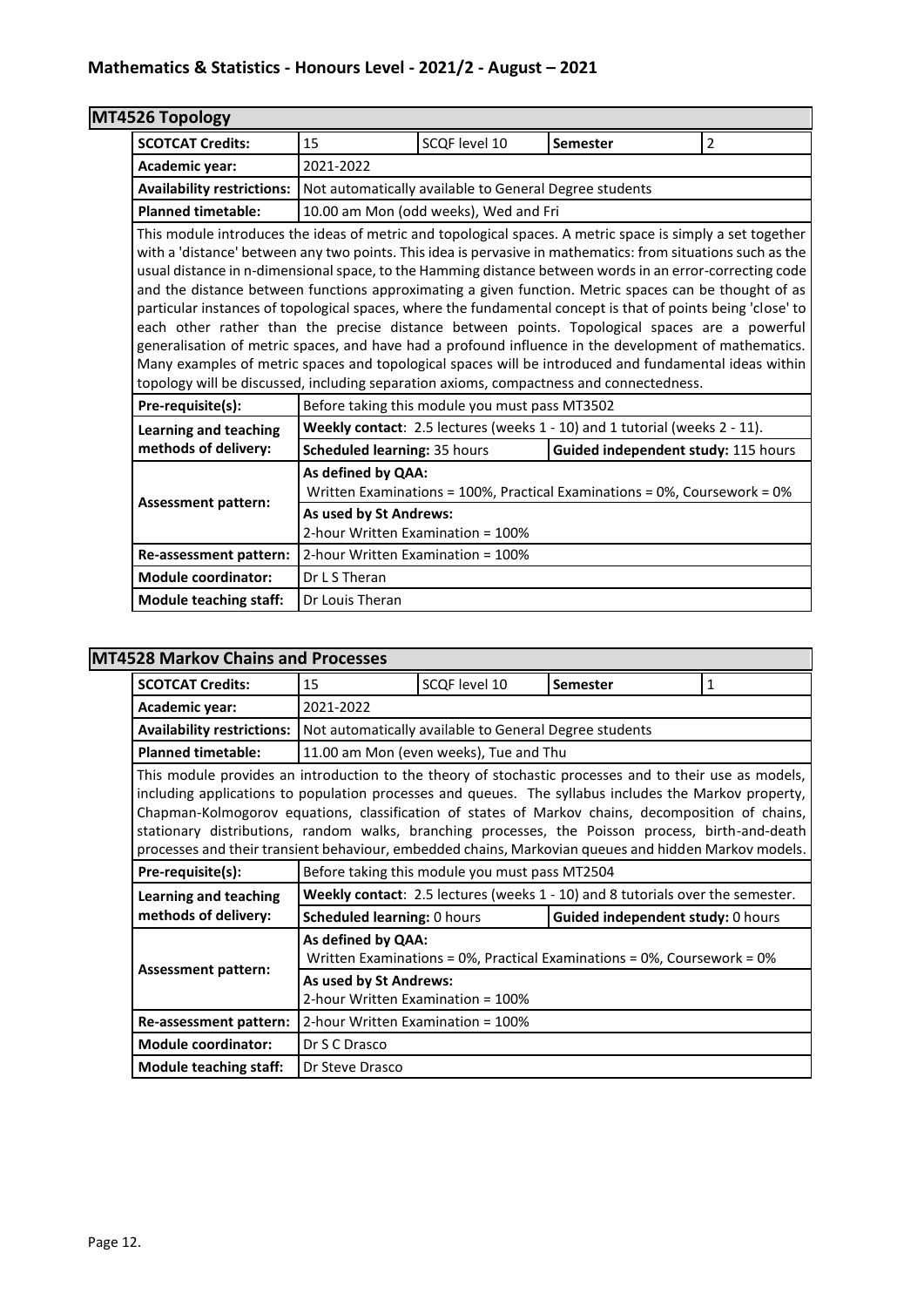|                                   | <b>MT4530 Population Genetics</b>                                                                                                                                                                                                                                                                                                                                                                                              |                                                        |                                   |   |  |
|-----------------------------------|--------------------------------------------------------------------------------------------------------------------------------------------------------------------------------------------------------------------------------------------------------------------------------------------------------------------------------------------------------------------------------------------------------------------------------|--------------------------------------------------------|-----------------------------------|---|--|
| <b>SCOTCAT Credits:</b>           | 15                                                                                                                                                                                                                                                                                                                                                                                                                             | SCQF level 10                                          | <b>Semester</b>                   | 1 |  |
| Academic year:                    | 2021-2022                                                                                                                                                                                                                                                                                                                                                                                                                      |                                                        |                                   |   |  |
| <b>Availability restrictions:</b> |                                                                                                                                                                                                                                                                                                                                                                                                                                | Not automatically available to General Degree students |                                   |   |  |
| <b>Planned timetable:</b>         | 9.00 am Mon (even weeks), Tue and Thu                                                                                                                                                                                                                                                                                                                                                                                          |                                                        |                                   |   |  |
| mutation.                         | This module aims to show how the frequencies of characteristics in large natural populations can be<br>explained using mathematical models and how statistical techniques may be used to investigate model<br>validity. The syllabus includes: Mendel's First and Second Laws, random mating and random union of<br>gametes, Hardy-Weinberg equilibrium, linkage, inbreeding, assortative mating, X-linked loci, selection and |                                                        |                                   |   |  |
| Pre-requisite(s):                 |                                                                                                                                                                                                                                                                                                                                                                                                                                | Before taking this module you must pass MT2508         |                                   |   |  |
| <b>Learning and teaching</b>      | Weekly contact: 2.5 lectures (x 10 weeks) and 0.5 tutorial (x 10 weeks).                                                                                                                                                                                                                                                                                                                                                       |                                                        |                                   |   |  |
| methods of delivery:              | Scheduled learning: 0 hours                                                                                                                                                                                                                                                                                                                                                                                                    |                                                        | Guided independent study: 0 hours |   |  |
| <b>Assessment pattern:</b>        | As defined by QAA:<br>Written Examinations = $90\%$ , Practical Examinations = $0\%$ , Coursework = $10\%$                                                                                                                                                                                                                                                                                                                     |                                                        |                                   |   |  |
|                                   | As used by St Andrews:<br>2-hour Written Examination = 90%, Coursework = 10%                                                                                                                                                                                                                                                                                                                                                   |                                                        |                                   |   |  |
| Re-assessment pattern:            | 2-hour Written Examination = 100%                                                                                                                                                                                                                                                                                                                                                                                              |                                                        |                                   |   |  |
| <b>Module coordinator:</b>        | Dr M Papathomas                                                                                                                                                                                                                                                                                                                                                                                                                |                                                        |                                   |   |  |
| <b>Module teaching staff:</b>     | Dr Michail Papathomas                                                                                                                                                                                                                                                                                                                                                                                                          |                                                        |                                   |   |  |

| <b>MT4531 Bayesian Inference</b> |                                                                                                                                                                                                                                                                                                                                                                                                 |                                        |                                                                        |   |  |
|----------------------------------|-------------------------------------------------------------------------------------------------------------------------------------------------------------------------------------------------------------------------------------------------------------------------------------------------------------------------------------------------------------------------------------------------|----------------------------------------|------------------------------------------------------------------------|---|--|
| <b>SCOTCAT Credits:</b>          | 15                                                                                                                                                                                                                                                                                                                                                                                              | SCQF level 10                          | <b>Semester</b>                                                        | 1 |  |
| Academic year:                   | 2021-2022                                                                                                                                                                                                                                                                                                                                                                                       |                                        |                                                                        |   |  |
|                                  | Availability restrictions:   Not automatically available to General Degree students                                                                                                                                                                                                                                                                                                             |                                        |                                                                        |   |  |
| <b>Planned timetable:</b>        |                                                                                                                                                                                                                                                                                                                                                                                                 | 10.00 am Mon (even weeks), Tue and Thu |                                                                        |   |  |
|                                  | This module is intended to offer a re-examination of standard statistical problems from a Bayesian<br>viewpoint and an introduction to recently developed computational Bayes methods. The syllabus includes<br>Bayes' theorem, inference for Normal samples; univariate Normal linear regression; principles of Bayesian<br>computational, Markov chain Monte Carlo - theory and applications. |                                        |                                                                        |   |  |
| Pre-requisite(s):                |                                                                                                                                                                                                                                                                                                                                                                                                 |                                        | Before taking this module you must pass MT3507 or pass MT3508          |   |  |
| Anti-requisite(s)                |                                                                                                                                                                                                                                                                                                                                                                                                 |                                        | You cannot take this module if you take MT5731 or take MT5831          |   |  |
| Learning and teaching            |                                                                                                                                                                                                                                                                                                                                                                                                 |                                        | Weekly contact: 24 lectures and 7 practical classes over the semester. |   |  |
| methods of delivery:             | <b>Scheduled learning: 31 hours</b>                                                                                                                                                                                                                                                                                                                                                             |                                        | Guided independent study: 119 hours                                    |   |  |
|                                  | As defined by QAA:<br>Written Examinations = 80%, Practical Examinations = 0%, Coursework = 20%<br><b>Assessment pattern:</b><br>As used by St Andrews:<br>2-hour Written Examination = 80%, Coursework = 20%                                                                                                                                                                                   |                                        |                                                                        |   |  |
|                                  |                                                                                                                                                                                                                                                                                                                                                                                                 |                                        |                                                                        |   |  |
| Re-assessment pattern:           | 2-hour Written Examination = 100%                                                                                                                                                                                                                                                                                                                                                               |                                        |                                                                        |   |  |
| <b>Module teaching staff:</b>    | Dr Nicolò Margaritella                                                                                                                                                                                                                                                                                                                                                                          |                                        |                                                                        |   |  |

 $\overline{\phantom{0}}$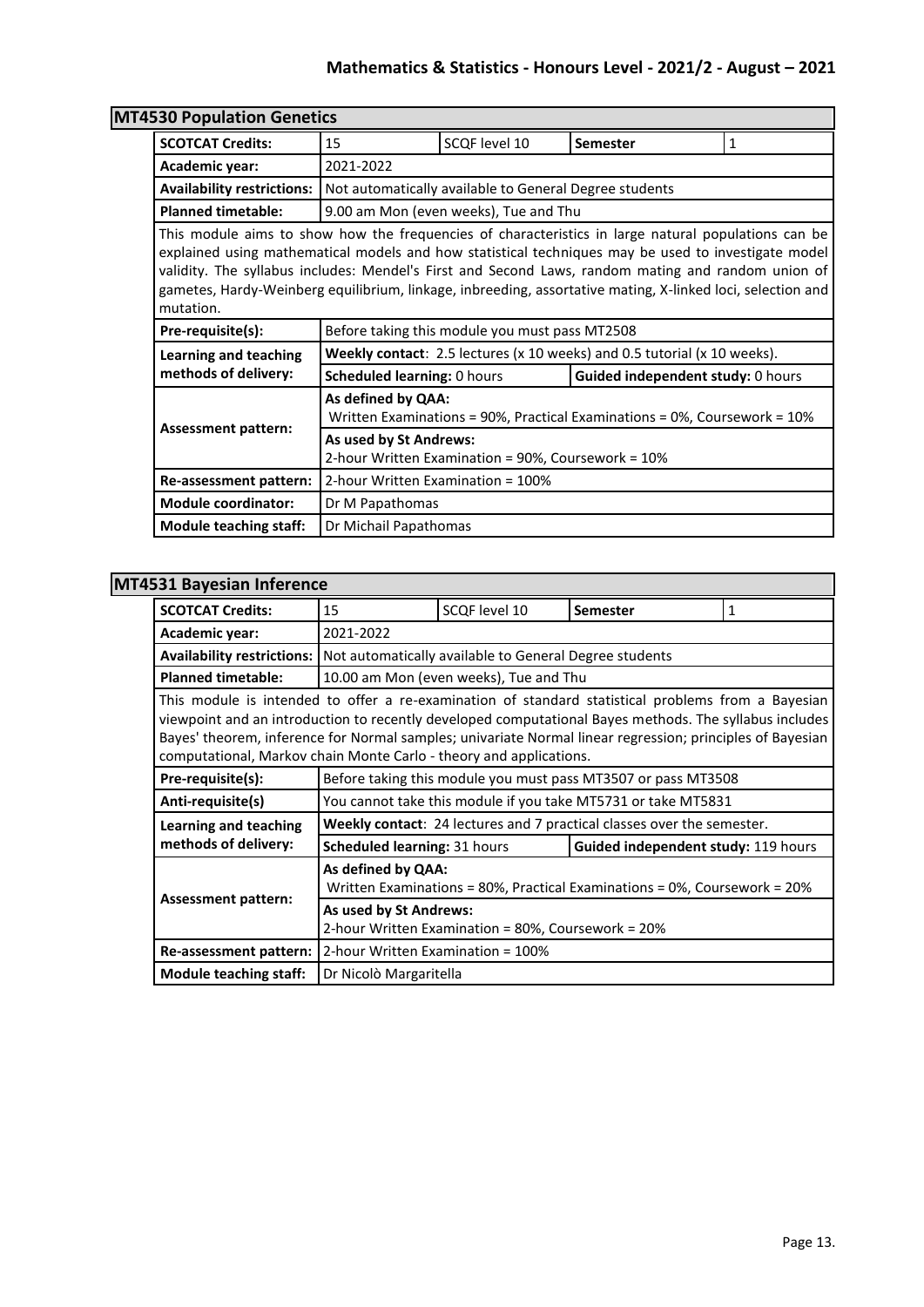# **MT4537 Spatial Statistics**

| san ahana atangnya                                                                                                                                                                                                                                                                                                                                                                                   |                                                                                                 |                                                        |                                                               |   |  |
|------------------------------------------------------------------------------------------------------------------------------------------------------------------------------------------------------------------------------------------------------------------------------------------------------------------------------------------------------------------------------------------------------|-------------------------------------------------------------------------------------------------|--------------------------------------------------------|---------------------------------------------------------------|---|--|
| <b>SCOTCAT Credits:</b>                                                                                                                                                                                                                                                                                                                                                                              | 15                                                                                              | SCQF level 10                                          | <b>Semester</b>                                               | 2 |  |
| Academic year:                                                                                                                                                                                                                                                                                                                                                                                       | 2021-2022                                                                                       |                                                        |                                                               |   |  |
| <b>Availability restrictions:</b>                                                                                                                                                                                                                                                                                                                                                                    |                                                                                                 | Not automatically available to General Degree students |                                                               |   |  |
| <b>Planned timetable:</b>                                                                                                                                                                                                                                                                                                                                                                            |                                                                                                 | 10.00 am Mon (even weeks), Tue and Thu                 |                                                               |   |  |
| This module will study the practical analysis of spatial data. It commences with a discussion on different<br>types of spatial data. Spatial point processes, random fields and spatial models for lattice data are<br>discussed. There is a strong focus on the practical and computational aspects of model fitting and modern,<br>computationally efficient model fitting software is introduced. |                                                                                                 |                                                        |                                                               |   |  |
| Pre-requisite(s):                                                                                                                                                                                                                                                                                                                                                                                    |                                                                                                 |                                                        | Before taking this module you must pass MT3507 or pass MT3508 |   |  |
| <b>Learning and teaching</b>                                                                                                                                                                                                                                                                                                                                                                         | Weekly contact: 2.5 lectures (x 10 weeks) and 4 tutorials over the semester.                    |                                                        |                                                               |   |  |
| methods of delivery:                                                                                                                                                                                                                                                                                                                                                                                 | <b>Scheduled learning: 29 hours</b>                                                             |                                                        | Guided independent study: 121 hours                           |   |  |
|                                                                                                                                                                                                                                                                                                                                                                                                      | As defined by QAA:<br>Written Examinations = 80%, Practical Examinations = 0%, Coursework = 20% |                                                        |                                                               |   |  |
| <b>Assessment pattern:</b><br>As used by St Andrews:<br>2-hour Written Examination = 80%, Coursework = 20%                                                                                                                                                                                                                                                                                           |                                                                                                 |                                                        |                                                               |   |  |
| Re-assessment pattern:                                                                                                                                                                                                                                                                                                                                                                               | 2-hour Written Examination = 100%                                                               |                                                        |                                                               |   |  |
| <b>Module coordinator:</b>                                                                                                                                                                                                                                                                                                                                                                           | Dr C R Donovan                                                                                  |                                                        |                                                               |   |  |
| <b>Module teaching staff:</b>                                                                                                                                                                                                                                                                                                                                                                        | Dr Carl Donovan                                                                                 |                                                        |                                                               |   |  |

### **MT4539 Quantitative Risk Management**

| <b>SCOTCAT Credits:</b>                                                                                                                                                                                                                                                                                                                                                                                                                                                                                                                                                 | 15                                                             | SCQF level 10                                      | <b>Semester</b>                                                                  | 2 |  |
|-------------------------------------------------------------------------------------------------------------------------------------------------------------------------------------------------------------------------------------------------------------------------------------------------------------------------------------------------------------------------------------------------------------------------------------------------------------------------------------------------------------------------------------------------------------------------|----------------------------------------------------------------|----------------------------------------------------|----------------------------------------------------------------------------------|---|--|
| Academic year:                                                                                                                                                                                                                                                                                                                                                                                                                                                                                                                                                          | 2021-2022                                                      |                                                    |                                                                                  |   |  |
| <b>Availability restrictions:</b>                                                                                                                                                                                                                                                                                                                                                                                                                                                                                                                                       | Not automatically available to General Degree students         |                                                    |                                                                                  |   |  |
| <b>Planned timetable:</b>                                                                                                                                                                                                                                                                                                                                                                                                                                                                                                                                               |                                                                | 12.00 noon Mon (odd), Wed, Fri, and 2.00 pm Fri    |                                                                                  |   |  |
| The module introduces the concept of financial risk and discusses the importance of its regulation. The<br>emphasis is laid on the popular risk measure Value at Risk (VaR). After a brief discussion on asset returns,<br>various modelling techniques - ranging from the simple Historical Simulation to the more advanced ARMA<br>and GARCH models - are presented and applied for the calculation of VaR using real financial data. The aim<br>of this module is to provide a solid basis in risk management for those students considering a career in<br>finance. |                                                                |                                                    |                                                                                  |   |  |
|                                                                                                                                                                                                                                                                                                                                                                                                                                                                                                                                                                         | Before taking this module you must pass MT2504 and pass MT2508 |                                                    |                                                                                  |   |  |
| Pre-requisite(s):                                                                                                                                                                                                                                                                                                                                                                                                                                                                                                                                                       |                                                                |                                                    |                                                                                  |   |  |
| Learning and teaching                                                                                                                                                                                                                                                                                                                                                                                                                                                                                                                                                   |                                                                |                                                    | Weekly contact: 2.5 lectures (x 10 weeks), 5 tutorials and 5 practical sessions. |   |  |
| methods of delivery:                                                                                                                                                                                                                                                                                                                                                                                                                                                                                                                                                    | Scheduled learning: 35 hours                                   |                                                    | Guided independent study: 115 hours                                              |   |  |
|                                                                                                                                                                                                                                                                                                                                                                                                                                                                                                                                                                         | As defined by QAA:                                             |                                                    | Written Examinations = 80%, Practical Examinations = 0%, Coursework = 20%        |   |  |
| <b>Assessment pattern:</b>                                                                                                                                                                                                                                                                                                                                                                                                                                                                                                                                              | As used by St Andrews:                                         | 2-hour Written Examination = 80%, Coursework = 20% |                                                                                  |   |  |
| Re-assessment pattern:                                                                                                                                                                                                                                                                                                                                                                                                                                                                                                                                                  | 2-hour Written Examination = 100%                              |                                                    |                                                                                  |   |  |
| <b>Module coordinator:</b>                                                                                                                                                                                                                                                                                                                                                                                                                                                                                                                                              | Dr V M Popov                                                   |                                                    |                                                                                  |   |  |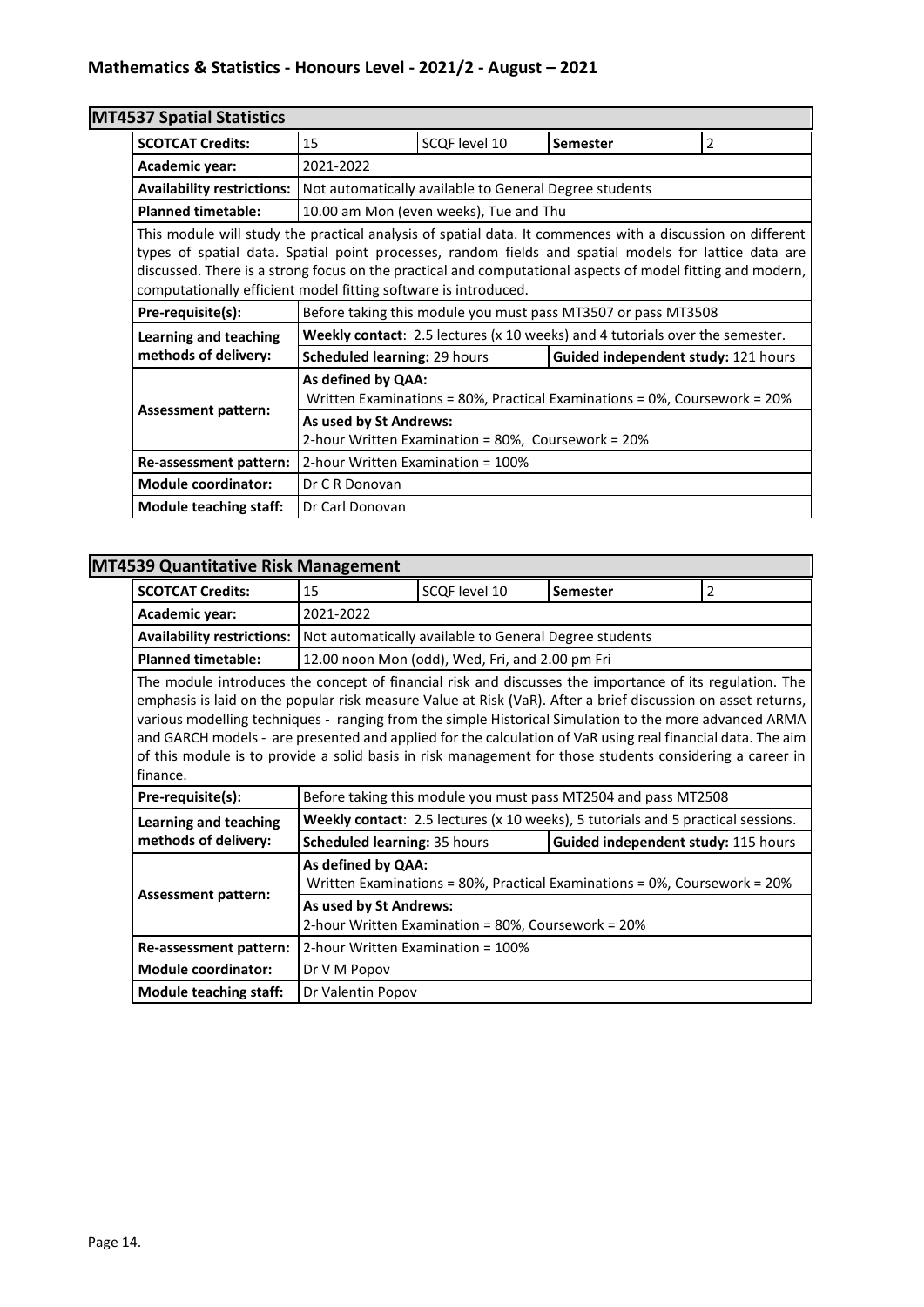| <b>1551 Financial Mathematics</b>                                                                                                                                                                                                                                                                                       |                                                                                                                   |                                                        |                                   |   |  |  |
|-------------------------------------------------------------------------------------------------------------------------------------------------------------------------------------------------------------------------------------------------------------------------------------------------------------------------|-------------------------------------------------------------------------------------------------------------------|--------------------------------------------------------|-----------------------------------|---|--|--|
| <b>SCOTCAT Credits:</b>                                                                                                                                                                                                                                                                                                 | 15                                                                                                                | SCQF level 10                                          | <b>Semester</b>                   | 2 |  |  |
| Academic year:                                                                                                                                                                                                                                                                                                          | 2021-2022                                                                                                         |                                                        |                                   |   |  |  |
| <b>Availability restrictions:</b>                                                                                                                                                                                                                                                                                       |                                                                                                                   | Not automatically available to General Degree students |                                   |   |  |  |
| <b>Planned timetable:</b>                                                                                                                                                                                                                                                                                               |                                                                                                                   | 10.00 am Mon (odd weeks), Wed and Fri                  |                                   |   |  |  |
| Students are introduced to the application of mathematical models to financial instruments. The course<br>will include an overview of financial markets and the terminology in common usage but the emphasis will<br>be on the mathematical description of risk and return as a means of pricing contracts and options. |                                                                                                                   |                                                        |                                   |   |  |  |
| Pre-requisite(s):                                                                                                                                                                                                                                                                                                       | Before taking this module you must pass MT2503 and (pass MT1007 or pass<br>MT2504 or pass EC2203) and pass MT3504 |                                                        |                                   |   |  |  |
| Learning and teaching                                                                                                                                                                                                                                                                                                   | <b>Weekly contact:</b> 2.5 lectures (weeks $1 - 10$ ) and 1 tutorial (weeks $2 - 11$ ).                           |                                                        |                                   |   |  |  |
| methods of delivery:                                                                                                                                                                                                                                                                                                    | <b>Scheduled learning: 0 hours</b>                                                                                |                                                        | Guided independent study: 0 hours |   |  |  |
|                                                                                                                                                                                                                                                                                                                         | As defined by QAA:<br>Written Examinations = $0\%$ , Practical Examinations = $0\%$ , Coursework = $0\%$          |                                                        |                                   |   |  |  |
|                                                                                                                                                                                                                                                                                                                         | <b>Assessment pattern:</b><br>As used by St Andrews:<br>2-hour Written Examination = 100%                         |                                                        |                                   |   |  |  |
| Re-assessment pattern:                                                                                                                                                                                                                                                                                                  |                                                                                                                   | 2-hour Written Examination = 100%                      |                                   |   |  |  |
| <b>Module coordinator:</b>                                                                                                                                                                                                                                                                                              | Professor D H Mackay                                                                                              |                                                        |                                   |   |  |  |
| <b>Module teaching staff:</b>                                                                                                                                                                                                                                                                                           | Prof Duncan Mackay                                                                                                |                                                        |                                   |   |  |  |

# **MT4**

### **MT4552 Population Dynamics Models in Mathematical Biology**

| <b>SCOTCAT Credits:</b>                                                                                                                                                                                                                                                                                                                                                                                                                                  | 15                                                                                                         | SCQF level 10                                          | <b>Semester</b>                                                                     | 2 |  |
|----------------------------------------------------------------------------------------------------------------------------------------------------------------------------------------------------------------------------------------------------------------------------------------------------------------------------------------------------------------------------------------------------------------------------------------------------------|------------------------------------------------------------------------------------------------------------|--------------------------------------------------------|-------------------------------------------------------------------------------------|---|--|
| Academic year:                                                                                                                                                                                                                                                                                                                                                                                                                                           | 2021-2022                                                                                                  |                                                        |                                                                                     |   |  |
| <b>Availability restrictions:</b>                                                                                                                                                                                                                                                                                                                                                                                                                        |                                                                                                            | Not automatically available to General Degree students |                                                                                     |   |  |
| <b>Planned timetable:</b>                                                                                                                                                                                                                                                                                                                                                                                                                                |                                                                                                            | 9.00 am Mon (even weeks), Tue and Thu                  |                                                                                     |   |  |
| This module will explore real world applications of mathematics to biological problems e.g. harvesting of<br>fish stocks, host-parasitoid systems, predator-prey dynamics, molecular interactions. The mathematical<br>techniques used in the modelling will be nonlinear difference equations and ordinary differential equations.<br>The module will be useful to students who wish to specialise in Applied Mathematics in their degree<br>programme. |                                                                                                            |                                                        |                                                                                     |   |  |
| Pre-requisite(s):                                                                                                                                                                                                                                                                                                                                                                                                                                        |                                                                                                            | Before taking this module you must pass MT3504         |                                                                                     |   |  |
| Learning and teaching                                                                                                                                                                                                                                                                                                                                                                                                                                    |                                                                                                            |                                                        | <b>Weekly contact:</b> 2.5 lectures ( $x$ 10 weeks) and 1 tutorial ( $x$ 10 weeks). |   |  |
| methods of delivery:                                                                                                                                                                                                                                                                                                                                                                                                                                     | <b>Scheduled learning: 35 hours</b><br>Guided independent study: 115 hours                                 |                                                        |                                                                                     |   |  |
| <b>Assessment pattern:</b>                                                                                                                                                                                                                                                                                                                                                                                                                               | As defined by QAA:<br>Written Examinations = $90\%$ , Practical Examinations = $0\%$ , Coursework = $10\%$ |                                                        |                                                                                     |   |  |
|                                                                                                                                                                                                                                                                                                                                                                                                                                                          | As used by St Andrews:<br>90% exam, 10% continual assessment.                                              |                                                        |                                                                                     |   |  |
| Re-assessment pattern:                                                                                                                                                                                                                                                                                                                                                                                                                                   | Take Home Exam = 100%                                                                                      |                                                        |                                                                                     |   |  |
| <b>Module coordinator:</b>                                                                                                                                                                                                                                                                                                                                                                                                                               | Dr J Kursawe                                                                                               |                                                        |                                                                                     |   |  |
| Module teaching staff:                                                                                                                                                                                                                                                                                                                                                                                                                                   |                                                                                                            | Dr Jochen Kursawe and Prof Mark Chaplain               |                                                                                     |   |  |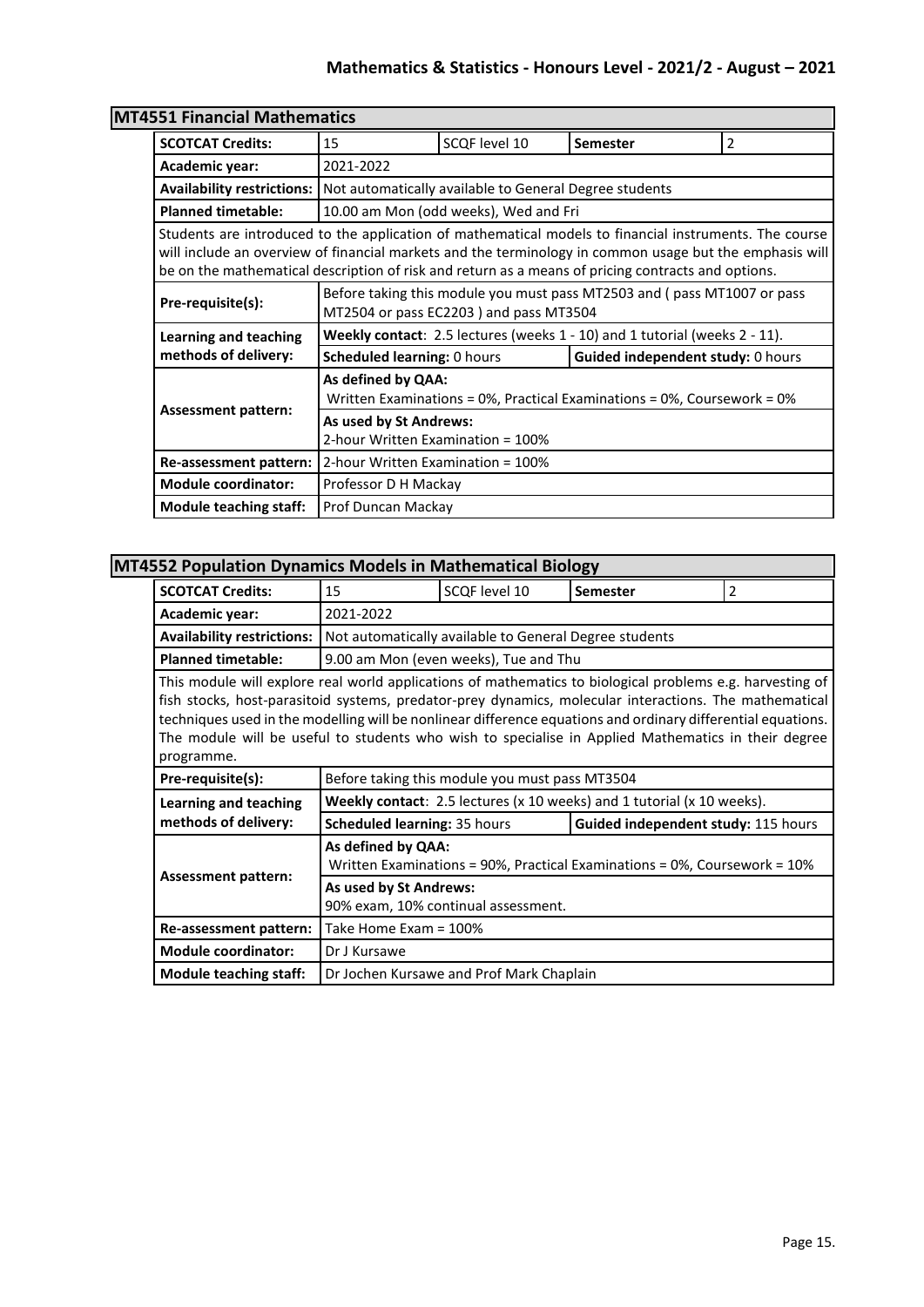# **MT4599 Project in Mathematics / Statistics**

| <b>SCOTCAT Credits:</b>                                                                                                                                                                                                                                                                    | 15                                                                                                            | SCQF level 10 | <b>Semester</b>                     | <b>Full Year</b> |
|--------------------------------------------------------------------------------------------------------------------------------------------------------------------------------------------------------------------------------------------------------------------------------------------|---------------------------------------------------------------------------------------------------------------|---------------|-------------------------------------|------------------|
| Academic year:                                                                                                                                                                                                                                                                             | 2021-2022                                                                                                     |               |                                     |                  |
| <b>Availability restrictions:</b>                                                                                                                                                                                                                                                          | Available only to students in the final year of a BSc/MA Honours degree<br>programme in the School            |               |                                     |                  |
| <b>Planned timetable:</b>                                                                                                                                                                                                                                                                  | none                                                                                                          |               |                                     |                  |
| The student will choose a project from a list published annually although a topic outwith the list may be<br>approved. Students will be required to report regularly to their supervisor, produce a substantial written<br>report, submitted by the end of April, and give a presentation. |                                                                                                               |               |                                     |                  |
| Learning and teaching                                                                                                                                                                                                                                                                      | <b>Weekly contact:</b> Typically and on average, 20 mins of project supervisions per<br>week over whole year. |               |                                     |                  |
| methods of delivery:                                                                                                                                                                                                                                                                       | Scheduled learning: 8 hours                                                                                   |               | Guided independent study: 142 hours |                  |
|                                                                                                                                                                                                                                                                                            | As defined by QAA:<br>Written Examinations = 0%, Practical Examinations = 20%, Coursework = 80%               |               |                                     |                  |
| <b>Assessment pattern:</b><br>As used by St Andrews:<br>Coursework = 100%: Project = 80%, Presentation = 20%                                                                                                                                                                               |                                                                                                               |               |                                     |                  |
| Re-assessment pattern:                                                                                                                                                                                                                                                                     | Resubmission of project = 100%                                                                                |               |                                     |                  |
| <b>Module coordinator:</b>                                                                                                                                                                                                                                                                 | Professor N Ruskuc                                                                                            |               |                                     |                  |
| Module teaching staff:                                                                                                                                                                                                                                                                     | Team Taught                                                                                                   |               |                                     |                  |

### **MT4606 Classical Statistical Inference**

| <b>SCOTCAT Credits:</b>                                                                                                                                                                                                                                                                                                                                                                                                                                                         | 15                                                          | SCQF level 10                                          | <b>Semester</b>                                                              | 2 |  |
|---------------------------------------------------------------------------------------------------------------------------------------------------------------------------------------------------------------------------------------------------------------------------------------------------------------------------------------------------------------------------------------------------------------------------------------------------------------------------------|-------------------------------------------------------------|--------------------------------------------------------|------------------------------------------------------------------------------|---|--|
| Academic year:                                                                                                                                                                                                                                                                                                                                                                                                                                                                  | 2021-2022                                                   |                                                        |                                                                              |   |  |
| <b>Availability restrictions:</b>                                                                                                                                                                                                                                                                                                                                                                                                                                               |                                                             | Not automatically available to General Degree students |                                                                              |   |  |
| <b>Planned timetable:</b>                                                                                                                                                                                                                                                                                                                                                                                                                                                       |                                                             | 10.00 am Mon (odd weeks), Wed and Fri                  |                                                                              |   |  |
| This module aims to show how the methods of estimation and hypothesis testing met in 2000- and 3000-<br>level Statistics modules can be justified and derived; to extend those methods to a wider variety of<br>situations. The syllabus includes: comparison of point estimators; the Rao-Blackwell Theorem; Fisher<br>information and the Cramer-Rao lower bound; maximum likelihood estimation; theory of Generalized<br>Linear Models; hypothesis-testing; confidence sets. |                                                             |                                                        |                                                                              |   |  |
| Pre-requisite(s):                                                                                                                                                                                                                                                                                                                                                                                                                                                               |                                                             | Before taking this module you must pass MT3507         |                                                                              |   |  |
| Anti-requisite(s)                                                                                                                                                                                                                                                                                                                                                                                                                                                               |                                                             | You cannot take this module if you take MT5701         |                                                                              |   |  |
| <b>Learning and teaching</b>                                                                                                                                                                                                                                                                                                                                                                                                                                                    |                                                             |                                                        | Weekly contact: 2.5 lectures (weeks 1 - 10) and 0.5 tutorial (weeks 2 - 11). |   |  |
| methods of delivery:                                                                                                                                                                                                                                                                                                                                                                                                                                                            | <b>Scheduled learning: 0 hours</b>                          |                                                        | Guided independent study: 0 hours                                            |   |  |
|                                                                                                                                                                                                                                                                                                                                                                                                                                                                                 | As defined by QAA:                                          |                                                        | Written Examinations = 100%, Practical Examinations = 0%, Coursework = $0\%$ |   |  |
| <b>Assessment pattern:</b>                                                                                                                                                                                                                                                                                                                                                                                                                                                      | As used by St Andrews:<br>2-hour Written Examination = 100% |                                                        |                                                                              |   |  |
| Re-assessment pattern:                                                                                                                                                                                                                                                                                                                                                                                                                                                          | 2-hour Written Examination = 100%                           |                                                        |                                                                              |   |  |
| <b>Module coordinator:</b>                                                                                                                                                                                                                                                                                                                                                                                                                                                      | Dr G Minas                                                  |                                                        |                                                                              |   |  |
| <b>Module teaching staff:</b>                                                                                                                                                                                                                                                                                                                                                                                                                                                   | Dr Giorgos Minas                                            |                                                        |                                                                              |   |  |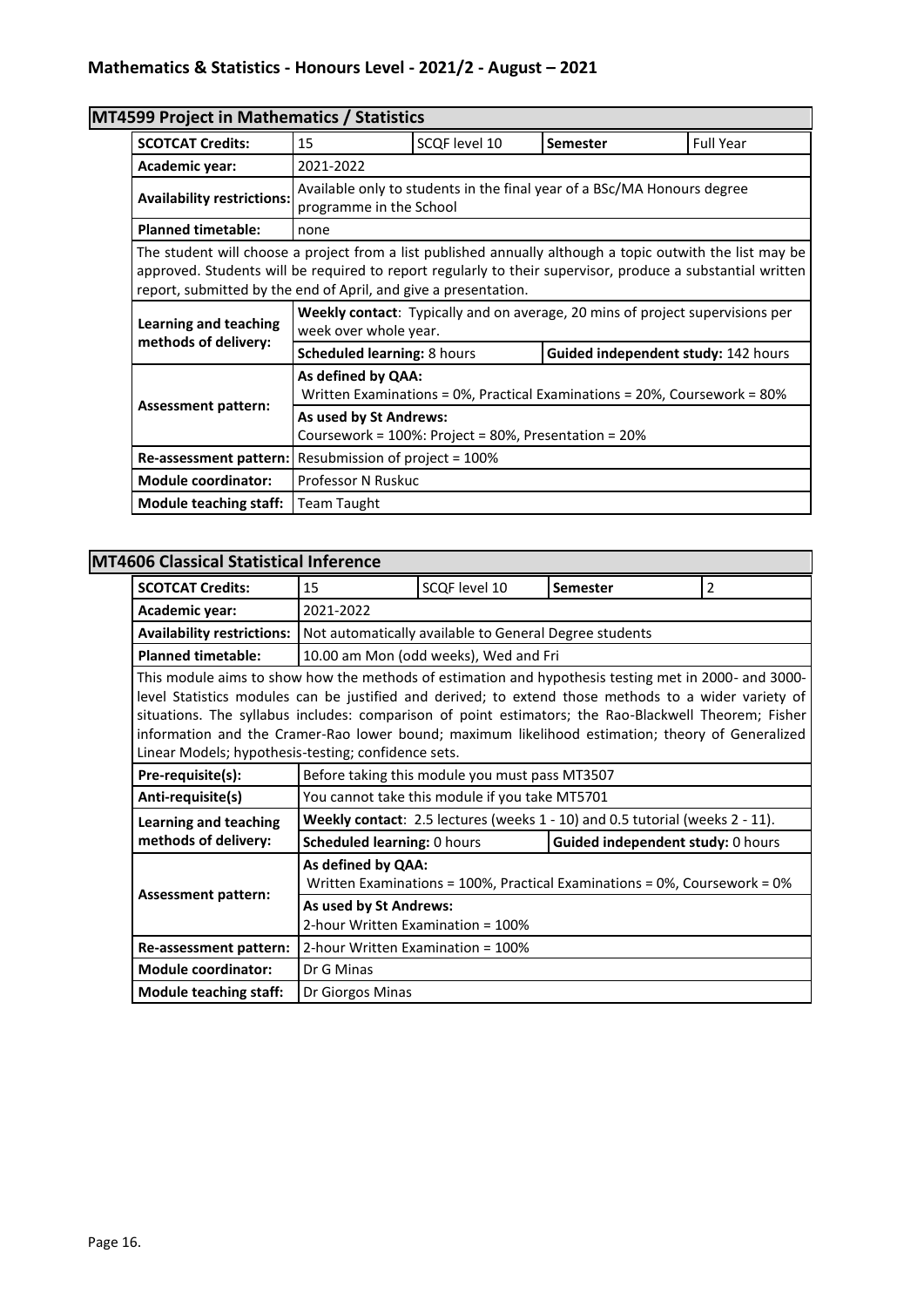| 4614 Design of Experiments                                                                                                                                                                                                                                                                                                                                                                                                                                                                                                                                                                                                                                                                                                                                                                                                                                                                      |                                                                                                                                |                                   |                                                                                  |                |  |
|-------------------------------------------------------------------------------------------------------------------------------------------------------------------------------------------------------------------------------------------------------------------------------------------------------------------------------------------------------------------------------------------------------------------------------------------------------------------------------------------------------------------------------------------------------------------------------------------------------------------------------------------------------------------------------------------------------------------------------------------------------------------------------------------------------------------------------------------------------------------------------------------------|--------------------------------------------------------------------------------------------------------------------------------|-----------------------------------|----------------------------------------------------------------------------------|----------------|--|
| <b>SCOTCAT Credits:</b>                                                                                                                                                                                                                                                                                                                                                                                                                                                                                                                                                                                                                                                                                                                                                                                                                                                                         | 15                                                                                                                             | SCQF level 10                     | <b>Semester</b>                                                                  | $\overline{2}$ |  |
| Academic year:                                                                                                                                                                                                                                                                                                                                                                                                                                                                                                                                                                                                                                                                                                                                                                                                                                                                                  | 2021-2022                                                                                                                      |                                   |                                                                                  |                |  |
|                                                                                                                                                                                                                                                                                                                                                                                                                                                                                                                                                                                                                                                                                                                                                                                                                                                                                                 | Availability restrictions:   Not automatically available to General Degree students                                            |                                   |                                                                                  |                |  |
| <b>Planned timetable:</b>                                                                                                                                                                                                                                                                                                                                                                                                                                                                                                                                                                                                                                                                                                                                                                                                                                                                       | 9.00 am Mon (odd weeks), Wed and Fri                                                                                           |                                   |                                                                                  |                |  |
| This module introduces a wide range of features that occur in real comparative experiments. The<br>applications include trials of potential new medicines by the pharmaceutical industry; comparisons of new<br>varieties of wheat for bread-making; evaluating different machine settings in industry. Issues include<br>whether and how to partition the experimental material into blocks (for example, do old and young people<br>respond to this drug differently?); how much replication to use (too much experimental material may be a<br>waste of resources, but too little will not give meaningful results); as well as type of design. The module<br>includes enough about the analysis of data from experiments to show what has to be considered at the<br>design stage. It also includes considerations of consultation with the scientist and interpretation of the<br>results. |                                                                                                                                |                                   |                                                                                  |                |  |
| Pre-requisite(s):                                                                                                                                                                                                                                                                                                                                                                                                                                                                                                                                                                                                                                                                                                                                                                                                                                                                               |                                                                                                                                |                                   | Before taking this module you must pass MT2508 and pass MT3501                   |                |  |
| <b>Learning and teaching</b>                                                                                                                                                                                                                                                                                                                                                                                                                                                                                                                                                                                                                                                                                                                                                                                                                                                                    | weeks).                                                                                                                        |                                   | Weekly contact: 2.5 lectures (x 10 weeks) and either tutorial or practical (x 10 |                |  |
| methods of delivery:                                                                                                                                                                                                                                                                                                                                                                                                                                                                                                                                                                                                                                                                                                                                                                                                                                                                            | Scheduled learning: 35 hours                                                                                                   |                                   | Guided independent study: 115 hours                                              |                |  |
|                                                                                                                                                                                                                                                                                                                                                                                                                                                                                                                                                                                                                                                                                                                                                                                                                                                                                                 | As defined by QAA:                                                                                                             |                                   | Written Examinations = 80%, Practical Examinations = 10%, Coursework = 10%       |                |  |
|                                                                                                                                                                                                                                                                                                                                                                                                                                                                                                                                                                                                                                                                                                                                                                                                                                                                                                 | <b>Assessment pattern:</b><br>As used by St Andrews:<br>2-hour Written Examination = 80%, Presentation = 10%, Coursework = 10% |                                   |                                                                                  |                |  |
| Re-assessment pattern:                                                                                                                                                                                                                                                                                                                                                                                                                                                                                                                                                                                                                                                                                                                                                                                                                                                                          |                                                                                                                                | 2-hour Written Examination = 100% |                                                                                  |                |  |
| <b>Module coordinator:</b>                                                                                                                                                                                                                                                                                                                                                                                                                                                                                                                                                                                                                                                                                                                                                                                                                                                                      | Professor R A Bailey                                                                                                           |                                   |                                                                                  |                |  |
| <b>Module teaching staff:</b>                                                                                                                                                                                                                                                                                                                                                                                                                                                                                                                                                                                                                                                                                                                                                                                                                                                                   | Dr Rosemary Bailey                                                                                                             |                                   |                                                                                  |                |  |

# **MT**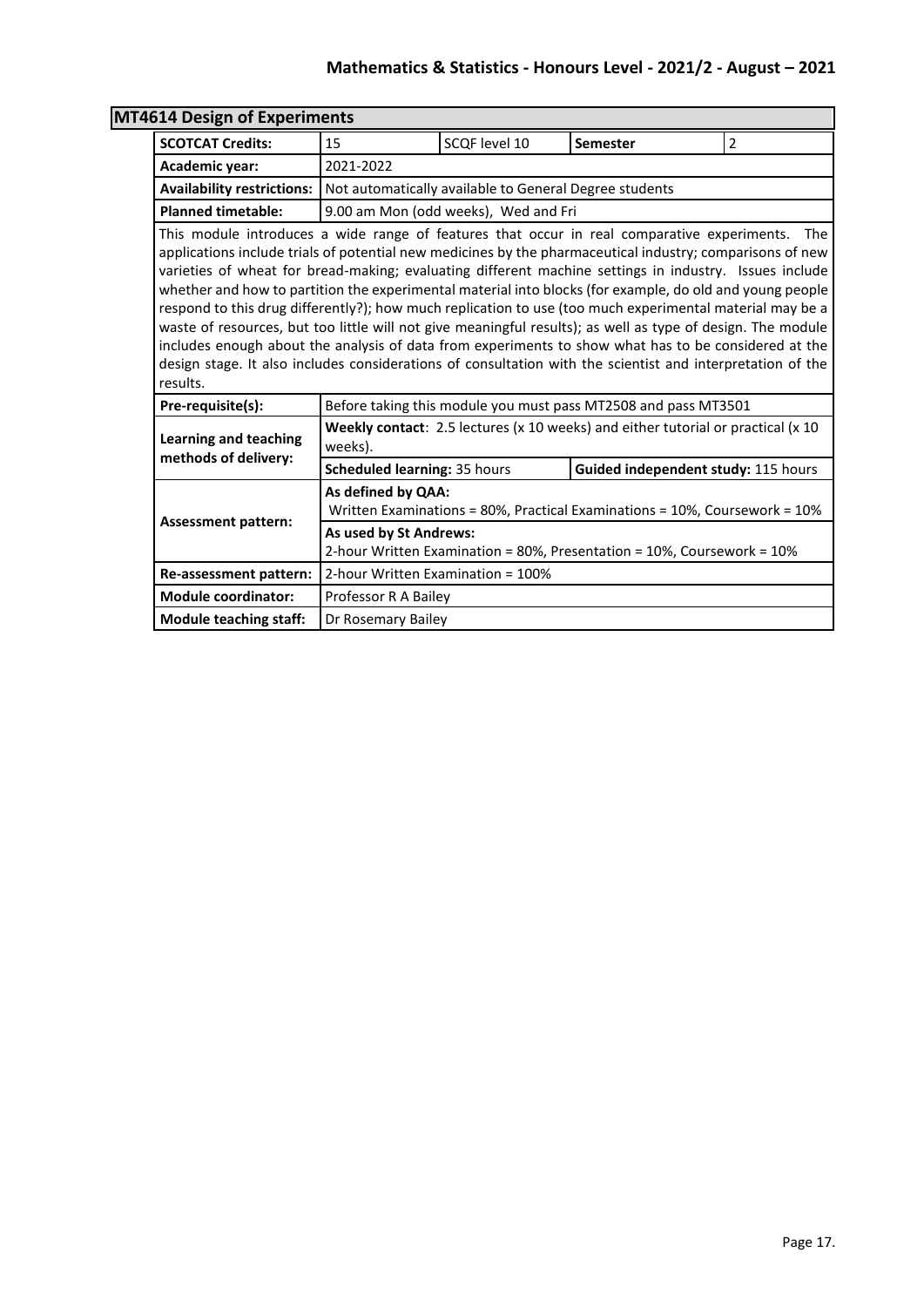|                                                                                                                                                                                                                                                                                                                                                                                                                                                                                                                                                                                                                                                                                                           | MT4794 Joint Dissertation (30cr)                                                                                                                                                                                                                                          |                                                      |                                                                                   |                  |  |
|-----------------------------------------------------------------------------------------------------------------------------------------------------------------------------------------------------------------------------------------------------------------------------------------------------------------------------------------------------------------------------------------------------------------------------------------------------------------------------------------------------------------------------------------------------------------------------------------------------------------------------------------------------------------------------------------------------------|---------------------------------------------------------------------------------------------------------------------------------------------------------------------------------------------------------------------------------------------------------------------------|------------------------------------------------------|-----------------------------------------------------------------------------------|------------------|--|
| <b>SCOTCAT</b><br><b>Credits:</b>                                                                                                                                                                                                                                                                                                                                                                                                                                                                                                                                                                                                                                                                         | 30                                                                                                                                                                                                                                                                        | SCQF level 10                                        | <b>Semester</b>                                                                   | <b>Full Year</b> |  |
| <b>Academic</b><br>year:                                                                                                                                                                                                                                                                                                                                                                                                                                                                                                                                                                                                                                                                                  | 2021-2022                                                                                                                                                                                                                                                                 |                                                      |                                                                                   |                  |  |
| Availability<br>restrictions:                                                                                                                                                                                                                                                                                                                                                                                                                                                                                                                                                                                                                                                                             | Available only to students in the Second year of the Honours Programme, who have<br>completed the Letter of Agreement, downloadable from https://www.st-<br>andrews.ac.uk/coursecatalogue). No student may do more than 60 credits in Dissertation<br>or Project modules. |                                                      |                                                                                   |                  |  |
| Planned<br>timetable:                                                                                                                                                                                                                                                                                                                                                                                                                                                                                                                                                                                                                                                                                     | To be arranged.                                                                                                                                                                                                                                                           |                                                      |                                                                                   |                  |  |
| The dissertation must consist of approximately 6,000 words of English prose on a topic agreed between the<br>student and two appropriate members of staff (who act as supervisors). The topic does not have to relate<br>to work covered in previous Honours modules, though it may be helpful to the student if it builds on previous<br>work. The topic and range of sources should be chosen in consultation with the supervisors in order to<br>determine that the student has access to sources as well as a clear plan of preparation. (Guidelines for<br>dissertations<br>be<br>found<br>http://www.st-<br>printing<br>and<br>binding<br>can<br>at:<br>andrews.ac.uk/printanddesign/dissertation/) |                                                                                                                                                                                                                                                                           |                                                      |                                                                                   |                  |  |
| Pre-<br>requisite(s):                                                                                                                                                                                                                                                                                                                                                                                                                                                                                                                                                                                                                                                                                     |                                                                                                                                                                                                                                                                           | The student requires a Letter of Agreement           |                                                                                   |                  |  |
| Anti-<br>requisite(s)                                                                                                                                                                                                                                                                                                                                                                                                                                                                                                                                                                                                                                                                                     |                                                                                                                                                                                                                                                                           |                                                      | Cannot take more than 30 credits in other dissertation/project modules            |                  |  |
| Learning and                                                                                                                                                                                                                                                                                                                                                                                                                                                                                                                                                                                                                                                                                              |                                                                                                                                                                                                                                                                           | Weekly contact: As per Letter of Agreement.          |                                                                                   |                  |  |
| teaching<br>methods of<br>delivery:                                                                                                                                                                                                                                                                                                                                                                                                                                                                                                                                                                                                                                                                       | Scheduled learning: 0 hours                                                                                                                                                                                                                                               |                                                      | Guided independent study: 0 hours                                                 |                  |  |
| <b>Assessment</b>                                                                                                                                                                                                                                                                                                                                                                                                                                                                                                                                                                                                                                                                                         | As defined by QAA:                                                                                                                                                                                                                                                        |                                                      | Written Examinations = 0%, Practical Examinations = 0%, Coursework = 0%           |                  |  |
| pattern:                                                                                                                                                                                                                                                                                                                                                                                                                                                                                                                                                                                                                                                                                                  | As used by St Andrews:<br>As per Letter of Agreement.                                                                                                                                                                                                                     |                                                      |                                                                                   |                  |  |
| <b>Re-assessment</b><br>pattern:                                                                                                                                                                                                                                                                                                                                                                                                                                                                                                                                                                                                                                                                          | As per Letter of Agreement.                                                                                                                                                                                                                                               |                                                      |                                                                                   |                  |  |
| <b>Module</b><br>coordinator:                                                                                                                                                                                                                                                                                                                                                                                                                                                                                                                                                                                                                                                                             | <b>Professor N Ruskuc</b>                                                                                                                                                                                                                                                 |                                                      |                                                                                   |                  |  |
| <b>Module</b><br>teaching staff:                                                                                                                                                                                                                                                                                                                                                                                                                                                                                                                                                                                                                                                                          | <b>Team Taught</b>                                                                                                                                                                                                                                                        |                                                      |                                                                                   |                  |  |
| <b>Additional</b><br>information<br>from Schools:                                                                                                                                                                                                                                                                                                                                                                                                                                                                                                                                                                                                                                                         | students, available at https://www.st-                                                                                                                                                                                                                                    | andrews.ac.uk/maths/current/ug/information/projects/ | See also the guidelines within the general BSc/MA Honours project handbook for MT |                  |  |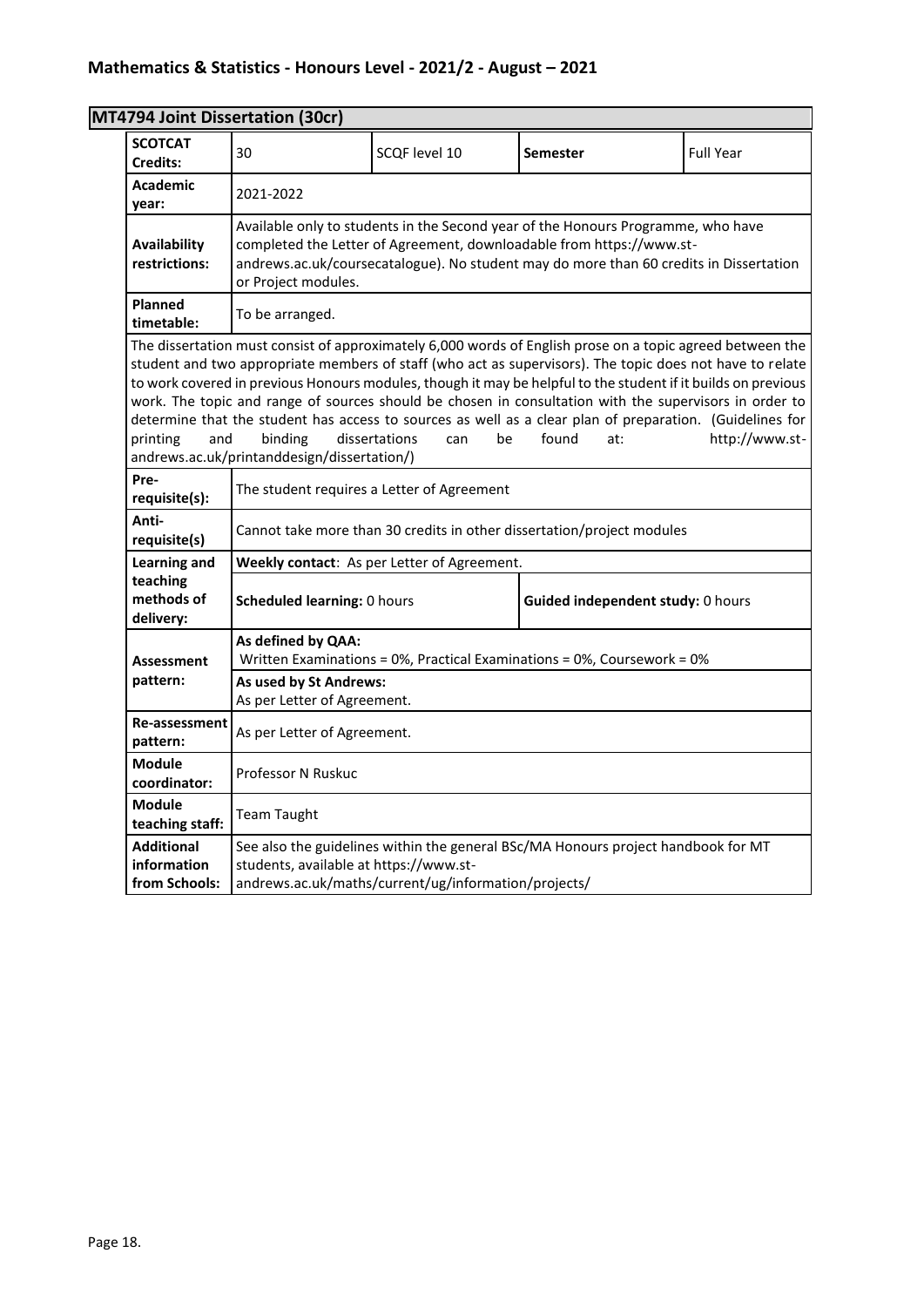| 4796 JOINT Project (30Cr)                         |                                                                                                                                                                                                                                                                                                                     |                                                      |                                                                                   |                  |  |
|---------------------------------------------------|---------------------------------------------------------------------------------------------------------------------------------------------------------------------------------------------------------------------------------------------------------------------------------------------------------------------|------------------------------------------------------|-----------------------------------------------------------------------------------|------------------|--|
| <b>SCOTCAT</b><br>Credits:                        | 30                                                                                                                                                                                                                                                                                                                  | SCQF level 10                                        | <b>Semester</b>                                                                   | <b>Full Year</b> |  |
| <b>Academic</b><br>year:                          | 2021-2022                                                                                                                                                                                                                                                                                                           |                                                      |                                                                                   |                  |  |
| Availability<br>restrictions:                     | Available only to students in the Second year of the Honours Programme, who have<br>completed the Letter of Agreement, downloadable from https://www.st-<br>andrews.ac.uk/coursecatalogue). No student may do more than 60 credits in Dissertation<br>or Project modules.                                           |                                                      |                                                                                   |                  |  |
| Planned<br>timetable:                             | To be arranged.                                                                                                                                                                                                                                                                                                     |                                                      |                                                                                   |                  |  |
| preparation.                                      | The aim of the project is to develop and foster the skills of experimental design, appropriate research<br>management and analysis. The topic and area of research should be chosen in consultation with the<br>supervisors in order to determine that the student has access to sources as well as a clear plan of |                                                      |                                                                                   |                  |  |
| Pre-<br>requisite(s):                             |                                                                                                                                                                                                                                                                                                                     | The Student requires a Letter of Agreement           |                                                                                   |                  |  |
| Anti-<br>requisite(s)                             |                                                                                                                                                                                                                                                                                                                     |                                                      | May not take more than 30 credits in other dissertation / project modules         |                  |  |
| Learning and                                      |                                                                                                                                                                                                                                                                                                                     | Weekly contact: As per Letter of Agreement.          |                                                                                   |                  |  |
| teaching<br>methods of<br>delivery:               | <b>Scheduled learning: 0 hours</b><br>Guided independent study: 0 hours                                                                                                                                                                                                                                             |                                                      |                                                                                   |                  |  |
| <b>Assessment</b>                                 | As defined by QAA:                                                                                                                                                                                                                                                                                                  |                                                      | Written Examinations = 0%, Practical Examinations = 0%, Coursework = 0%           |                  |  |
| pattern:                                          | As used by St Andrews:<br>As per Letter of Agreement.                                                                                                                                                                                                                                                               |                                                      |                                                                                   |                  |  |
| Re-assessment<br>pattern:                         | As per Letter of Agreement.                                                                                                                                                                                                                                                                                         |                                                      |                                                                                   |                  |  |
| <b>Module</b><br>coordinator:                     | Professor N Ruskuc                                                                                                                                                                                                                                                                                                  |                                                      |                                                                                   |                  |  |
| <b>Module</b><br>teaching staff:                  | <b>Team Taught</b>                                                                                                                                                                                                                                                                                                  |                                                      |                                                                                   |                  |  |
| <b>Additional</b><br>information<br>from Schools: | students, available at https://www.st-                                                                                                                                                                                                                                                                              | andrews.ac.uk/maths/current/ug/information/projects/ | See also the guidelines within the general BSc/MA Honours project handbook for MT |                  |  |

# **MT4796 Joint Project (30cr)**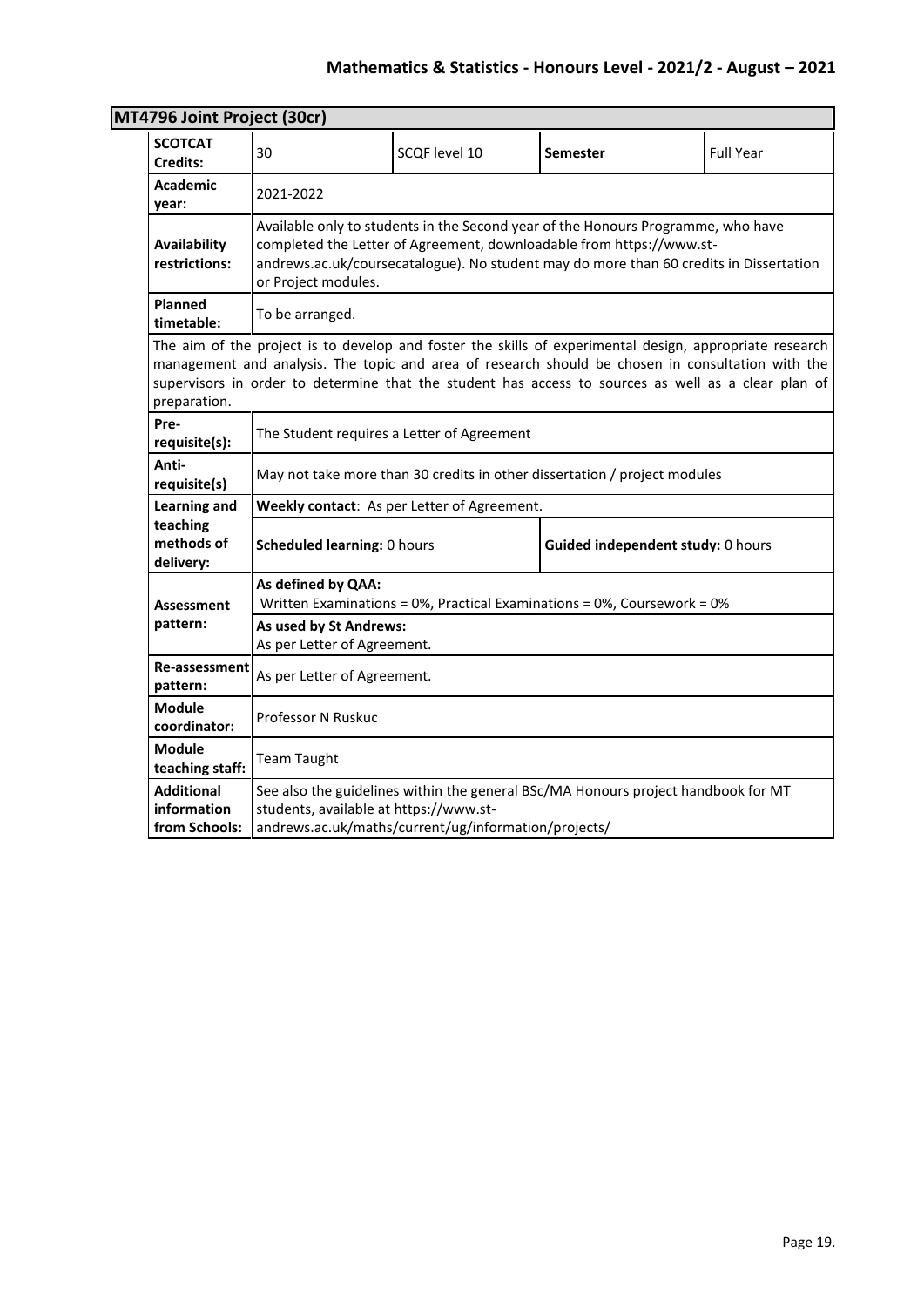| MT5599 Advanced Project in Mathematics / Statistics |                                                                                                                                                                                                                                                                                                                                                                                                                                                       |                                                  |                                                                                      |                  |  |
|-----------------------------------------------------|-------------------------------------------------------------------------------------------------------------------------------------------------------------------------------------------------------------------------------------------------------------------------------------------------------------------------------------------------------------------------------------------------------------------------------------------------------|--------------------------------------------------|--------------------------------------------------------------------------------------|------------------|--|
| <b>SCOTCAT Credits:</b>                             | 30                                                                                                                                                                                                                                                                                                                                                                                                                                                    | SCQF level 11                                    | Semester                                                                             | <b>Full Year</b> |  |
| Academic year:                                      | 2021-2022                                                                                                                                                                                                                                                                                                                                                                                                                                             |                                                  |                                                                                      |                  |  |
| <b>Availability restrictions:</b>                   | Available only to students in the final year of a MMath/MPhys Honours degree<br>programme in the School.                                                                                                                                                                                                                                                                                                                                              |                                                  |                                                                                      |                  |  |
| <b>Planned timetable:</b>                           |                                                                                                                                                                                                                                                                                                                                                                                                                                                       | Regular supervision as arranged with supervisor. |                                                                                      |                  |  |
|                                                     | This is a substantial project for final year students on integrated Masters degrees. The project will be chosen<br>from a list published annually in the project booklet. It is also possible for students to nominate their own<br>project, by agreement with a supervisor. Students will be required to investigate a topic in some depth,<br>reporting regularly to their supervisor, submit a report by the end of April and give a presentation. |                                                  |                                                                                      |                  |  |
| Pre-requisite(s):                                   | Available only to students in the final year of a MMath/MPhys Honours degree<br>programme in the School.                                                                                                                                                                                                                                                                                                                                              |                                                  |                                                                                      |                  |  |
| <b>Learning and teaching</b>                        | week over whole year                                                                                                                                                                                                                                                                                                                                                                                                                                  |                                                  | <b>Weekly contact:</b> Typically and on average, 40 mins of project supervisions per |                  |  |
| methods of delivery:                                | Scheduled learning: 15 hours                                                                                                                                                                                                                                                                                                                                                                                                                          |                                                  | Guided independent study: 288 hours                                                  |                  |  |
|                                                     | As defined by QAA:<br>Written Examinations = 0%, Practical Examinations = 0%, Coursework = 100%                                                                                                                                                                                                                                                                                                                                                       |                                                  |                                                                                      |                  |  |
| <b>Assessment pattern:</b>                          | As used by St Andrews:<br>Coursework = 100% (Project = 80%, Presentation = 20%)                                                                                                                                                                                                                                                                                                                                                                       |                                                  |                                                                                      |                  |  |
| Re-assessment pattern:                              | Resubmission of project = 100%                                                                                                                                                                                                                                                                                                                                                                                                                        |                                                  |                                                                                      |                  |  |
| <b>Module coordinator:</b>                          | Professor N Ruskuc                                                                                                                                                                                                                                                                                                                                                                                                                                    |                                                  |                                                                                      |                  |  |
| <b>Module teaching staff:</b>                       | <b>Team Taught</b>                                                                                                                                                                                                                                                                                                                                                                                                                                    |                                                  |                                                                                      |                  |  |

### **MT5731 Advanced Bayesian Inference**

| <b>SCOTCAT Credits:</b>                                                                                                                                                                                                                                                                                                                                                                                                                                                                                                                                                                                                 | 15                                                                            | SCQF level 11                                          | <b>Semester</b>                                                               | 1 |  |  |
|-------------------------------------------------------------------------------------------------------------------------------------------------------------------------------------------------------------------------------------------------------------------------------------------------------------------------------------------------------------------------------------------------------------------------------------------------------------------------------------------------------------------------------------------------------------------------------------------------------------------------|-------------------------------------------------------------------------------|--------------------------------------------------------|-------------------------------------------------------------------------------|---|--|--|
| Academic year:                                                                                                                                                                                                                                                                                                                                                                                                                                                                                                                                                                                                          | 2021-2022                                                                     |                                                        |                                                                               |   |  |  |
| Availability<br>restrictions:                                                                                                                                                                                                                                                                                                                                                                                                                                                                                                                                                                                           |                                                                               | Not automatically available to General Degree students |                                                                               |   |  |  |
| <b>Planned timetable:</b>                                                                                                                                                                                                                                                                                                                                                                                                                                                                                                                                                                                               |                                                                               | 10-11; Practicals: co-taught with MT4531, Monday 1-2pm | Lectures: co-taught with MT4531. Monday (even) 10-11, Tuesday 10-11, Thursday |   |  |  |
| This module examines the Bayesian framework for analysing statistical problems, including an introduction<br>to the latest theoretical and practical developments in the field. The syllabus includes Bayes' theorem,<br>standard inference for conjugate Bayesian analyses, prediction, model comparison, principles of Bayesian<br>computational techniques and software, and Markov chain Monte Carlo theory and applications.<br>Instruction of advanced aspects of the Bayesian framework theory and its application is carried out by<br>guided independent study, involving completion of a substantial project. |                                                                               |                                                        |                                                                               |   |  |  |
| Pre-requisite(s):                                                                                                                                                                                                                                                                                                                                                                                                                                                                                                                                                                                                       |                                                                               |                                                        | Before taking this module you must pass MT3507 or pass MT3508                 |   |  |  |
| Anti-requisite(s)                                                                                                                                                                                                                                                                                                                                                                                                                                                                                                                                                                                                       |                                                                               |                                                        | You cannot take this module if you take MT4531 or take MT5831                 |   |  |  |
| Learning and teaching                                                                                                                                                                                                                                                                                                                                                                                                                                                                                                                                                                                                   |                                                                               |                                                        | Weekly contact: 2.5 hours of lectures (10 weeks), 1-hour tutorial (9 weeks);  |   |  |  |
| methods of delivery:                                                                                                                                                                                                                                                                                                                                                                                                                                                                                                                                                                                                    | Scheduled learning: 47 hours                                                  |                                                        | Guided independent study: 103 hours                                           |   |  |  |
| <b>Assessment pattern:</b>                                                                                                                                                                                                                                                                                                                                                                                                                                                                                                                                                                                              | As defined by QAA:                                                            |                                                        | Written Examinations = 60%, Practical Examinations = 0%, Coursework = 40%     |   |  |  |
|                                                                                                                                                                                                                                                                                                                                                                                                                                                                                                                                                                                                                         | As used by St Andrews:<br>2-hour written examination = 60%, Coursework = 40%. |                                                        |                                                                               |   |  |  |
| <b>Re-assessment</b><br>pattern:                                                                                                                                                                                                                                                                                                                                                                                                                                                                                                                                                                                        | 2-hour written examination = 60%, Coursework = 40%                            |                                                        |                                                                               |   |  |  |
| <b>Module teaching</b><br>staff:                                                                                                                                                                                                                                                                                                                                                                                                                                                                                                                                                                                        | Dr Nicolò Margaritella                                                        |                                                        |                                                                               |   |  |  |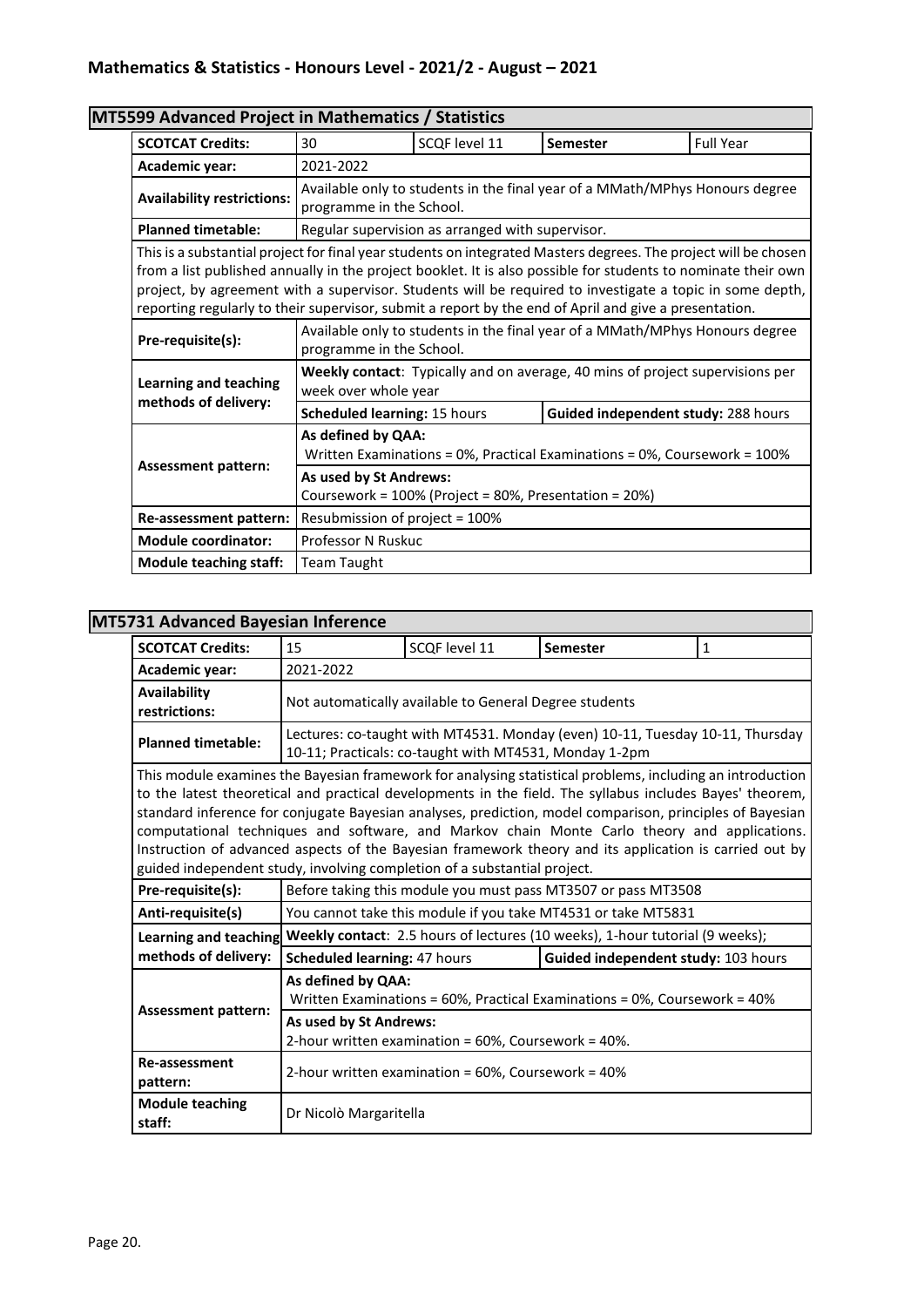| 5751 Estimating Animal Abundance and Biodiversity                                                                                                                                                                                                                                                                                                                                                                                                                                                                                                                                                                                                                                                                                                                                                                                                                      |                                                                                                 |                                                        |                                                                                 |                |  |
|------------------------------------------------------------------------------------------------------------------------------------------------------------------------------------------------------------------------------------------------------------------------------------------------------------------------------------------------------------------------------------------------------------------------------------------------------------------------------------------------------------------------------------------------------------------------------------------------------------------------------------------------------------------------------------------------------------------------------------------------------------------------------------------------------------------------------------------------------------------------|-------------------------------------------------------------------------------------------------|--------------------------------------------------------|---------------------------------------------------------------------------------|----------------|--|
| <b>SCOTCAT Credits:</b>                                                                                                                                                                                                                                                                                                                                                                                                                                                                                                                                                                                                                                                                                                                                                                                                                                                | 15                                                                                              | SCQF level 11                                          | <b>Semester</b>                                                                 | $\overline{2}$ |  |
| Academic year:                                                                                                                                                                                                                                                                                                                                                                                                                                                                                                                                                                                                                                                                                                                                                                                                                                                         | 2021-2022                                                                                       |                                                        |                                                                                 |                |  |
| <b>Availability restrictions:</b>                                                                                                                                                                                                                                                                                                                                                                                                                                                                                                                                                                                                                                                                                                                                                                                                                                      |                                                                                                 | Not automatically available to General Degree students |                                                                                 |                |  |
| <b>Planned timetable:</b>                                                                                                                                                                                                                                                                                                                                                                                                                                                                                                                                                                                                                                                                                                                                                                                                                                              | 12.00 noon Mon (odd), Wed and Fri                                                               |                                                        |                                                                                 |                |  |
| The module will introduce students to the main types of survey method for wildlife populations. It will cover<br>simple methods in some detail and provide students with a conceptual framework for building<br>understanding of more advanced methods. In the case of multi-species surveys, it will also show how<br>abundance estimates may be combined into biodiversity measures. By the end of the course, students will<br>be able to identify an appropriate assessment method for a given population, design a simple survey to<br>assess the population, perform simple analyses of survey data, and estimate biodiversity trends in a<br>community. Students will get experience in using the methods via computer practical sessions involving<br>design and analyses of surveys.<br>Before taking this module you must pass MT3507 or pass MT3508 or pass |                                                                                                 |                                                        |                                                                                 |                |  |
| Pre-requisite(s):                                                                                                                                                                                                                                                                                                                                                                                                                                                                                                                                                                                                                                                                                                                                                                                                                                                      | MT5761                                                                                          |                                                        |                                                                                 |                |  |
| <b>Learning and teaching</b>                                                                                                                                                                                                                                                                                                                                                                                                                                                                                                                                                                                                                                                                                                                                                                                                                                           | weeks)                                                                                          |                                                        | Weekly contact: 2.5 lectures (x10 weeks), 1 computer practical or tutorial (x10 |                |  |
| methods of delivery:                                                                                                                                                                                                                                                                                                                                                                                                                                                                                                                                                                                                                                                                                                                                                                                                                                                   | <b>Scheduled learning: 35 hours</b>                                                             |                                                        | Guided independent study: 110 hours                                             |                |  |
|                                                                                                                                                                                                                                                                                                                                                                                                                                                                                                                                                                                                                                                                                                                                                                                                                                                                        | As defined by QAA:<br>Written Examinations = 0%, Practical Examinations = 0%, Coursework = 100% |                                                        |                                                                                 |                |  |
| <b>Assessment pattern:</b>                                                                                                                                                                                                                                                                                                                                                                                                                                                                                                                                                                                                                                                                                                                                                                                                                                             | As used by St Andrews:<br>Coursework = 100%                                                     |                                                        |                                                                                 |                |  |
| Re-assessment pattern:                                                                                                                                                                                                                                                                                                                                                                                                                                                                                                                                                                                                                                                                                                                                                                                                                                                 | Coursework = 100%                                                                               |                                                        |                                                                                 |                |  |
| <b>Module coordinator:</b>                                                                                                                                                                                                                                                                                                                                                                                                                                                                                                                                                                                                                                                                                                                                                                                                                                             | Dr C S Sutherland                                                                               |                                                        |                                                                                 |                |  |
| <b>Module teaching staff:</b>                                                                                                                                                                                                                                                                                                                                                                                                                                                                                                                                                                                                                                                                                                                                                                                                                                          |                                                                                                 | Dr Christopher Sutherland and Dr David Borchers        |                                                                                 |                |  |

#### **MT5751 Estimating Animal Abundance and Biodiversity**

## **MT5758 Multivariate Analysis**

| <b>SCOTCAT Credits:</b>                                                                                                                                                                                                                                                                                                                                                                                                                                                                                                                                                                                                                                                                                                                                                                                                              | 15                                                                                              | SCQF level 11                                                 | <b>Semester</b>                                                                | $\overline{2}$ |  |
|--------------------------------------------------------------------------------------------------------------------------------------------------------------------------------------------------------------------------------------------------------------------------------------------------------------------------------------------------------------------------------------------------------------------------------------------------------------------------------------------------------------------------------------------------------------------------------------------------------------------------------------------------------------------------------------------------------------------------------------------------------------------------------------------------------------------------------------|-------------------------------------------------------------------------------------------------|---------------------------------------------------------------|--------------------------------------------------------------------------------|----------------|--|
| Academic year:                                                                                                                                                                                                                                                                                                                                                                                                                                                                                                                                                                                                                                                                                                                                                                                                                       | 2021-2022                                                                                       |                                                               |                                                                                |                |  |
| <b>Availability restrictions:</b>                                                                                                                                                                                                                                                                                                                                                                                                                                                                                                                                                                                                                                                                                                                                                                                                    |                                                                                                 | Not automatically available to General Degree students        |                                                                                |                |  |
| <b>Planned timetable:</b>                                                                                                                                                                                                                                                                                                                                                                                                                                                                                                                                                                                                                                                                                                                                                                                                            |                                                                                                 | 11.00 am Mon (even weeks), Tue and Thu                        |                                                                                |                |  |
| This module provides theory and application for the analysis of multivariate data. Fundamental matrix<br>material is presented including mean vectors, covariance matrices, correlation matrices and basic<br>properties of multivariate normal distributions. Multivariate extensions to common univariate tests are<br>subsequently covered. Distance metrics and general measures of similarity are explored, leading to the<br>broader utility of multivariate methods in real-world problems, particularly for classification and dimension<br>reduction. The most common and fundamental methods are covered, including Principal Components<br>Analysis, multidimensional scaling, clustering and discriminant analyses. The practical component of the<br>module focuses on analysis of real data using widespread software. |                                                                                                 |                                                               |                                                                                |                |  |
| Pre-requisite(s):                                                                                                                                                                                                                                                                                                                                                                                                                                                                                                                                                                                                                                                                                                                                                                                                                    |                                                                                                 | Before taking this module you must pass MT3507 or pass MT3508 |                                                                                |                |  |
| Anti-requisite(s)                                                                                                                                                                                                                                                                                                                                                                                                                                                                                                                                                                                                                                                                                                                                                                                                                    |                                                                                                 | You cannot take this module if you take MT4609                |                                                                                |                |  |
| <b>Learning and teaching</b><br>methods of delivery:                                                                                                                                                                                                                                                                                                                                                                                                                                                                                                                                                                                                                                                                                                                                                                                 | meetings over the semester.                                                                     |                                                               | Weekly contact: 2.5 lectures (x 10 weeks), and 4 tutorials and 4 project group |                |  |
|                                                                                                                                                                                                                                                                                                                                                                                                                                                                                                                                                                                                                                                                                                                                                                                                                                      | Scheduled learning: 33 hours                                                                    |                                                               | Guided independent study: 117 hours                                            |                |  |
| <b>Assessment pattern:</b>                                                                                                                                                                                                                                                                                                                                                                                                                                                                                                                                                                                                                                                                                                                                                                                                           | As defined by QAA:<br>Written Examinations = 50%, Practical Examinations = 0%, Coursework = 50% |                                                               |                                                                                |                |  |
|                                                                                                                                                                                                                                                                                                                                                                                                                                                                                                                                                                                                                                                                                                                                                                                                                                      | As used by St Andrews:<br>2-hour Written Examination = 50%, Coursework = 50%                    |                                                               |                                                                                |                |  |
| Re-assessment pattern:                                                                                                                                                                                                                                                                                                                                                                                                                                                                                                                                                                                                                                                                                                                                                                                                               | 2-hour Written Examination = 100%                                                               |                                                               |                                                                                |                |  |
| <b>Module teaching staff:</b>                                                                                                                                                                                                                                                                                                                                                                                                                                                                                                                                                                                                                                                                                                                                                                                                        | Dr Alison Johnston                                                                              |                                                               |                                                                                |                |  |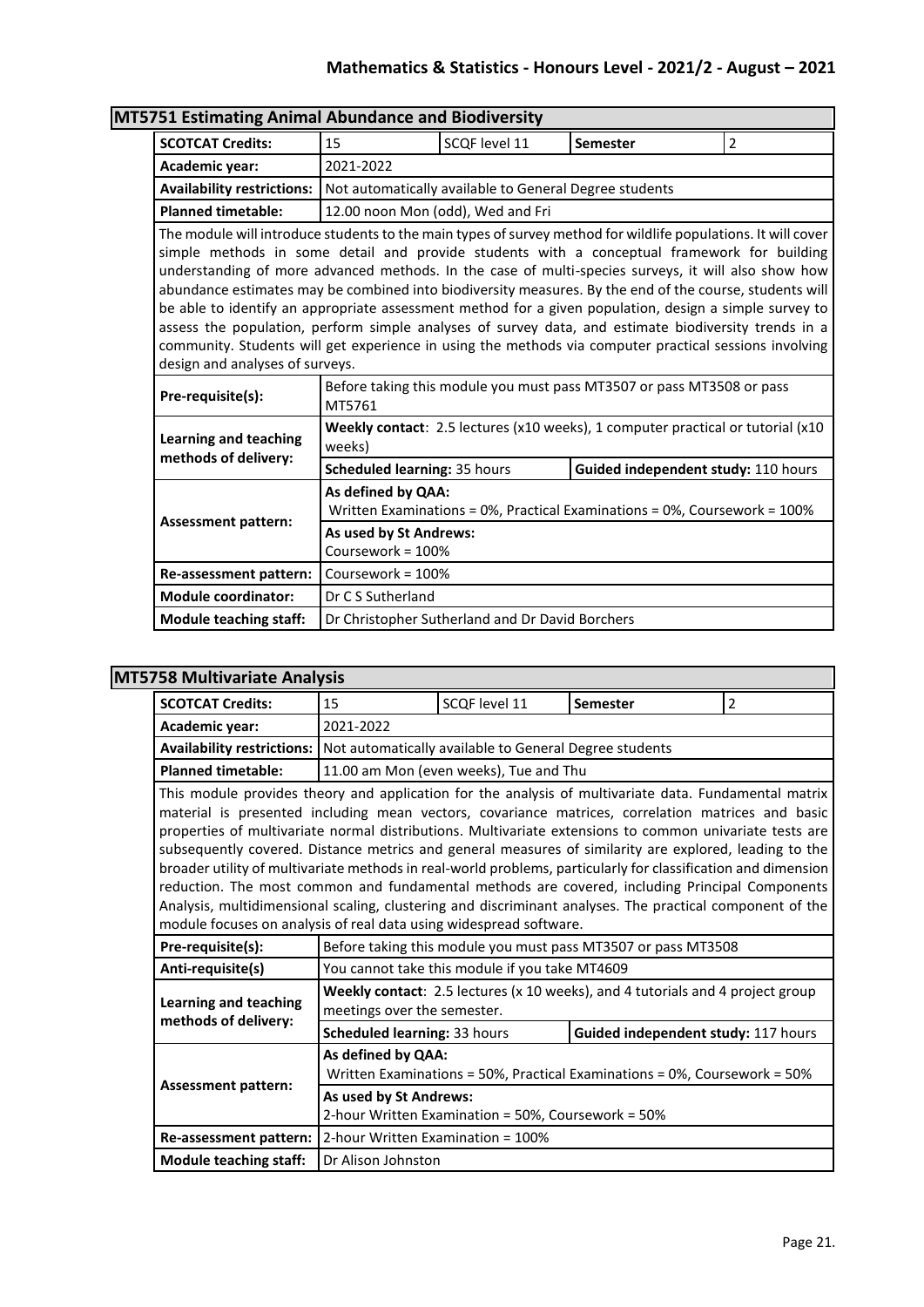|                                                                 | MT5761 Applied Statistical Modelling using GLMs                                                                                                                                                                                                                                                                                                                                                                                                                                                                                                                                                                                                                                                                                                                                                                                                                 |                                                                                                                                          |                                                                                  |              |  |  |
|-----------------------------------------------------------------|-----------------------------------------------------------------------------------------------------------------------------------------------------------------------------------------------------------------------------------------------------------------------------------------------------------------------------------------------------------------------------------------------------------------------------------------------------------------------------------------------------------------------------------------------------------------------------------------------------------------------------------------------------------------------------------------------------------------------------------------------------------------------------------------------------------------------------------------------------------------|------------------------------------------------------------------------------------------------------------------------------------------|----------------------------------------------------------------------------------|--------------|--|--|
| <b>SCOTCAT Credits:</b>                                         | 15                                                                                                                                                                                                                                                                                                                                                                                                                                                                                                                                                                                                                                                                                                                                                                                                                                                              | SCQF level 11                                                                                                                            | <b>Semester</b>                                                                  | $\mathbf{1}$ |  |  |
| Academic year:                                                  | 2021-2022                                                                                                                                                                                                                                                                                                                                                                                                                                                                                                                                                                                                                                                                                                                                                                                                                                                       |                                                                                                                                          |                                                                                  |              |  |  |
| <b>Availability restrictions:</b>                               |                                                                                                                                                                                                                                                                                                                                                                                                                                                                                                                                                                                                                                                                                                                                                                                                                                                                 | Not automatically available to General Degree students                                                                                   |                                                                                  |              |  |  |
| <b>Planned timetable:</b>                                       |                                                                                                                                                                                                                                                                                                                                                                                                                                                                                                                                                                                                                                                                                                                                                                                                                                                                 |                                                                                                                                          | Mon, Tues, Thur, Fri 3:00 - 4:00 (lectures), Tues, Thur 4:00 - 5:00 (practicals) |              |  |  |
| medical examples are used to illustrate the multinomial models. | This applied statistics module covers the main aspects of linear models (LMs) and generalized linear models<br>(GLMs). In each case the course describes model specification, various options for model selection, model<br>assessment and tools for diagnosing model faults. Common modelling issues such as collinearity and<br>residual correlation are also addressed, and as a consequence of the latter the Generalized Least squares<br>(GLS) method is described. The GLM component has emphasis on models for count data and<br>presence/absence data while GLMs for multinomial (sometimes called choice-based models) are also<br>covered for nominal and ordinal response outcomes. The largest part of the course material is taught inside<br>an environmental impact assessment case study with reality-based research objectives. Political and |                                                                                                                                          |                                                                                  |              |  |  |
| Pre-requisite(s):                                               |                                                                                                                                                                                                                                                                                                                                                                                                                                                                                                                                                                                                                                                                                                                                                                                                                                                                 | Undergraduates must have passed at least one of MT4113, MT4527, MT4528,<br>MT4530, MT4531, MT4537, MT4539, MT4606, MT4608 MT4609, MT4614 |                                                                                  |              |  |  |
| Anti-requisite(s)                                               |                                                                                                                                                                                                                                                                                                                                                                                                                                                                                                                                                                                                                                                                                                                                                                                                                                                                 |                                                                                                                                          | You cannot take this module if you take MT4607 or take MT5753                    |              |  |  |
| <b>Learning and teaching</b>                                    |                                                                                                                                                                                                                                                                                                                                                                                                                                                                                                                                                                                                                                                                                                                                                                                                                                                                 |                                                                                                                                          | Weekly contact: 4 lectures (x 5 weeks), 2 practicals (x 5 weeks)                 |              |  |  |
| methods of delivery:                                            | Scheduled learning: 30 hours                                                                                                                                                                                                                                                                                                                                                                                                                                                                                                                                                                                                                                                                                                                                                                                                                                    |                                                                                                                                          | Guided independent study: 117 hours                                              |              |  |  |
|                                                                 | As defined by QAA:                                                                                                                                                                                                                                                                                                                                                                                                                                                                                                                                                                                                                                                                                                                                                                                                                                              |                                                                                                                                          | Written Examinations = 50%, Practical Examinations = 0%, Coursework = 50%        |              |  |  |
| <b>Assessment pattern:</b>                                      | As used by St Andrews:<br>2-hour Written Examination = 50%, Coursework = 50%                                                                                                                                                                                                                                                                                                                                                                                                                                                                                                                                                                                                                                                                                                                                                                                    |                                                                                                                                          |                                                                                  |              |  |  |
| Re-assessment pattern:                                          | 2-hour Written Examination = 100%                                                                                                                                                                                                                                                                                                                                                                                                                                                                                                                                                                                                                                                                                                                                                                                                                               |                                                                                                                                          |                                                                                  |              |  |  |
| <b>Module coordinator:</b>                                      | Dr V M Popov                                                                                                                                                                                                                                                                                                                                                                                                                                                                                                                                                                                                                                                                                                                                                                                                                                                    |                                                                                                                                          |                                                                                  |              |  |  |
| <b>Module teaching staff:</b>                                   | Dr Valentin Popov                                                                                                                                                                                                                                                                                                                                                                                                                                                                                                                                                                                                                                                                                                                                                                                                                                               |                                                                                                                                          |                                                                                  |              |  |  |

| MT5763 Software for Data Analysis |  |
|-----------------------------------|--|
|-----------------------------------|--|

| <b>SCOTCAT Credits:</b>                                                                                                                                                                                                                                                                                                                                                                                                                                                                                                                                                                                                                                                                                                                                                                                                   | 15                                                                                              | SCQF level 11                                  | Semester                                                           | $\mathbf{1}$ |  |
|---------------------------------------------------------------------------------------------------------------------------------------------------------------------------------------------------------------------------------------------------------------------------------------------------------------------------------------------------------------------------------------------------------------------------------------------------------------------------------------------------------------------------------------------------------------------------------------------------------------------------------------------------------------------------------------------------------------------------------------------------------------------------------------------------------------------------|-------------------------------------------------------------------------------------------------|------------------------------------------------|--------------------------------------------------------------------|--------------|--|
| Academic year:                                                                                                                                                                                                                                                                                                                                                                                                                                                                                                                                                                                                                                                                                                                                                                                                            | 2021-2022                                                                                       |                                                |                                                                    |              |  |
| <b>Planned timetable:</b>                                                                                                                                                                                                                                                                                                                                                                                                                                                                                                                                                                                                                                                                                                                                                                                                 |                                                                                                 | Tuesday, Wednesday, Thursday, Friday 2-3:30pm. |                                                                    |              |  |
| This module covers the practical computing aspects of statistical data analysis, focussing on packages most<br>widely used in the commercial sector (R, SAS, SPSS and Excel). We cover the accessing, manipulation,<br>checking and presentation of data (visual and numerical). We fit various statistical models to data, with<br>subsequent assessment, interpretation and presentation. Good practice and 'reproducible research' is<br>covered, as is computer intensive inference and big data considerations. This module is a short intensive<br>course and is a core, preliminary, requirement for the MSc in Applied Statistics and Datamining and the<br>MSc in Data Intensive Analysis. It covers material essential for study of the more advanced statistical<br>methods encountered in subsequent modules. |                                                                                                 |                                                |                                                                    |              |  |
| Pre-requisite(s):                                                                                                                                                                                                                                                                                                                                                                                                                                                                                                                                                                                                                                                                                                                                                                                                         | Before taking this module you must pass MT1007 or pass MT3507 or pass<br>MT3508 or take MT5762  |                                                |                                                                    |              |  |
| Anti-requisite(s)                                                                                                                                                                                                                                                                                                                                                                                                                                                                                                                                                                                                                                                                                                                                                                                                         |                                                                                                 | You cannot take this module if you take MT5756 |                                                                    |              |  |
| Learning and teaching                                                                                                                                                                                                                                                                                                                                                                                                                                                                                                                                                                                                                                                                                                                                                                                                     |                                                                                                 |                                                | Weekly contact: Three 2-hour lecture/practical classes (x 5 weeks) |              |  |
| methods of delivery:                                                                                                                                                                                                                                                                                                                                                                                                                                                                                                                                                                                                                                                                                                                                                                                                      | Scheduled learning: 30 hours                                                                    |                                                | Guided independent study: 120 hours                                |              |  |
| <b>Assessment pattern:</b>                                                                                                                                                                                                                                                                                                                                                                                                                                                                                                                                                                                                                                                                                                                                                                                                | As defined by QAA:<br>Written Examinations = 0%, Practical Examinations = 0%, Coursework = 100% |                                                |                                                                    |              |  |
|                                                                                                                                                                                                                                                                                                                                                                                                                                                                                                                                                                                                                                                                                                                                                                                                                           | As used by St Andrews:<br>Coursework = 100%                                                     |                                                |                                                                    |              |  |
| Re-assessment pattern:                                                                                                                                                                                                                                                                                                                                                                                                                                                                                                                                                                                                                                                                                                                                                                                                    | Coursework = 100%                                                                               |                                                |                                                                    |              |  |
| <b>Module coordinator:</b>                                                                                                                                                                                                                                                                                                                                                                                                                                                                                                                                                                                                                                                                                                                                                                                                | Dr C R Donovan                                                                                  |                                                |                                                                    |              |  |
| <b>Module teaching staff:</b>                                                                                                                                                                                                                                                                                                                                                                                                                                                                                                                                                                                                                                                                                                                                                                                             |                                                                                                 | Dr Carl Donovan and Dr Charles Paxton          |                                                                    |              |  |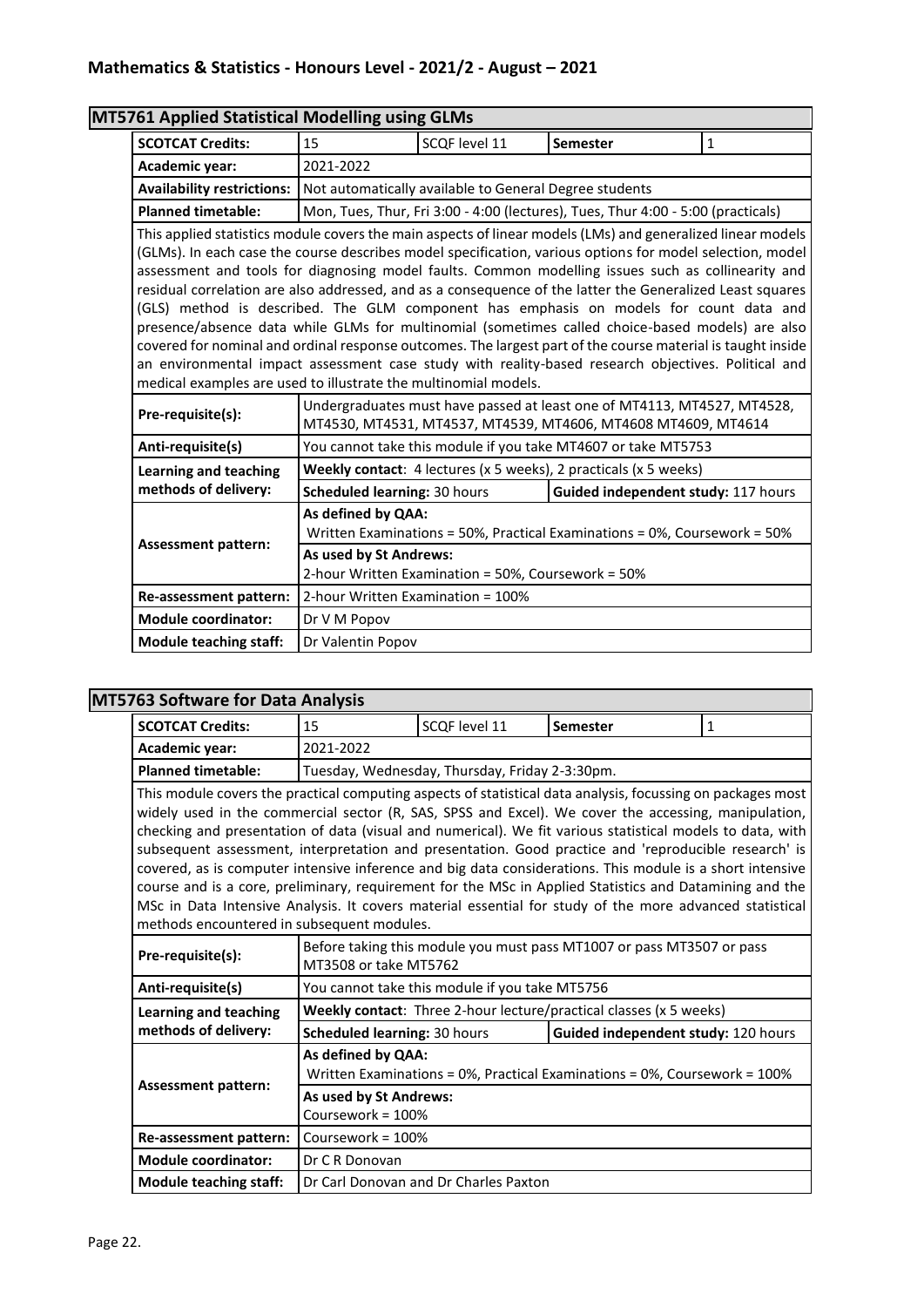| 764 Advanced Data Analysis                           |                                                                                                                                                                                                                                                                                                                                                                                                                                                                                                                                                                                                                         |                                                                              |                                                                                          |                |  |  |  |
|------------------------------------------------------|-------------------------------------------------------------------------------------------------------------------------------------------------------------------------------------------------------------------------------------------------------------------------------------------------------------------------------------------------------------------------------------------------------------------------------------------------------------------------------------------------------------------------------------------------------------------------------------------------------------------------|------------------------------------------------------------------------------|------------------------------------------------------------------------------------------|----------------|--|--|--|
| <b>SCOTCAT Credits:</b>                              | 15                                                                                                                                                                                                                                                                                                                                                                                                                                                                                                                                                                                                                      | SCOF level 11                                                                | <b>Semester</b>                                                                          | $\overline{2}$ |  |  |  |
| Academic year:                                       | 2021-2022                                                                                                                                                                                                                                                                                                                                                                                                                                                                                                                                                                                                               |                                                                              |                                                                                          |                |  |  |  |
| Availability<br>restrictions:                        |                                                                                                                                                                                                                                                                                                                                                                                                                                                                                                                                                                                                                         | Not automatically available to General Degree students                       |                                                                                          |                |  |  |  |
| <b>Planned timetable:</b>                            |                                                                                                                                                                                                                                                                                                                                                                                                                                                                                                                                                                                                                         | (lectures); Mon 2:00 - 4:00 Weeks 2-9 (practicals)                           | Mon 12:00-1:00 Weeks 2, 4, 6, 8, 10 Tues; Thur 12:00-1:00, Weeks 1-10                    |                |  |  |  |
|                                                      | This module covers modern modelling methods for situations where the data fails to meet the assumptions<br>of common statistical models and simple remedies do not suffice. This represents a lot of real world data.<br>Methods covered include: nonlinear models; basic splines and Generalised Additive Models; LASSO and the<br>Elastic Net; models for non-independent errors and random effects. Pragmatic data imputation is covered<br>with associated issues. Computer intensive inference is considered throughout. Practical applications build<br>sought-after skills in R and the commercial packages SAS. |                                                                              |                                                                                          |                |  |  |  |
| Pre-requisite(s):                                    | MT5761)                                                                                                                                                                                                                                                                                                                                                                                                                                                                                                                                                                                                                 | Before taking this module you must pass MT3508 and (pass MT4606 or pass      |                                                                                          |                |  |  |  |
| Anti-requisite(s)                                    |                                                                                                                                                                                                                                                                                                                                                                                                                                                                                                                                                                                                                         | You cannot take this module if you take MT5757                               |                                                                                          |                |  |  |  |
| <b>Learning and teaching</b><br>methods of delivery: | the semester.                                                                                                                                                                                                                                                                                                                                                                                                                                                                                                                                                                                                           |                                                                              | <b>Weekly contact:</b> 2.5 hours of lectures lectures (x 10 weeks) and 8 practicals over |                |  |  |  |
|                                                      | Scheduled learning: 33 hours                                                                                                                                                                                                                                                                                                                                                                                                                                                                                                                                                                                            |                                                                              | Guided independent study: 116 hours                                                      |                |  |  |  |
| <b>Assessment pattern:</b>                           | As defined by QAA:<br>Written Examinations = 60%, Practical Examinations = 0%, Coursework = 40%                                                                                                                                                                                                                                                                                                                                                                                                                                                                                                                         |                                                                              |                                                                                          |                |  |  |  |
|                                                      |                                                                                                                                                                                                                                                                                                                                                                                                                                                                                                                                                                                                                         | As used by St Andrews:<br>2-hour Written Examination = 60%, Coursework = 40% |                                                                                          |                |  |  |  |
| Re-assessment<br>pattern:                            | 2-hour Written Examination = 100%                                                                                                                                                                                                                                                                                                                                                                                                                                                                                                                                                                                       |                                                                              |                                                                                          |                |  |  |  |

# **MT5764 Advanced Data Analysis**

# **MT5765 Medical Statistics**

| <b>SCOTCAT Credits:</b>                                                                                                                                                                                                                                                                                                                                    | 15                                                                                              | SCQF level 11                                          | Semester                                                                   | $\overline{2}$ |
|------------------------------------------------------------------------------------------------------------------------------------------------------------------------------------------------------------------------------------------------------------------------------------------------------------------------------------------------------------|-------------------------------------------------------------------------------------------------|--------------------------------------------------------|----------------------------------------------------------------------------|----------------|
| Academic year:                                                                                                                                                                                                                                                                                                                                             | 2021-2022                                                                                       |                                                        |                                                                            |                |
| <b>Availability restrictions:</b>                                                                                                                                                                                                                                                                                                                          |                                                                                                 | Not automatically available to General Degree students |                                                                            |                |
| <b>Planned timetable:</b>                                                                                                                                                                                                                                                                                                                                  | 10:00 - Mon (odd weeks), Wed, Fri                                                               |                                                        |                                                                            |                |
| This module will cover a number of topics in medical statistics, that are important areas both in terms of<br>methodological development and application. The main topic covered will be Survival Analysis, with others<br>selected from Meta-analysis, Power calculations, Prospective vs Observational studies, Sequential analyses,<br>Clinical trials. |                                                                                                 |                                                        |                                                                            |                |
| Pre-requisite(s):                                                                                                                                                                                                                                                                                                                                          |                                                                                                 |                                                        | Before taking this module you must pass MT3507 or pass MT3508              |                |
| Learning and teaching                                                                                                                                                                                                                                                                                                                                      |                                                                                                 |                                                        | <b>Weekly contact</b> : 2.5 lectures (x 10 weeks), 1 tutorial (x 10 weeks) |                |
| methods of delivery:                                                                                                                                                                                                                                                                                                                                       | <b>Scheduled learning: 35 hours</b>                                                             |                                                        | Guided independent study: 115 hours                                        |                |
| <b>Assessment pattern:</b>                                                                                                                                                                                                                                                                                                                                 | As defined by QAA:<br>Written Examinations = 65%, Practical Examinations = 0%, Coursework = 35% |                                                        |                                                                            |                |
|                                                                                                                                                                                                                                                                                                                                                            | As used by St Andrews:<br>Coursework = 35%, 2-hour Written Examination = 65%                    |                                                        |                                                                            |                |
| Re-assessment pattern:                                                                                                                                                                                                                                                                                                                                     | 2-hour Written Examination = 100%                                                               |                                                        |                                                                            |                |
| <b>Module coordinator:</b>                                                                                                                                                                                                                                                                                                                                 | Professor A G Lynch                                                                             |                                                        |                                                                            |                |
| Module teaching staff:                                                                                                                                                                                                                                                                                                                                     | Dr Andy Lynch                                                                                   |                                                        |                                                                            |                |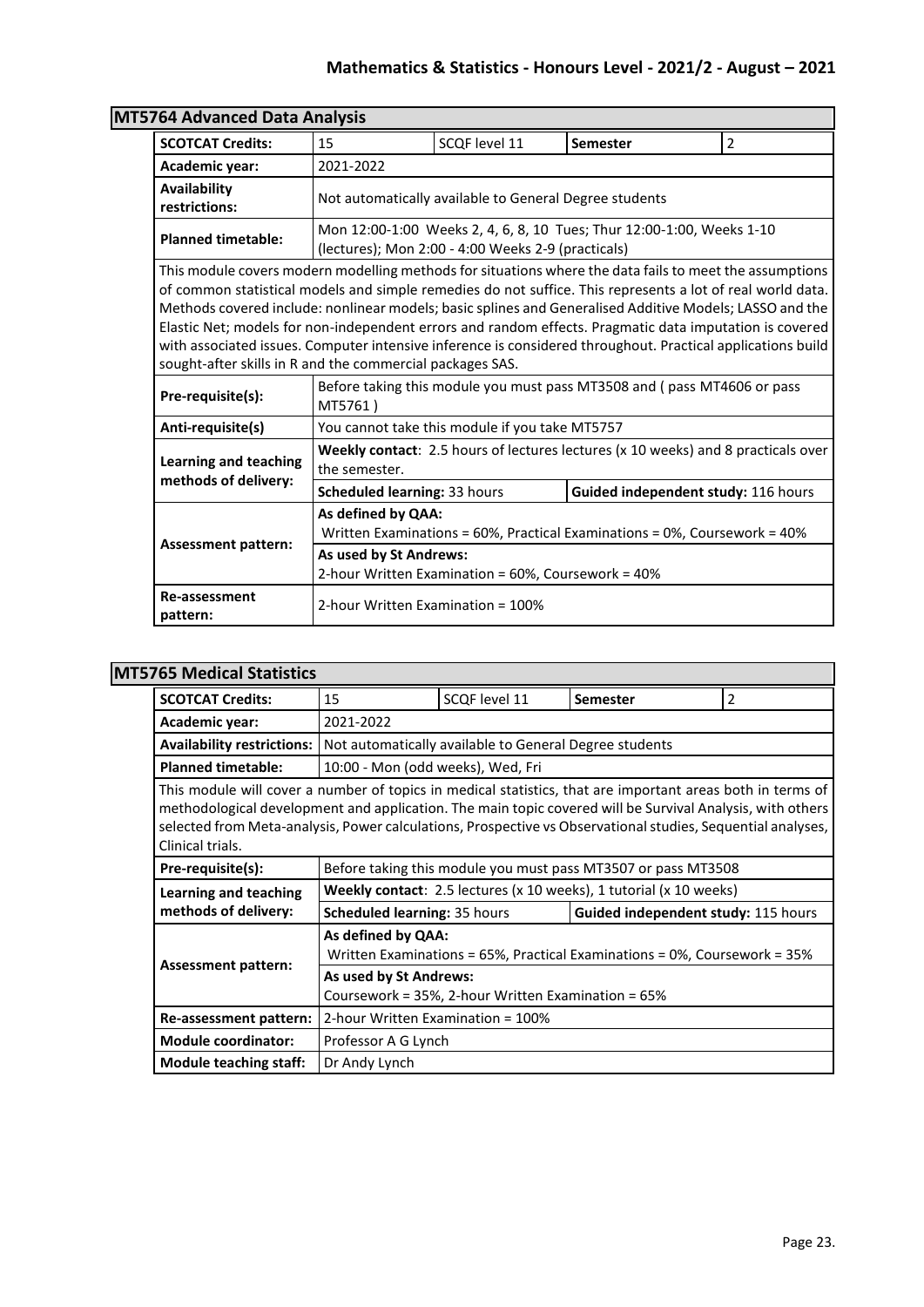### **MT5842 Advanced Analytical Techniques**

|                                                                                                                                                                                                                                                        | $1.11$ $\ldots$ $1.91$ $\ldots$ $1.91$ $\ldots$ $1.91$                                          |                                              |                                                                    |                |
|--------------------------------------------------------------------------------------------------------------------------------------------------------------------------------------------------------------------------------------------------------|-------------------------------------------------------------------------------------------------|----------------------------------------------|--------------------------------------------------------------------|----------------|
| <b>SCOTCAT Credits:</b>                                                                                                                                                                                                                                | 15                                                                                              | SCQF level 11                                | Semester                                                           | $\overline{2}$ |
| Academic year:                                                                                                                                                                                                                                         | 2021-2022                                                                                       |                                              |                                                                    |                |
| <b>Planned timetable:</b>                                                                                                                                                                                                                              |                                                                                                 | 12noon Monday (odd weeks), Wednesday, Friday |                                                                    |                |
| This module introduces students to important advanced applied analytic techniques such as Variational<br>Calculus, Integral equations and transforms, solutions to differential equations by contour integrals, and<br>the theory of Steepest Descent. |                                                                                                 |                                              |                                                                    |                |
| Pre-requisite(s):                                                                                                                                                                                                                                      | Before taking this module you must pass MT3503                                                  |                                              |                                                                    |                |
| Anti-requisite(s)                                                                                                                                                                                                                                      | You cannot take this module if you take MT5802                                                  |                                              |                                                                    |                |
| Learning and teaching                                                                                                                                                                                                                                  |                                                                                                 |                                              | Weekly contact: 2.5 lectures (x 10 weeks), 1 tutorial (x 10 weeks) |                |
| methods of delivery:                                                                                                                                                                                                                                   | <b>Scheduled learning: 35 hours</b>                                                             |                                              | Guided independent study: 118 hours                                |                |
|                                                                                                                                                                                                                                                        | As defined by QAA:<br>Written Examinations = 75%, Practical Examinations = 0%, Coursework = 25% |                                              |                                                                    |                |
| Assessment pattern:                                                                                                                                                                                                                                    | As used by St Andrews:<br>2-hour written examination = 75%, coursework = 25%                    |                                              |                                                                    |                |
| Re-assessment pattern: 2-hour written examination = 100%                                                                                                                                                                                               |                                                                                                 |                                              |                                                                    |                |
| <b>Module coordinator:</b>                                                                                                                                                                                                                             | Professor A W Hood                                                                              |                                              |                                                                    |                |
| <b>Module teaching staff:</b>                                                                                                                                                                                                                          | Prof Alan Hood                                                                                  |                                              |                                                                    |                |

### **MT5846 Advanced Computational Techniques**

| <b>SCOTCAT Credits:</b>                                                                                                                                                                                                                                                                                                                                                                                                                        | 15                                                                                              | SCQF level 11                                   | <b>Semester</b>                                                   | $\overline{2}$ |  |
|------------------------------------------------------------------------------------------------------------------------------------------------------------------------------------------------------------------------------------------------------------------------------------------------------------------------------------------------------------------------------------------------------------------------------------------------|-------------------------------------------------------------------------------------------------|-------------------------------------------------|-------------------------------------------------------------------|----------------|--|
| Academic year:                                                                                                                                                                                                                                                                                                                                                                                                                                 | 2021-2022                                                                                       |                                                 |                                                                   |                |  |
| <b>Planned timetable:</b>                                                                                                                                                                                                                                                                                                                                                                                                                      |                                                                                                 | 12 noon Monday (even weeks), Tuesday, Thursday. |                                                                   |                |  |
| This module introduces students to some of the ideas, techniques and constraints that underpin modern<br>approaches to the numerical modelling of physical processes that may be described by partial differential<br>equations. Students will gain experience in implementing a variety of standard numerical methods where<br>they will carry out three projects involving code development, testing and analysis/interpretation of results. |                                                                                                 |                                                 |                                                                   |                |  |
| Pre-requisite(s):                                                                                                                                                                                                                                                                                                                                                                                                                              |                                                                                                 |                                                 | Before taking this module you must pass MT3802 and pass MT4112    |                |  |
| Anti-requisite(s)                                                                                                                                                                                                                                                                                                                                                                                                                              |                                                                                                 | You cannot take this module if you take MT5806  |                                                                   |                |  |
| Learning and teaching                                                                                                                                                                                                                                                                                                                                                                                                                          |                                                                                                 |                                                 | Weekly contact: 2 lectures (x 10 weeks), 1 practical (x 11 weeks) |                |  |
| methods of delivery:                                                                                                                                                                                                                                                                                                                                                                                                                           | <b>Scheduled learning: 29 hours</b>                                                             |                                                 | Guided independent study: 120 hours                               |                |  |
|                                                                                                                                                                                                                                                                                                                                                                                                                                                | As defined by QAA:<br>Written Examinations = 0%, Practical Examinations = 0%, Coursework = 100% |                                                 |                                                                   |                |  |
| <b>Assessment pattern:</b>                                                                                                                                                                                                                                                                                                                                                                                                                     | As used by St Andrews:<br>Coursework = $100\%$                                                  |                                                 |                                                                   |                |  |
| Re-assessment pattern:                                                                                                                                                                                                                                                                                                                                                                                                                         | Oral examination = 100%                                                                         |                                                 |                                                                   |                |  |
| <b>Module coordinator:</b>                                                                                                                                                                                                                                                                                                                                                                                                                     | Dr A J Stewart                                                                                  |                                                 |                                                                   |                |  |
| <b>Module teaching staff:</b>                                                                                                                                                                                                                                                                                                                                                                                                                  | Dr Alexander Stewart                                                                            |                                                 |                                                                   |                |  |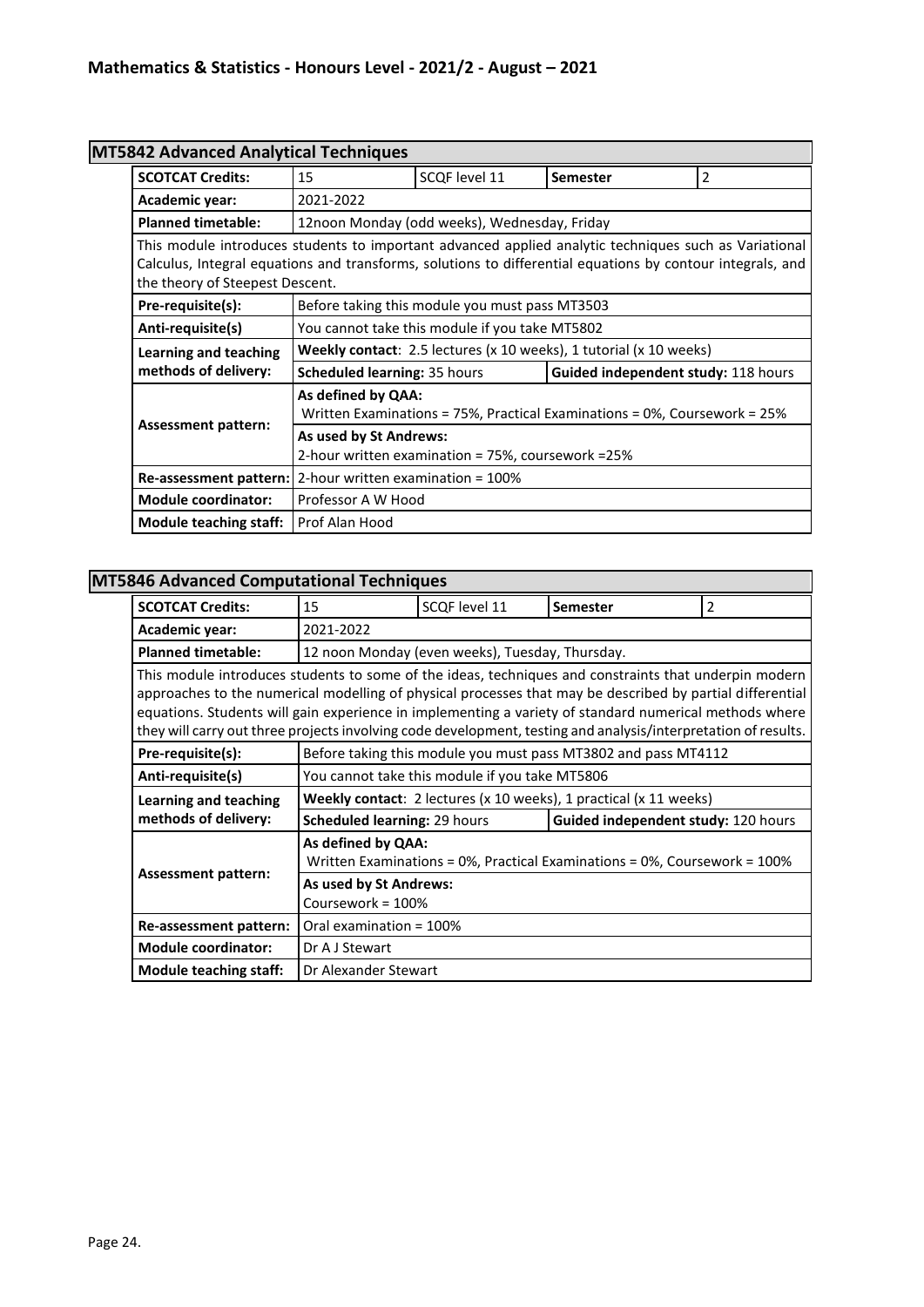| <b>MT5849 Geophysical Fluid Dynamics</b> |                                                                                                                                                                                                                                                                                                                                                                                                                                                                                                                                                                                                                                                                                                                                                           |                                                |                                                                           |   |  |
|------------------------------------------|-----------------------------------------------------------------------------------------------------------------------------------------------------------------------------------------------------------------------------------------------------------------------------------------------------------------------------------------------------------------------------------------------------------------------------------------------------------------------------------------------------------------------------------------------------------------------------------------------------------------------------------------------------------------------------------------------------------------------------------------------------------|------------------------------------------------|---------------------------------------------------------------------------|---|--|
| <b>SCOTCAT Credits:</b>                  | 15                                                                                                                                                                                                                                                                                                                                                                                                                                                                                                                                                                                                                                                                                                                                                        | SCQF level 11                                  | <b>Semester</b>                                                           | 1 |  |
| Academic year:                           | 2021-2022                                                                                                                                                                                                                                                                                                                                                                                                                                                                                                                                                                                                                                                                                                                                                 |                                                |                                                                           |   |  |
| <b>Planned timetable:</b>                |                                                                                                                                                                                                                                                                                                                                                                                                                                                                                                                                                                                                                                                                                                                                                           | 11am Monday (odd weeks), Wednesday, Friday     |                                                                           |   |  |
|                                          | This module will examine current research in fluid dynamics, with a particular focus on meteorology and<br>oceanography. The large-scale atmosphere and oceans behave quite unlike a 'classical' fluid owing to the<br>presence of stable density stratification and rotation. As a result, the fluid motion is dominated by slow,<br>'vortical' or eddying motions (like cyclones) which generally spin slower than the Earth. Superimposed on<br>this slow motion are relatively fast wave-like motions analogous to surface waves on a pond. These lectures<br>describe the mathematical basis of these fundamentally different types of motion, and furthermore<br>illustrate the increasingly important role of computer modelling in this research. |                                                |                                                                           |   |  |
| Pre-requisite(s):                        | Before taking this module you must pass MT4509                                                                                                                                                                                                                                                                                                                                                                                                                                                                                                                                                                                                                                                                                                            |                                                |                                                                           |   |  |
| Anti-requisite(s)                        |                                                                                                                                                                                                                                                                                                                                                                                                                                                                                                                                                                                                                                                                                                                                                           | You cannot take this module if you take MT5809 |                                                                           |   |  |
| <b>Learning and teaching</b>             |                                                                                                                                                                                                                                                                                                                                                                                                                                                                                                                                                                                                                                                                                                                                                           |                                                | Weekly contact: 2.5 lectures (x 10 weeks), 1 tutorial (x 10 weeks)        |   |  |
| methods of delivery:                     | Scheduled learning: 35 hours                                                                                                                                                                                                                                                                                                                                                                                                                                                                                                                                                                                                                                                                                                                              |                                                | Guided independent study: 117 hours                                       |   |  |
|                                          | As defined by QAA:                                                                                                                                                                                                                                                                                                                                                                                                                                                                                                                                                                                                                                                                                                                                        |                                                | Written Examinations = 100%, Practical Examinations = 0%, Coursework = 0% |   |  |
| <b>Assessment pattern:</b>               | As used by St Andrews:<br>2-hour written examination = 100%                                                                                                                                                                                                                                                                                                                                                                                                                                                                                                                                                                                                                                                                                               |                                                |                                                                           |   |  |
| Re-assessment pattern:                   | 2-hour written examination = $100\%$                                                                                                                                                                                                                                                                                                                                                                                                                                                                                                                                                                                                                                                                                                                      |                                                |                                                                           |   |  |
| <b>Module coordinator:</b>               | Dr R K Scott                                                                                                                                                                                                                                                                                                                                                                                                                                                                                                                                                                                                                                                                                                                                              |                                                |                                                                           |   |  |
| <b>Module teaching staff:</b>            | Dr Richard Scott                                                                                                                                                                                                                                                                                                                                                                                                                                                                                                                                                                                                                                                                                                                                          |                                                |                                                                           |   |  |

## **MT5850 Advanced Solar Theory**

| <b>SCOTCAT Credits:</b>                                                                                                                                                                                                                               | 15                                                                                                         | SCQF level 11                                                              | <b>Semester</b>                                                   | 1 |  |
|-------------------------------------------------------------------------------------------------------------------------------------------------------------------------------------------------------------------------------------------------------|------------------------------------------------------------------------------------------------------------|----------------------------------------------------------------------------|-------------------------------------------------------------------|---|--|
| Academic year:                                                                                                                                                                                                                                        | 2021-2022                                                                                                  |                                                                            |                                                                   |   |  |
| <b>Planned timetable:</b>                                                                                                                                                                                                                             |                                                                                                            | 12 noon Monday (even weeks), Tuesday, Thursday                             |                                                                   |   |  |
| The object of this module is to describe the magnetohydrodynamic processes at work in the Sun, using<br>modern techniques of applied mathematics, and to discuss the latest theories in relation to aspects of<br>current research within the School. |                                                                                                            |                                                                            |                                                                   |   |  |
| Pre-requisite(s):                                                                                                                                                                                                                                     |                                                                                                            | Before taking this module you must pass MT4510                             |                                                                   |   |  |
| Anti-requisite(s)                                                                                                                                                                                                                                     | You cannot take this module if you take MT5810                                                             |                                                                            |                                                                   |   |  |
| Learning and teaching                                                                                                                                                                                                                                 |                                                                                                            |                                                                            | Weekly contact: 2.5 lecture (x 10 weeks), 1 tutorial (x 10 weeks) |   |  |
| methods of delivery:                                                                                                                                                                                                                                  |                                                                                                            | Guided independent study: 117 hours<br><b>Scheduled learning: 34 hours</b> |                                                                   |   |  |
|                                                                                                                                                                                                                                                       | As defined by QAA:<br>Written Examinations = $100\%$ , Practical Examinations = $0\%$ , Coursework = $0\%$ |                                                                            |                                                                   |   |  |
| <b>Assessment pattern:</b>                                                                                                                                                                                                                            | As used by St Andrews:<br>2-hour written examination = 100%                                                |                                                                            |                                                                   |   |  |
| <b>Re-assessment pattern:</b> $2$ -hour written examination = $100\%$                                                                                                                                                                                 |                                                                                                            |                                                                            |                                                                   |   |  |
| <b>Module coordinator:</b>                                                                                                                                                                                                                            | <b>Professor T Neukirch</b>                                                                                |                                                                            |                                                                   |   |  |
| Module teaching staff:                                                                                                                                                                                                                                | <b>Prof Thomas Neukirch</b>                                                                                |                                                                            |                                                                   |   |  |

٦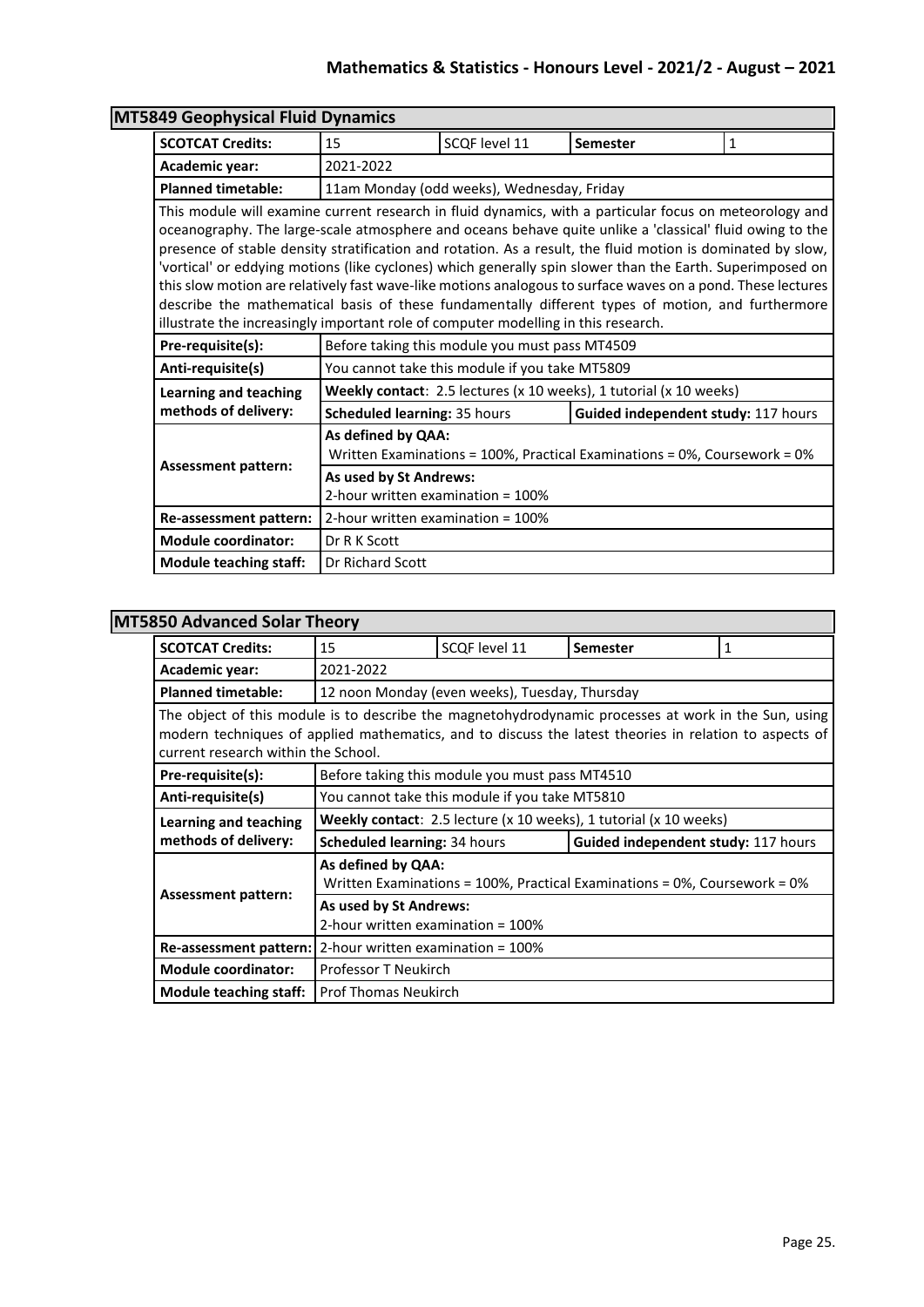# **MT5853 Spatial Models and Pattern Formation in Mathematical Biology**

| <b>SCOTCAT Credits:</b>                                                                                                                                                                                                                                                                                                                                                                                                                                                                                                | 15                                                                                                         | SCOF level 11                                  | <b>Semester</b>                                                      | 1 |  |
|------------------------------------------------------------------------------------------------------------------------------------------------------------------------------------------------------------------------------------------------------------------------------------------------------------------------------------------------------------------------------------------------------------------------------------------------------------------------------------------------------------------------|------------------------------------------------------------------------------------------------------------|------------------------------------------------|----------------------------------------------------------------------|---|--|
| Academic year:                                                                                                                                                                                                                                                                                                                                                                                                                                                                                                         | 2021-2022                                                                                                  |                                                |                                                                      |   |  |
| <b>Planned timetable:</b>                                                                                                                                                                                                                                                                                                                                                                                                                                                                                              | 9am, Monday (odd weeks), Wednesday, Friday                                                                 |                                                |                                                                      |   |  |
| This module will explore real world applications of mathematics to biological and medical problems (e.g.<br>cell movement, pattern formation in animal coat markings, spread of infectious diseases). The<br>mathematical models that will be considered are mostly formulated in terms of nonlinear partial<br>differential equations whose solutions can exhibit a range of interesting behaviour. The module will be<br>useful to students who wish to specialise in Applied Mathematics in their degree programme. |                                                                                                            |                                                |                                                                      |   |  |
| Pre-requisite(s):                                                                                                                                                                                                                                                                                                                                                                                                                                                                                                      |                                                                                                            | Before taking this module you must pass MT3504 |                                                                      |   |  |
| Anti-requisite(s)                                                                                                                                                                                                                                                                                                                                                                                                                                                                                                      | You cannot take this module if you take MT5852                                                             |                                                |                                                                      |   |  |
| Learning and teaching                                                                                                                                                                                                                                                                                                                                                                                                                                                                                                  |                                                                                                            |                                                | Weekly contact: 2.5 lectures (x 10 weeks), 10 tutorials (x 10 weeks) |   |  |
| methods of delivery:                                                                                                                                                                                                                                                                                                                                                                                                                                                                                                   | <b>Scheduled learning: 35 hours</b><br>Guided independent study: 117 hours                                 |                                                |                                                                      |   |  |
| <b>Assessment pattern:</b>                                                                                                                                                                                                                                                                                                                                                                                                                                                                                             | As defined by QAA:<br>Written Examinations = $90\%$ , Practical Examinations = $0\%$ , Coursework = $10\%$ |                                                |                                                                      |   |  |
|                                                                                                                                                                                                                                                                                                                                                                                                                                                                                                                        | As used by St Andrews:<br>50 minute class test = 10%, 2-hour written examination = 90%                     |                                                |                                                                      |   |  |
| Re-assessment pattern:                                                                                                                                                                                                                                                                                                                                                                                                                                                                                                 | 2-hour written examination = 100%                                                                          |                                                |                                                                      |   |  |
| <b>Module coordinator:</b>                                                                                                                                                                                                                                                                                                                                                                                                                                                                                             | Dr A J Stewart                                                                                             |                                                |                                                                      |   |  |
| <b>Module teaching staff:</b>                                                                                                                                                                                                                                                                                                                                                                                                                                                                                          | Dr Alexander Stewart                                                                                       |                                                |                                                                      |   |  |

### **MT5854 Mathematical Oncology**

| <b>SCOTCAT Credits:</b>       | ο,<br>15                                                                                                                                                                                                                                                                                                                                                                                                                                                                                                                                                                                                                                                                                                                                                                                                                                                                                                                                                                                         | SCQF level 11                              | <b>Semester</b> | $\overline{2}$ |  |  |
|-------------------------------|--------------------------------------------------------------------------------------------------------------------------------------------------------------------------------------------------------------------------------------------------------------------------------------------------------------------------------------------------------------------------------------------------------------------------------------------------------------------------------------------------------------------------------------------------------------------------------------------------------------------------------------------------------------------------------------------------------------------------------------------------------------------------------------------------------------------------------------------------------------------------------------------------------------------------------------------------------------------------------------------------|--------------------------------------------|-----------------|----------------|--|--|
| Academic year:                | 2021-2022                                                                                                                                                                                                                                                                                                                                                                                                                                                                                                                                                                                                                                                                                                                                                                                                                                                                                                                                                                                        |                                            |                 |                |  |  |
| <b>Planned timetable:</b>     |                                                                                                                                                                                                                                                                                                                                                                                                                                                                                                                                                                                                                                                                                                                                                                                                                                                                                                                                                                                                  | 9am, Monday (odd weeks), Wednesday, Friday |                 |                |  |  |
|                               | Cancer is a complex disease, the second largest cause of death throughout the world (after cardiovascular<br>diseases). Beginning with genetic mutations in a single cell, cancer progresses through several key growth<br>phases - the avascular growth phase (nutrient delivered by diffusion of oxygen), tumour-induced<br>angiogenesis (blood vessel growth), invasion and metastasis (spread to secondary parts of the body).<br>Because of its complexity and multiscale nature (temporal and spatial), treatment of cancer is challenging.<br>This module will introduce students to the mathematical modelling of the key phases of cancer growth and<br>treatment via immunotherapy, chemotherapy and radiotherapy. The mathematical techniques used in the<br>modelling will be nonlinear partial differential equations, and students will be exposed to current research<br>taking place within the Mathematical Biology research group in the School of Mathematics and Statistics. |                                            |                 |                |  |  |
| Pre-requisite(s):             | Before taking this module you must pass MT3504                                                                                                                                                                                                                                                                                                                                                                                                                                                                                                                                                                                                                                                                                                                                                                                                                                                                                                                                                   |                                            |                 |                |  |  |
| Learning and teaching         | Weekly contact: 2.5 lectures (x 10 weeks), 1 tutorial (x 10 weeks)                                                                                                                                                                                                                                                                                                                                                                                                                                                                                                                                                                                                                                                                                                                                                                                                                                                                                                                               |                                            |                 |                |  |  |
| methods of delivery:          | Scheduled learning: 35 hours<br>Guided independent study: 120 hours                                                                                                                                                                                                                                                                                                                                                                                                                                                                                                                                                                                                                                                                                                                                                                                                                                                                                                                              |                                            |                 |                |  |  |
| <b>Assessment pattern:</b>    | As defined by QAA:<br>Written Examinations = 90%, Practical Examinations = 0%, Coursework = 10%<br>As used by St Andrews:                                                                                                                                                                                                                                                                                                                                                                                                                                                                                                                                                                                                                                                                                                                                                                                                                                                                        |                                            |                 |                |  |  |
|                               | 50 minute class test = 10%, 2-hour written examination = 90%                                                                                                                                                                                                                                                                                                                                                                                                                                                                                                                                                                                                                                                                                                                                                                                                                                                                                                                                     |                                            |                 |                |  |  |
| Re-assessment pattern:        |                                                                                                                                                                                                                                                                                                                                                                                                                                                                                                                                                                                                                                                                                                                                                                                                                                                                                                                                                                                                  | 2-hour Written Examination = 100%          |                 |                |  |  |
| <b>Module coordinator:</b>    | Dr N Sfakianakis                                                                                                                                                                                                                                                                                                                                                                                                                                                                                                                                                                                                                                                                                                                                                                                                                                                                                                                                                                                 |                                            |                 |                |  |  |
| <b>Module teaching staff:</b> |                                                                                                                                                                                                                                                                                                                                                                                                                                                                                                                                                                                                                                                                                                                                                                                                                                                                                                                                                                                                  | Dr Nikolaos Sfakianakis                    |                 |                |  |  |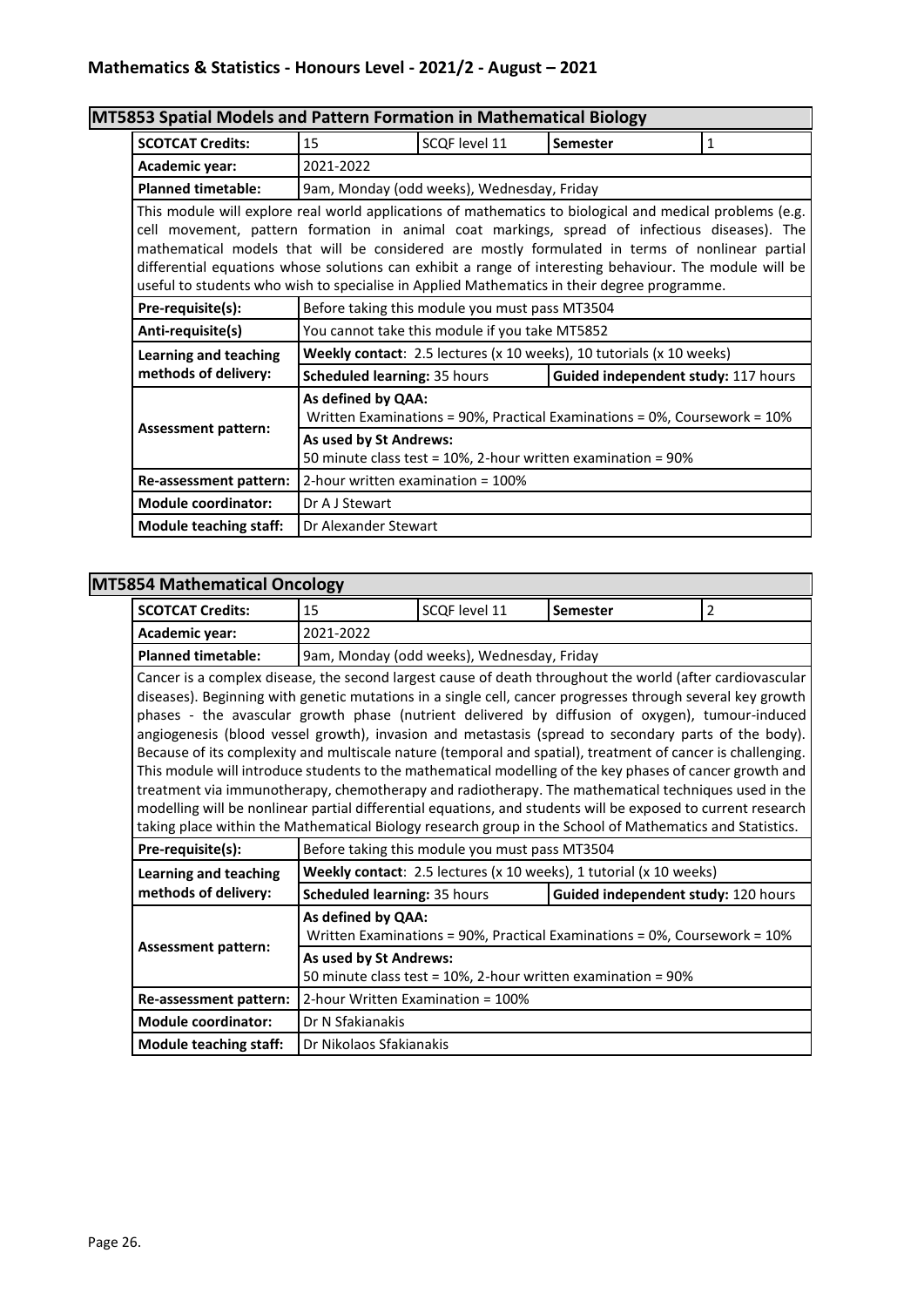### **Mathematics & Statistics - Honours Level - 2021/2 - August – 2021**

|                                                                                                                                | <b>MT5855 Stochastic Dynamics in Biology</b>                                                                                                                                                                                                                                                                                                                                                                                                                                                                                                                                                                                                                                                                                                                                                                                                                                                                                                                                                     |               |                                                                    |             |  |
|--------------------------------------------------------------------------------------------------------------------------------|--------------------------------------------------------------------------------------------------------------------------------------------------------------------------------------------------------------------------------------------------------------------------------------------------------------------------------------------------------------------------------------------------------------------------------------------------------------------------------------------------------------------------------------------------------------------------------------------------------------------------------------------------------------------------------------------------------------------------------------------------------------------------------------------------------------------------------------------------------------------------------------------------------------------------------------------------------------------------------------------------|---------------|--------------------------------------------------------------------|-------------|--|
| <b>SCOTCAT Credits:</b>                                                                                                        | 15                                                                                                                                                                                                                                                                                                                                                                                                                                                                                                                                                                                                                                                                                                                                                                                                                                                                                                                                                                                               | SCQF level 11 | Semester                                                           | $\mathbf 1$ |  |
| <b>Academic year:</b>                                                                                                          | 2021-2022                                                                                                                                                                                                                                                                                                                                                                                                                                                                                                                                                                                                                                                                                                                                                                                                                                                                                                                                                                                        |               |                                                                    |             |  |
| <b>Planned timetable:</b>                                                                                                      | 10am Monday (even weeks), Tuesday, Thursday                                                                                                                                                                                                                                                                                                                                                                                                                                                                                                                                                                                                                                                                                                                                                                                                                                                                                                                                                      |               |                                                                    |             |  |
| such systems to take stochastic effects into account.                                                                          | This module will provide an introduction to stochastic modelling with a focus on applications in biology. It<br>will introduce and explain key biological phenomena where stochastic effects are important, such as<br>stochastic amplification (the emergence of stochastically-enabled oscillations) and stochastic resonance<br>and focussing, where stochastic dynamics can change systems behaviour due to non-linear interactions.<br>The module will include Bayesian techniques that may be used to infer parameters of stochastic models.<br>Stochastic methods are increasingly used in applied maths and in mathematical biology in particular, both<br>in research and in industrial settings. This module aims to equip students with the skills to understand<br>stochastic dynamical systems and complements other modules in the School where dynamical systems are<br>widely discussed using deterministic descriptions such as ODEs or PDEs. Here students learn how to extend |               |                                                                    |             |  |
| Pre-requisite(s):                                                                                                              | Before taking this module you must pass MT2508 and pass MT3504                                                                                                                                                                                                                                                                                                                                                                                                                                                                                                                                                                                                                                                                                                                                                                                                                                                                                                                                   |               |                                                                    |             |  |
| <b>Learning and teaching</b>                                                                                                   |                                                                                                                                                                                                                                                                                                                                                                                                                                                                                                                                                                                                                                                                                                                                                                                                                                                                                                                                                                                                  |               | Weekly contact: 2.5 lectures (x 10 weeks), 1 tutorial (x 10 weeks) |             |  |
| methods of delivery:                                                                                                           | Scheduled learning: 35 hours                                                                                                                                                                                                                                                                                                                                                                                                                                                                                                                                                                                                                                                                                                                                                                                                                                                                                                                                                                     |               | Guided independent study: 116 hours                                |             |  |
|                                                                                                                                | As defined by QAA:<br>Written Examinations = 80%, Practical Examinations = 0%, Coursework = 20%                                                                                                                                                                                                                                                                                                                                                                                                                                                                                                                                                                                                                                                                                                                                                                                                                                                                                                  |               |                                                                    |             |  |
| <b>Assessment pattern:</b><br>As used by St Andrews:<br>Coursework (computing project) = 20%, 2-hour Written Examination = 80% |                                                                                                                                                                                                                                                                                                                                                                                                                                                                                                                                                                                                                                                                                                                                                                                                                                                                                                                                                                                                  |               |                                                                    |             |  |
| Re-assessment pattern:                                                                                                         | 2-hour Written Examination = 100%                                                                                                                                                                                                                                                                                                                                                                                                                                                                                                                                                                                                                                                                                                                                                                                                                                                                                                                                                                |               |                                                                    |             |  |
| <b>Module coordinator:</b>                                                                                                     | Dr J Kursawe                                                                                                                                                                                                                                                                                                                                                                                                                                                                                                                                                                                                                                                                                                                                                                                                                                                                                                                                                                                     |               |                                                                    |             |  |
|                                                                                                                                |                                                                                                                                                                                                                                                                                                                                                                                                                                                                                                                                                                                                                                                                                                                                                                                                                                                                                                                                                                                                  |               |                                                                    |             |  |

# **MT5856 Calculus of Variations in Biological Modelling**

| sa aalaalaa ol vallatiolla ili piologital moachilig                                                                                                                                                                                                                                                                                                                                                                                                                                           |                                                                                                    |               |                                                                           |   |
|-----------------------------------------------------------------------------------------------------------------------------------------------------------------------------------------------------------------------------------------------------------------------------------------------------------------------------------------------------------------------------------------------------------------------------------------------------------------------------------------------|----------------------------------------------------------------------------------------------------|---------------|---------------------------------------------------------------------------|---|
| <b>SCOTCAT Credits:</b>                                                                                                                                                                                                                                                                                                                                                                                                                                                                       | 15                                                                                                 | SCOF level 11 | <b>Semester</b>                                                           | 1 |
| Academic year:                                                                                                                                                                                                                                                                                                                                                                                                                                                                                | 2021-2022                                                                                          |               |                                                                           |   |
| <b>Planned timetable:</b>                                                                                                                                                                                                                                                                                                                                                                                                                                                                     | 10am Monday (odd weeks), Wednesday, Friday                                                         |               |                                                                           |   |
| This module introduces students to the mathematical modelling of biological processes using the Calculus<br>of Variations as its main tool. It starts with an introduction to the Calculus of Variations and its historical<br>applications and continues to modern applications in Mathematical Biology. Students will gain first-hand<br>experience in confronting research-level modelling questions as well as in applying advanced mathematical<br>techniques in the biological setting. |                                                                                                    |               |                                                                           |   |
| Pre-requisite(s):                                                                                                                                                                                                                                                                                                                                                                                                                                                                             |                                                                                                    |               | Before taking this module you must pass MT3504 and pass MT3802            |   |
| Learning and teaching                                                                                                                                                                                                                                                                                                                                                                                                                                                                         |                                                                                                    |               | <b>Weekly contact:</b> 2.5 lectures (x 10 weeks), 1 tutorial (x 10 weeks) |   |
| methods of delivery:                                                                                                                                                                                                                                                                                                                                                                                                                                                                          | Guided independent study: 116 hours<br><b>Scheduled learning: 35 hours</b>                         |               |                                                                           |   |
| <b>Assessment pattern:</b>                                                                                                                                                                                                                                                                                                                                                                                                                                                                    | As defined by QAA:<br>Written Examinations = 50%, Practical Examinations = 0%, Coursework = 50%    |               |                                                                           |   |
|                                                                                                                                                                                                                                                                                                                                                                                                                                                                                               | As used by St Andrews:<br>Coursework (2 x 25% projects) = 50%, 2-hour Written Examination = $50\%$ |               |                                                                           |   |
| Re-assessment pattern:                                                                                                                                                                                                                                                                                                                                                                                                                                                                        | 2-hour Written Examination = 100%                                                                  |               |                                                                           |   |
| <b>Module coordinator:</b>                                                                                                                                                                                                                                                                                                                                                                                                                                                                    | Dr N Sfakianakis                                                                                   |               |                                                                           |   |
| <b>Module teaching staff:</b>                                                                                                                                                                                                                                                                                                                                                                                                                                                                 | Dr Nikolaos Sfakianakis                                                                            |               |                                                                           |   |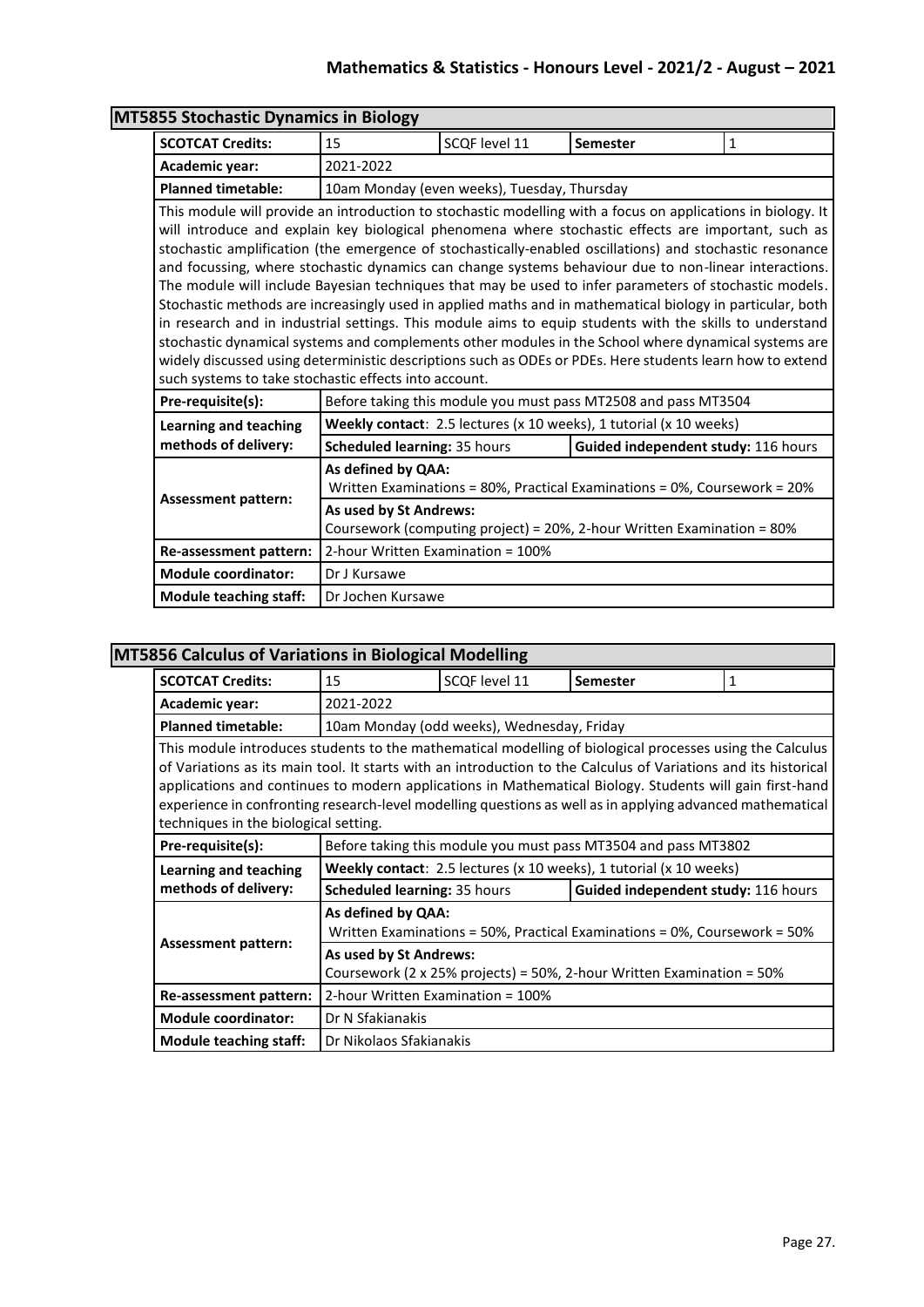| MT5863 Semigroups             |                                                                                                                                                                                                                                                                                                                            |                                                               |                                   |   |  |  |
|-------------------------------|----------------------------------------------------------------------------------------------------------------------------------------------------------------------------------------------------------------------------------------------------------------------------------------------------------------------------|---------------------------------------------------------------|-----------------------------------|---|--|--|
| <b>SCOTCAT Credits:</b>       | 15                                                                                                                                                                                                                                                                                                                         | SCQF level 11                                                 | Semester                          | 2 |  |  |
| Academic year:                | 2021-2022                                                                                                                                                                                                                                                                                                                  |                                                               |                                   |   |  |  |
| <b>Planned timetable:</b>     | 1pm Monday, Thursday, Friday                                                                                                                                                                                                                                                                                               |                                                               |                                   |   |  |  |
| and rings                     | The general aim of this module is to introduce students to semigroup theory, which is the study of sets with<br>one associative binary operation defined on them. In the process, the common aims and concerns of<br>abstract algebra will be emphasised and illustrated by drawing comparisons between semigroups, groups |                                                               |                                   |   |  |  |
| Pre-requisite(s):             |                                                                                                                                                                                                                                                                                                                            | Before taking this module you must pass MT3505 or pass MT4003 |                                   |   |  |  |
| Anti-requisite(s)             | You cannot take this module if you take MT5823                                                                                                                                                                                                                                                                             |                                                               |                                   |   |  |  |
| <b>Learning and teaching</b>  | Weekly contact: 2.5 lectures (x 10 weeks), 1 tutorial (x 10 weeks)                                                                                                                                                                                                                                                         |                                                               |                                   |   |  |  |
| methods of delivery:          | <b>Scheduled learning: 0 hours</b>                                                                                                                                                                                                                                                                                         |                                                               | Guided independent study: 0 hours |   |  |  |
| <b>Assessment pattern:</b>    | As defined by QAA:<br>Written Examinations = $0\%$ , Practical Examinations = $0\%$ , Coursework = $0\%$                                                                                                                                                                                                                   |                                                               |                                   |   |  |  |
|                               | As used by St Andrews:<br>2-hour written examination = 100%                                                                                                                                                                                                                                                                |                                                               |                                   |   |  |  |
| Re-assessment pattern:        | 2-hour written examination = 100%                                                                                                                                                                                                                                                                                          |                                                               |                                   |   |  |  |
| <b>Module coordinator:</b>    | Professor J D Mitchell                                                                                                                                                                                                                                                                                                     |                                                               |                                   |   |  |  |
| <b>Module teaching staff:</b> |                                                                                                                                                                                                                                                                                                                            | Prof James Mitchell and Prof Nik Ruskuc                       |                                   |   |  |  |

### **MT5864 Topics in Groups**

| 007 100109 III 010003                                                                                                                                                                                                                                                                                                                                                                                                                                                                                                                                            |                                                                                                    |                                   |                 |              |  |  |
|------------------------------------------------------------------------------------------------------------------------------------------------------------------------------------------------------------------------------------------------------------------------------------------------------------------------------------------------------------------------------------------------------------------------------------------------------------------------------------------------------------------------------------------------------------------|----------------------------------------------------------------------------------------------------|-----------------------------------|-----------------|--------------|--|--|
| <b>SCOTCAT Credits:</b>                                                                                                                                                                                                                                                                                                                                                                                                                                                                                                                                          | 15                                                                                                 | SCQF level 11                     | <b>Semester</b> | $\mathbf{1}$ |  |  |
| Academic year:                                                                                                                                                                                                                                                                                                                                                                                                                                                                                                                                                   | 2021-2022                                                                                          |                                   |                 |              |  |  |
| <b>Planned timetable:</b>                                                                                                                                                                                                                                                                                                                                                                                                                                                                                                                                        | 10am, Monday (odd weeks), Wednesday, Friday                                                        |                                   |                 |              |  |  |
| Groups are important mathematical objects that arise in many contexts since they encode the symmetry<br>appearing within any particular setting. This is an area of current research interest in the School and this<br>expertise determines the choice of topics covered in this module. The overall aim of the module is to build<br>on the foundations established in MT4003 and to take students deeper into this important and beautiful<br>branch of mathematics. It will introduce students to advanced techniques used to handle and classify<br>groups. |                                                                                                    |                                   |                 |              |  |  |
| Pre-requisite(s):                                                                                                                                                                                                                                                                                                                                                                                                                                                                                                                                                | Before taking this module you must pass MT4003                                                     |                                   |                 |              |  |  |
| Anti-requisite(s)                                                                                                                                                                                                                                                                                                                                                                                                                                                                                                                                                | You cannot take this module if you take MT5824                                                     |                                   |                 |              |  |  |
| <b>Learning and teaching</b>                                                                                                                                                                                                                                                                                                                                                                                                                                                                                                                                     | Weekly contact: 2.5 lectures (x 10 weeks), 1 tutorial (x 9 weeks), 1 examples<br>class (x 9 weeks) |                                   |                 |              |  |  |
| methods of delivery:                                                                                                                                                                                                                                                                                                                                                                                                                                                                                                                                             | Guided independent study: 108 hours<br>Scheduled learning: 43 hours                                |                                   |                 |              |  |  |
| <b>Assessment pattern:</b>                                                                                                                                                                                                                                                                                                                                                                                                                                                                                                                                       | As defined by QAA:<br>Written Examinations = 100%, Practical Examinations = 0%, Coursework = 0%    |                                   |                 |              |  |  |
|                                                                                                                                                                                                                                                                                                                                                                                                                                                                                                                                                                  | As used by St Andrews:<br>2-hour Written Examination = 100%                                        |                                   |                 |              |  |  |
| Re-assessment pattern:                                                                                                                                                                                                                                                                                                                                                                                                                                                                                                                                           |                                                                                                    | 2-hour Written Examination = 100% |                 |              |  |  |
| <b>Module coordinator:</b>                                                                                                                                                                                                                                                                                                                                                                                                                                                                                                                                       | Dr M Quick                                                                                         |                                   |                 |              |  |  |
| <b>Module teaching staff:</b>                                                                                                                                                                                                                                                                                                                                                                                                                                                                                                                                    | Dr Martyn Quick                                                                                    |                                   |                 |              |  |  |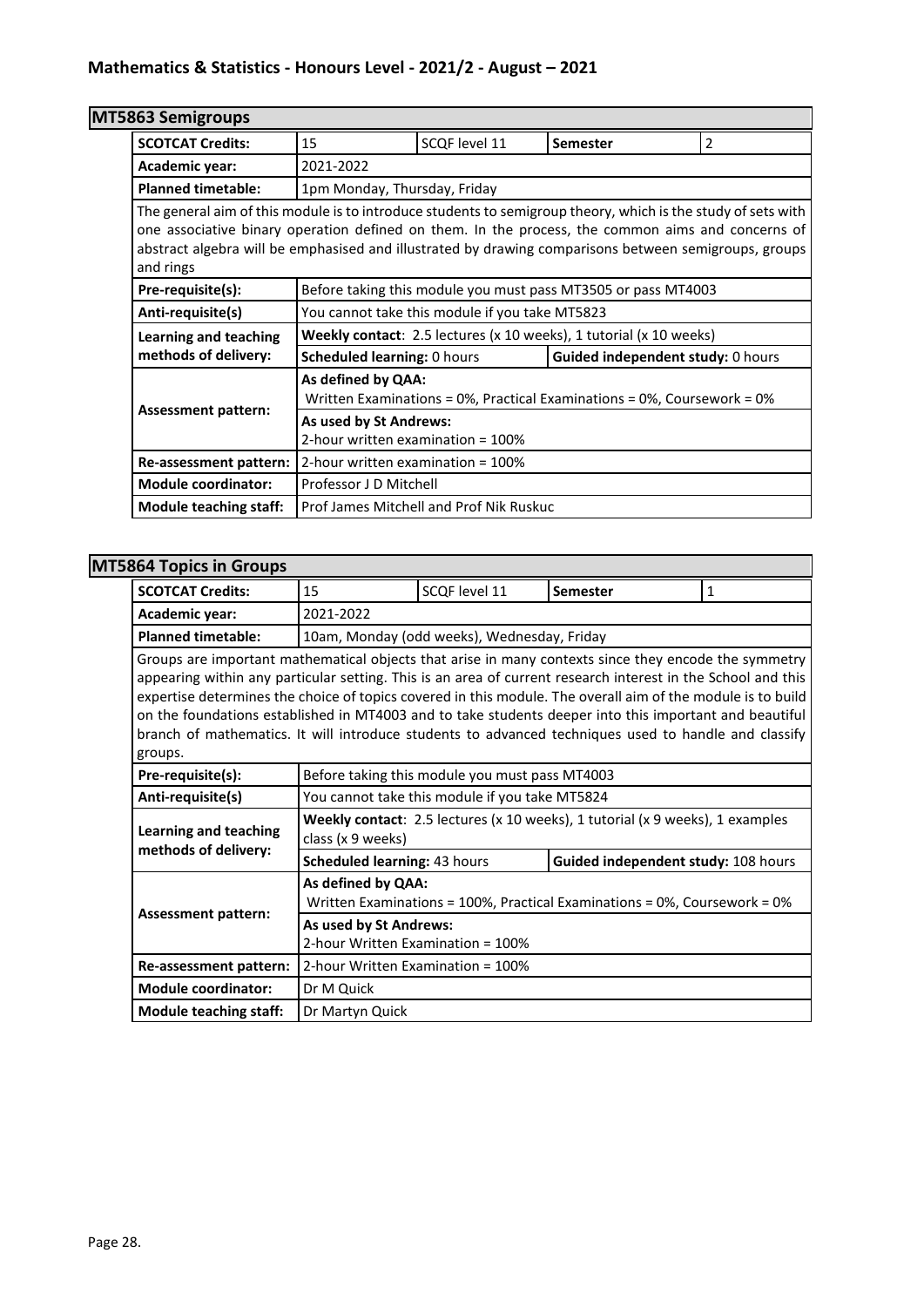|                                       | <b>MT5865 Measure and Probability Theory</b>                                                                                                                                                                                                                                                                                                                                                                                                                                                                                                      |                                            |                                                                   |   |  |
|---------------------------------------|---------------------------------------------------------------------------------------------------------------------------------------------------------------------------------------------------------------------------------------------------------------------------------------------------------------------------------------------------------------------------------------------------------------------------------------------------------------------------------------------------------------------------------------------------|--------------------------------------------|-------------------------------------------------------------------|---|--|
| <b>SCOTCAT Credits:</b>               | 15                                                                                                                                                                                                                                                                                                                                                                                                                                                                                                                                                | SCOF level 11                              | <b>Semester</b>                                                   | 1 |  |
| Academic year:                        | 2021-2022                                                                                                                                                                                                                                                                                                                                                                                                                                                                                                                                         |                                            |                                                                   |   |  |
| <b>Planned timetable:</b>             |                                                                                                                                                                                                                                                                                                                                                                                                                                                                                                                                                   | 11am Monday (odd weeks), Wednesday, Friday |                                                                   |   |  |
| topics will reflect current activity. | This module introduces some of the powerful techniques and ideas of modern mathematical analysis and<br>mathematical probability theory that are important both in analysis in its own right and in its many<br>applications in mathematics and science. The module will include topics such as: measure theory, the<br>mathematical foundations for probability theory, law of large numbers. Mathematical analysis and the use<br>of probabilistic methods in analysis is one of the active research areas within the School, and the choice of |                                            |                                                                   |   |  |
| Pre-requisite(s):                     | Before taking this module you must pass MT3502                                                                                                                                                                                                                                                                                                                                                                                                                                                                                                    |                                            |                                                                   |   |  |
| Anti-requisite(s)                     | You cannot take this module if you take MT5825                                                                                                                                                                                                                                                                                                                                                                                                                                                                                                    |                                            |                                                                   |   |  |
| Learning and teaching                 |                                                                                                                                                                                                                                                                                                                                                                                                                                                                                                                                                   |                                            | Weekly contact: 2.5 lectures (x 10 weeks), 1 tutorial (x 9 weeks) |   |  |
| methods of delivery:                  | Scheduled learning: 34 hours                                                                                                                                                                                                                                                                                                                                                                                                                                                                                                                      |                                            | Guided independent study: 119 hours                               |   |  |
|                                       | As defined by QAA:<br>Written Examinations = 100%, Practical Examinations = 0%, Coursework = 0%                                                                                                                                                                                                                                                                                                                                                                                                                                                   |                                            |                                                                   |   |  |
| <b>Assessment pattern:</b>            | As used by St Andrews:<br>2-hour Written Examination = 100%                                                                                                                                                                                                                                                                                                                                                                                                                                                                                       |                                            |                                                                   |   |  |
| Re-assessment pattern:                | 2-hour Written Examination = 100%                                                                                                                                                                                                                                                                                                                                                                                                                                                                                                                 |                                            |                                                                   |   |  |
| <b>Module coordinator:</b>            | Professor L O R Olsen                                                                                                                                                                                                                                                                                                                                                                                                                                                                                                                             |                                            |                                                                   |   |  |
| <b>Module teaching staff:</b>         | Prof Lars Olsen                                                                                                                                                                                                                                                                                                                                                                                                                                                                                                                                   |                                            |                                                                   |   |  |

### **MT5877 Ergodic Theory and Dynamical Systems**

| <b>SCOTCAT Credits:</b>                                                                                                                                                                                                                                                                                                                                                                                                                                             | 15                                                                                              | SCQF level 11                                  | <b>Semester</b>                                                    | 2 |  |  |
|---------------------------------------------------------------------------------------------------------------------------------------------------------------------------------------------------------------------------------------------------------------------------------------------------------------------------------------------------------------------------------------------------------------------------------------------------------------------|-------------------------------------------------------------------------------------------------|------------------------------------------------|--------------------------------------------------------------------|---|--|--|
| Academic year:                                                                                                                                                                                                                                                                                                                                                                                                                                                      | 2021-2022                                                                                       |                                                |                                                                    |   |  |  |
| <b>Planned timetable:</b>                                                                                                                                                                                                                                                                                                                                                                                                                                           | 9am Monday (even), Tuesday, Thursday                                                            |                                                |                                                                    |   |  |  |
| This module introduces the modern ergodic theory approach to understanding chaotic dynamical systems.<br>Topics include recurrence, consequences of ergodicity, entropy, the structure of the space of invariant<br>measures and unique ergodicity. This will give students an insight into a thriving field of mathematics, which<br>is at the core of the research interests of many faculty in the Pure Division in the School of Mathematics<br>and Statistics. |                                                                                                 |                                                |                                                                    |   |  |  |
| Pre-requisite(s):                                                                                                                                                                                                                                                                                                                                                                                                                                                   |                                                                                                 |                                                | Before taking this module you must pass MT5865 or pass MT5825      |   |  |  |
| Anti-requisite(s)                                                                                                                                                                                                                                                                                                                                                                                                                                                   |                                                                                                 | You cannot take this module if you take MT5837 |                                                                    |   |  |  |
| Learning and teaching                                                                                                                                                                                                                                                                                                                                                                                                                                               |                                                                                                 |                                                | Weekly contact: 2.5 lectures (weeks 1-10), 1 tutorial (weeks 2-11) |   |  |  |
| methods of delivery:                                                                                                                                                                                                                                                                                                                                                                                                                                                | Guided independent study: 117 hours<br><b>Scheduled learning: 35 hours</b>                      |                                                |                                                                    |   |  |  |
| <b>Assessment pattern:</b>                                                                                                                                                                                                                                                                                                                                                                                                                                          | As defined by QAA:<br>Written Examinations = 100%, Practical Examinations = 0%, Coursework = 0% |                                                |                                                                    |   |  |  |
|                                                                                                                                                                                                                                                                                                                                                                                                                                                                     | As used by St Andrews:<br>2-hour written examination = 100%                                     |                                                |                                                                    |   |  |  |
| Re-assessment pattern:                                                                                                                                                                                                                                                                                                                                                                                                                                              | 2-hour written examination = 100%                                                               |                                                |                                                                    |   |  |  |
| <b>Module coordinator:</b>                                                                                                                                                                                                                                                                                                                                                                                                                                          | Dr M J Todd                                                                                     |                                                |                                                                    |   |  |  |
| <b>Module teaching staff:</b>                                                                                                                                                                                                                                                                                                                                                                                                                                       | Dr Mike Todd                                                                                    |                                                |                                                                    |   |  |  |